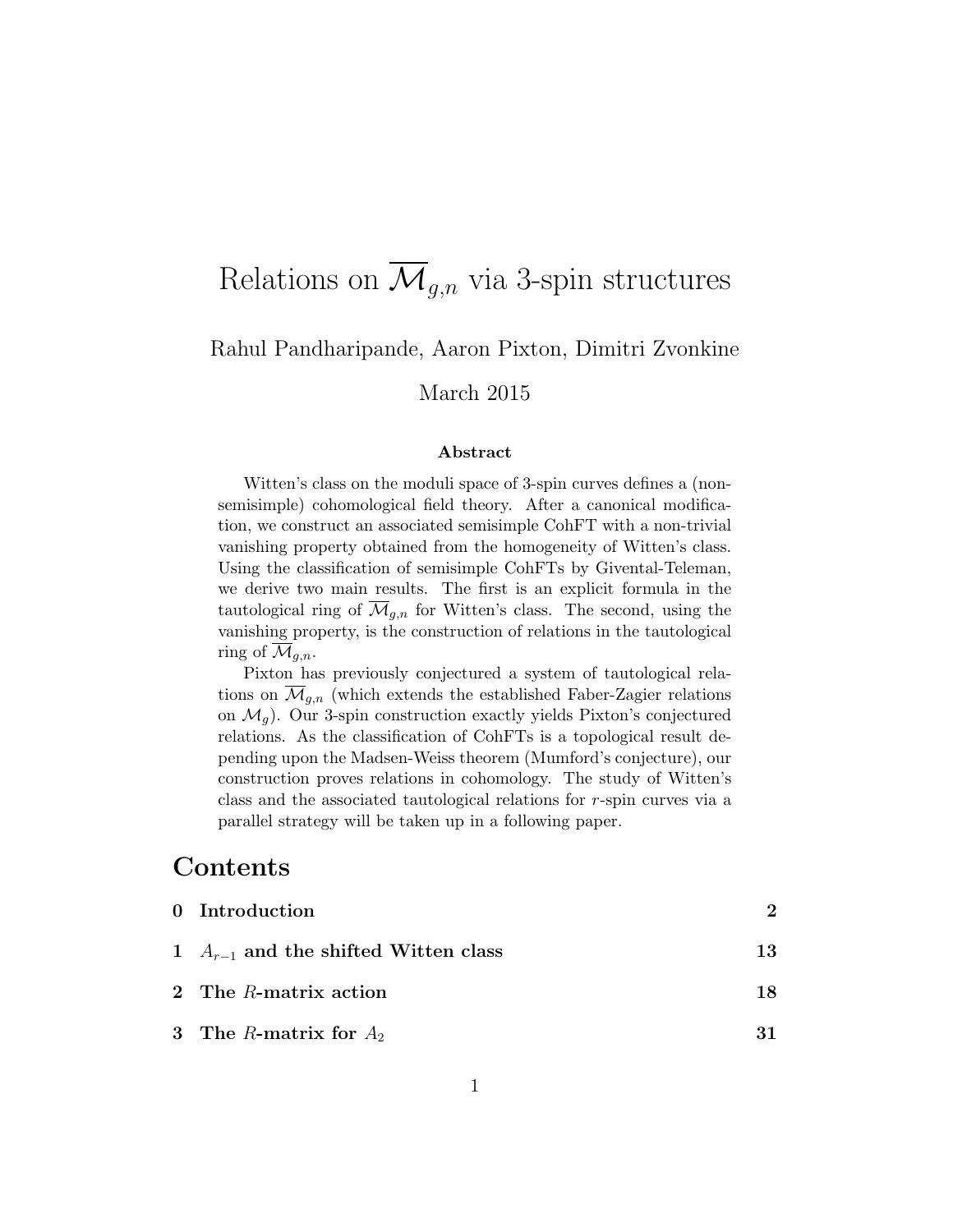## 0 Introduction

### 0.1 Overview

The study of relations in the cohomology of the moduli space of curves was initiated by Mumford [13] in the 1980s. While several classical approaches were applied with success before, the subject has developed rapidly in the last two decades via natural connections to topological string theory.

A systematic study by Faber and Zagier of the algebra of  $\kappa$  classes on the moduli space  $\mathcal{M}_q$  of nonsingular genus g curves led to a conjecture in 2000 of a concise set  $FZ$  of  $\kappa$  relations. A proof of the Faber-Zagier conjecture (in Chow) via the geometry of stable quotients was given in 2010 [14]. In 2012, the second author [16] conjectured a set P of tautological relations for the moduli spaces  $\overline{\mathcal{M}}_{g,n}$  of stable curves. The set P recovers FZ when restricted to  $\mathcal{M}_q \subset \mathcal{M}_q$ .

Our main result proves the conjectured relations P in the cohomology ring  $H^*(\overline{\mathcal{M}}_{g,n},\mathbb{Q})$ . By restriction, we obtain a second proof of the Faber-Zagier conjecture in cohomology. Are there other relations? The sets FZ and P explain all presently known tautological relations on  $\mathcal{M}_q$  and  $\mathcal{M}_{q,n}$ respectively. At least in Chow, the sets FZ and P are conjectured to be complete in both cases [14, 16].

We study here the geometry of 3-spin curves. Witten's class on the moduli space of 3-spin curves defines a non-semisimple cohomological field theory. After a canonical modification (obtained by moving to a semisimple point of the associated Frobenius manifold), we construct a semisimple CohFT with a non-trivial vanishing property obtained from the homogeneity of Witten's class. Using the classification of semisimple CohFTs by Givental-Teleman [6, 20], we derive an explicit formula in the tautological ring of  $\mathcal{M}_{q,n}$  for Witten's 3-spin class *and* use the vanishing property to establish the relation set P.

## 0.2 Stable graphs

The boundary strata of the moduli space of curves correspond to stable graphs

$$
\Gamma = (\mathbf{V}, \mathbf{H}, \mathbf{L}, \mathbf{g} : \mathbf{V} \to \mathbb{Z}_{\geq 0}, \ v : \mathbf{H} \to \mathbf{V}, \ \iota : \mathbf{H} \to \mathbf{H})
$$

satisfying the following properties: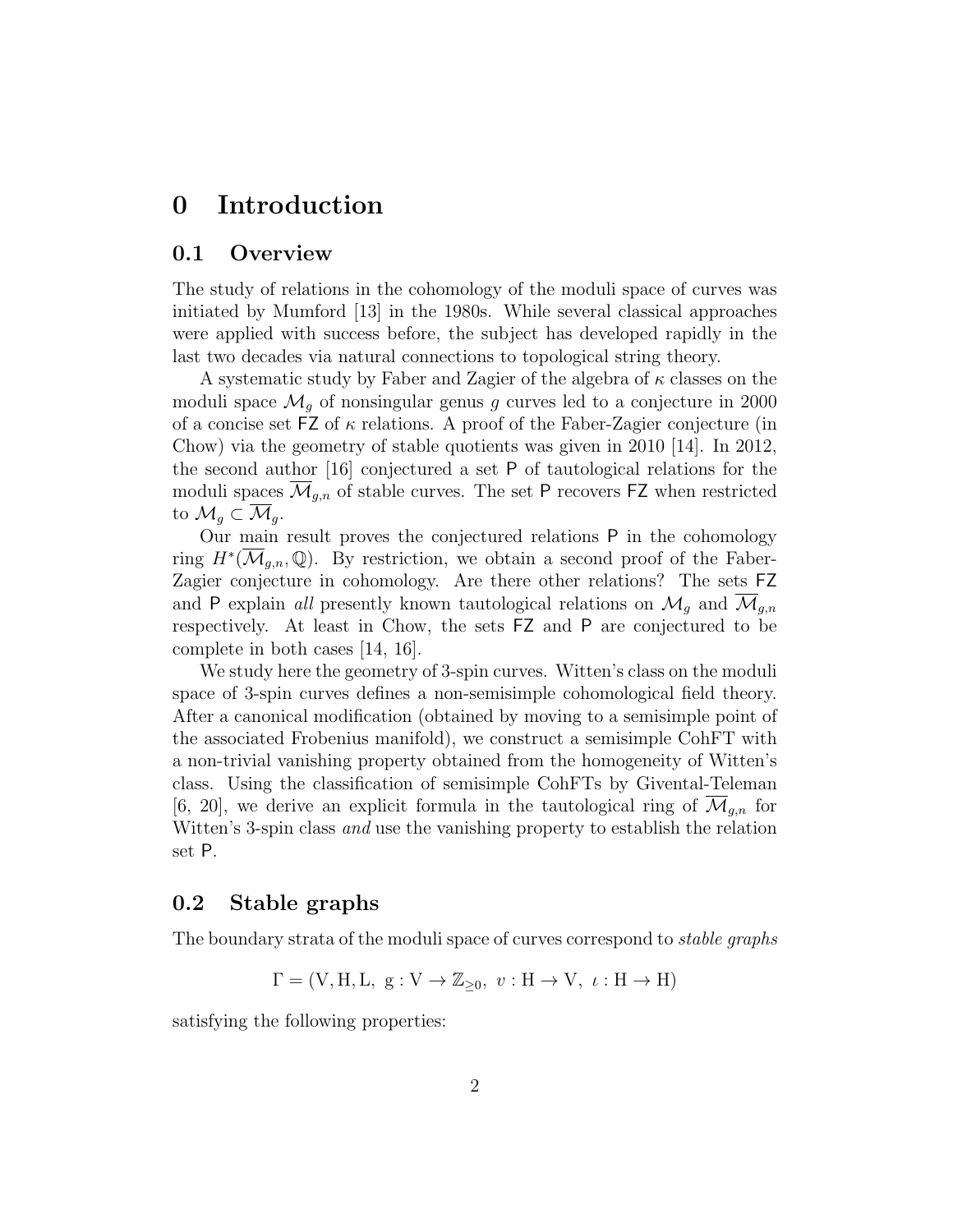- (i) V is a vertex set with a genus function  $g: V \to \mathbb{Z}_{\geq 0}$ ,
- (ii) H is a half-edge set equipped with a vertex assignment  $v : H \to V$  and an involution  $\iota$ ,
- (iii) E, the edge set, is defined by the 2-cycles of  $\iota$  in H (self-edges at vertices are permitted),
- (iv) L, the set of legs, is defined by the fixed points of  $\iota$  and endowed with a bijective correspondence with a set of markings,
- (v) the pair  $(V, E)$  defines a *connected* graph,
- (vi) for each vertex  $v$ , the stability condition holds:

$$
2g(v) - 2 + n(v) > 0,
$$

where  $n(v)$  is the valence of  $\Gamma$  at v including both edges and legs.

An automorphism of  $\Gamma$  consists of automorphisms of the sets V and H which leave invariant the structures g,  $\iota$ , and  $\nu$  (and hence respect E and L). Let Aut(Γ) denote the automorphism group of Γ.

The genus of a stable graph  $\Gamma$  is defined by:

$$
g(\Gamma) = \sum_{v \in V} g(v) + h^{1}(\Gamma).
$$

A boundary stratum of the moduli space  $\overline{\mathcal{M}}_{q,n}$  of Deligne-Mumford stable curves naturally determines a stable graph of genus  $g$  with  $n$  legs by considering the dual graph of a generic pointed curve parametrized by the stratum.

To each stable graph Γ, we associate the moduli space

$$
\overline{\mathcal{M}}_{\Gamma} = \prod_{v \in \mathrm{V}} \overline{\mathcal{M}}_{\mathrm{g}(v),\mathrm{n}(v)}.
$$

Let  $\pi_v$  denote the projection from  $\overline{\mathcal{M}}_{\Gamma}$  to  $\overline{\mathcal{M}}_{g(v),n(v)}$  associated to the vertex v. There is a canonical morphism

$$
\xi_{\Gamma} : \overline{\mathcal{M}}_{\Gamma} \to \overline{\mathcal{M}}_{g,n} \tag{1}
$$

with image<sup>1</sup> equal to the boundary stratum associated to the graph Γ. To construct  $\xi_{\Gamma}$ , a family of stable pointed curves over  $\overline{\mathcal{M}}_{\Gamma}$  is required. Such a family is easily defined by attaching the pull-backs of the universal families over each of the  $\overline{\mathcal{M}}_{g(v),n(v)}$  along the sections corresponding to half-edges.

<sup>&</sup>lt;sup>1</sup>The degree of  $\xi_{\Gamma}$  is  $|Aut(\Gamma)|$ .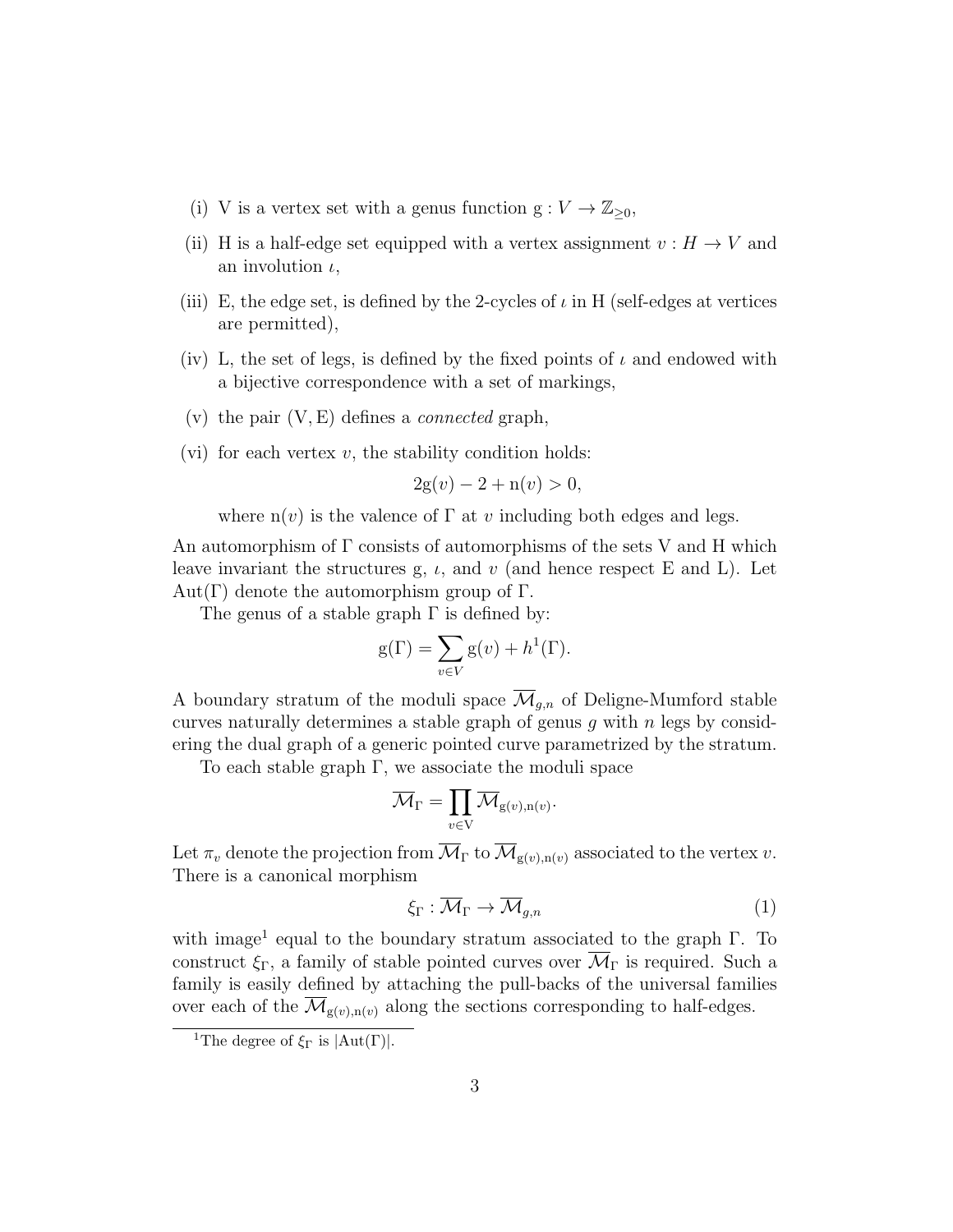### 0.3 Strata algebra

Let  $\Gamma$  be a stable graph. A basic class on  $\overline{\mathcal{M}}_{\Gamma}$  is defined to be a product of monomials in  $\kappa$  classes<sup>2</sup> at each vertex of the graph and powers of  $\psi$  classes at each half-edge (including the legs),

$$
\gamma = \prod_{v \in V} \prod_{i>0} \kappa_i[v]^{x_i[v]} \cdot \prod_{h \in H} \psi_h^{y[h]} \in H^*(\overline{\mathcal{M}}_{\Gamma}, \mathbb{Q}) ,
$$

where  $\kappa_i[v]$  is the *i*<sup>th</sup> kappa class on  $\overline{\mathcal{M}}_{g(v),n(v)}$ . We impose the condition

$$
\sum_{i>0} ix_i[v] + \sum_{h \in \mathcal{H}[v]} y[h] \le \dim_{\mathbb{C}} \overline{\mathcal{M}}_{g(v),n(v)} = 3g(v) - 3 + n(v)
$$

at each vertex to avoid the trivial vanishing of  $\gamma$ . Here, H[v] ⊂ H is the set of half-edges (including the legs) incident to  $v$ .

Consider the Q-vector space  $\mathcal{S}_{q,n}$  whose basis is given by the isomorphism classes of pairs  $[\Gamma, \gamma]$ , where  $\Gamma$  is a stable graph of genus g with n legs and  $\gamma$ is a basic class on  $\overline{\mathcal{M}}_{\Gamma}$ . Since there are only finitely many pairs  $[\Gamma, \gamma]$  up to isomorphism,  $S_{q,n}$  is finite dimensional.

A product on  $\mathcal{S}_{g,n}$  is defined by intersection theory with respect to the morphisms (1) to  $\mathcal{M}_{g,n}$ . Let

$$
[\Gamma_1, \gamma_1], [\Gamma_2, \gamma_2] \in \mathcal{S}_{g,n}
$$

be two basis elements. The fiber product of  $\xi_{\Gamma_1}$  and  $\xi_{\Gamma_2}$  over  $\overline{\mathcal{M}}_{g,n}$  is canonically described as a disjoint union of  $\xi_{\Gamma}$  for stable graphs  $\Gamma$  endowed with contractions<sup>3</sup> onto  $\Gamma_1$  and  $\Gamma_2$ . More precisely, the set of edges E of  $\Gamma$  should be represented as a union of two (not necessarily disjoint) subsets,

$$
E=E_1\cup E_2,
$$

in such a way that  $\Gamma_1$  is obtained by contracting all the edges outside  $E_1$  and  $\Gamma_2$  is obtained by contracting all edges outside  $E_2$  (see Proposition 9 in the

<sup>2</sup>Our convention is 
$$
\kappa_i = \pi_*(\psi_{n+1}^{i+1}) \in H^{2i}(\overline{\mathcal{M}}_{g,n}, \mathbb{Q})
$$
 where  

$$
\pi: \overline{\mathcal{M}}_{g,n+1} \to \overline{\mathcal{M}}_{g,n}
$$

is the map forgetting the marking  $n + 1$ . For a review of  $\kappa$  and and cotangent  $\psi$  classes, see [8].

<sup>&</sup>lt;sup>3</sup>If there are several different pairs of contractions from a given  $\Gamma$ , the corresponding  $\xi_{\Gamma}$  appears with multiplicity.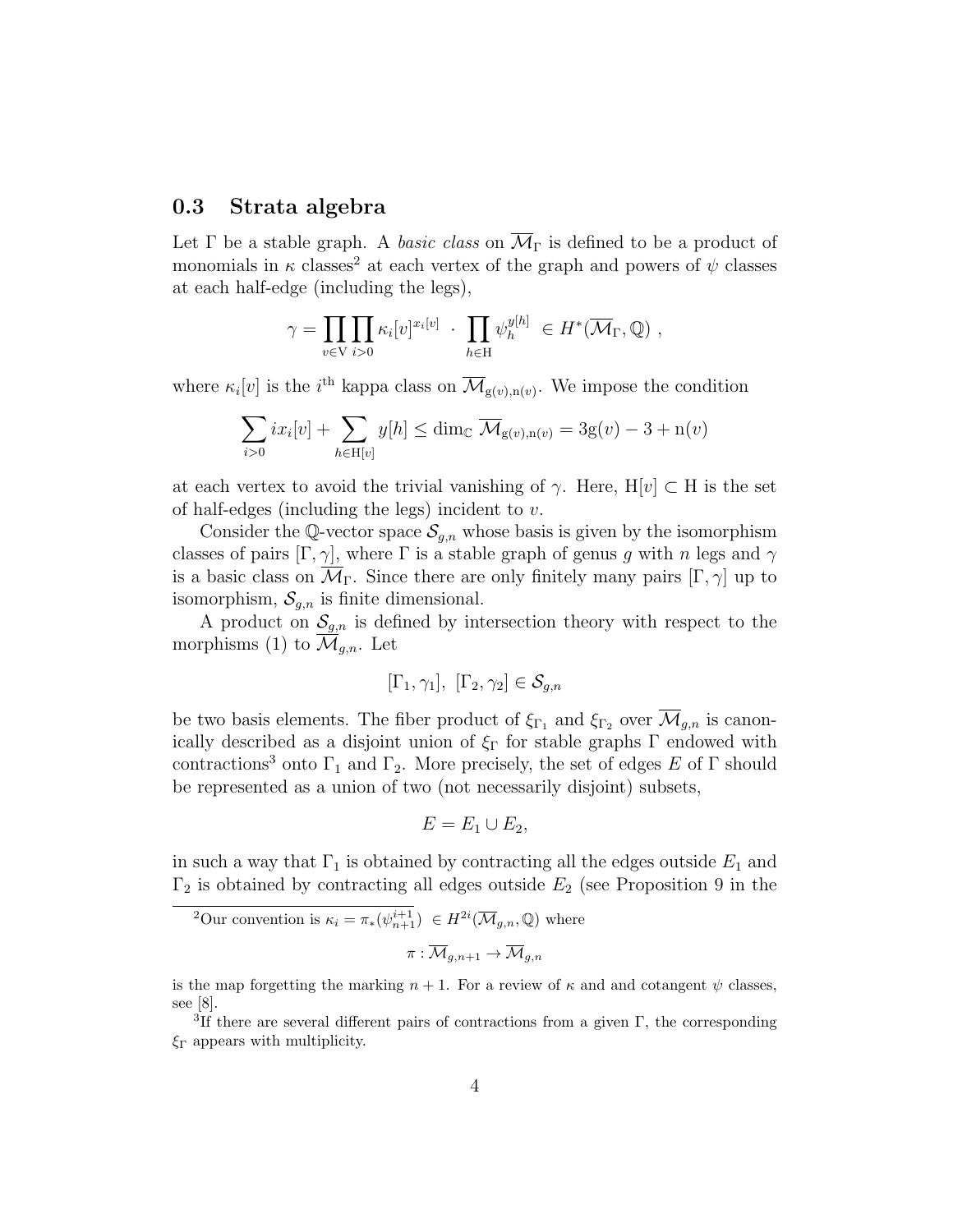Appendix of [8]). The intersection of  $\xi_{\Gamma_1}$  and  $\xi_{\Gamma_2}$  in  $\mathcal{M}_{g,n}$  is then canonically given by Fulton's excess theory as a sum of elements in  $\mathcal{S}_{g,n}$ . We define

$$
[\Gamma_1,\gamma_1]\cdot [\Gamma_2,\gamma_2]=\sum_\Gamma [\Gamma,\gamma_1\gamma_2\varepsilon_\Gamma]
$$

where

$$
\varepsilon_{\Gamma}=\prod_{e\in E_1\cap E_2}-(\psi_e'+\psi_e'')
$$

is the excess class. Here,  $\psi'_e$  and  $\psi''_e$  are the two cotangent line classes corresponding to the two half-edges of the edge  $e$ .

A case of particular importance for us is when  $\Gamma_2$  has only a single edge. The set  $E_2$  must consist of a single element e, while  $E_1$  may be either E or  $E \setminus \{e\}$ . The above product then yields the restriction of a basic class to a boundary divisor.

Via the above intersection product,  $S_{g,n}$  is a finite dimensional Q-algebra, called the *strata algebra* [16]. Push-forward along  $\xi_{\Gamma}$  defines a canonical ring homomorphism

$$
q: \mathcal{S}_{g,n} \to H^*(\overline{\mathcal{M}}_{g,n}, \mathbb{Q}), \quad q([\Gamma, \gamma]) = \xi_{\Gamma^*}(\gamma)
$$

from the strata algebra to the cohomology ring. By definition, the image of q is the tautological ring  $RH^*(\overline{\mathcal{M}}_{g,n})$ . An element of the kernel of q is called a tautological relation.

Each basis element  $[\Gamma, \gamma]$  has a degree grading given by the number of edges of  $\Gamma$  plus the usual (complex) degree of  $\gamma$ ,

$$
\deg[\Gamma, \gamma] = |\mathcal{E}| + \deg_{\mathbb{C}}(\gamma) .
$$

Hence,  $\mathcal{S}_{g,n}$  is graded,

$$
\mathcal{S}_{g,n} = \bigoplus_{d=0}^{3g-3+n} \mathcal{S}_{g,n}^d \; .
$$

Since the product respects the grading,  $S_{g,n}$  is a graded algebra. Of course,

$$
q: \mathcal{S}_{g,n}^d \to H^{2d}(\overline{\mathcal{M}}_{g,n}, \mathbb{Q}) .
$$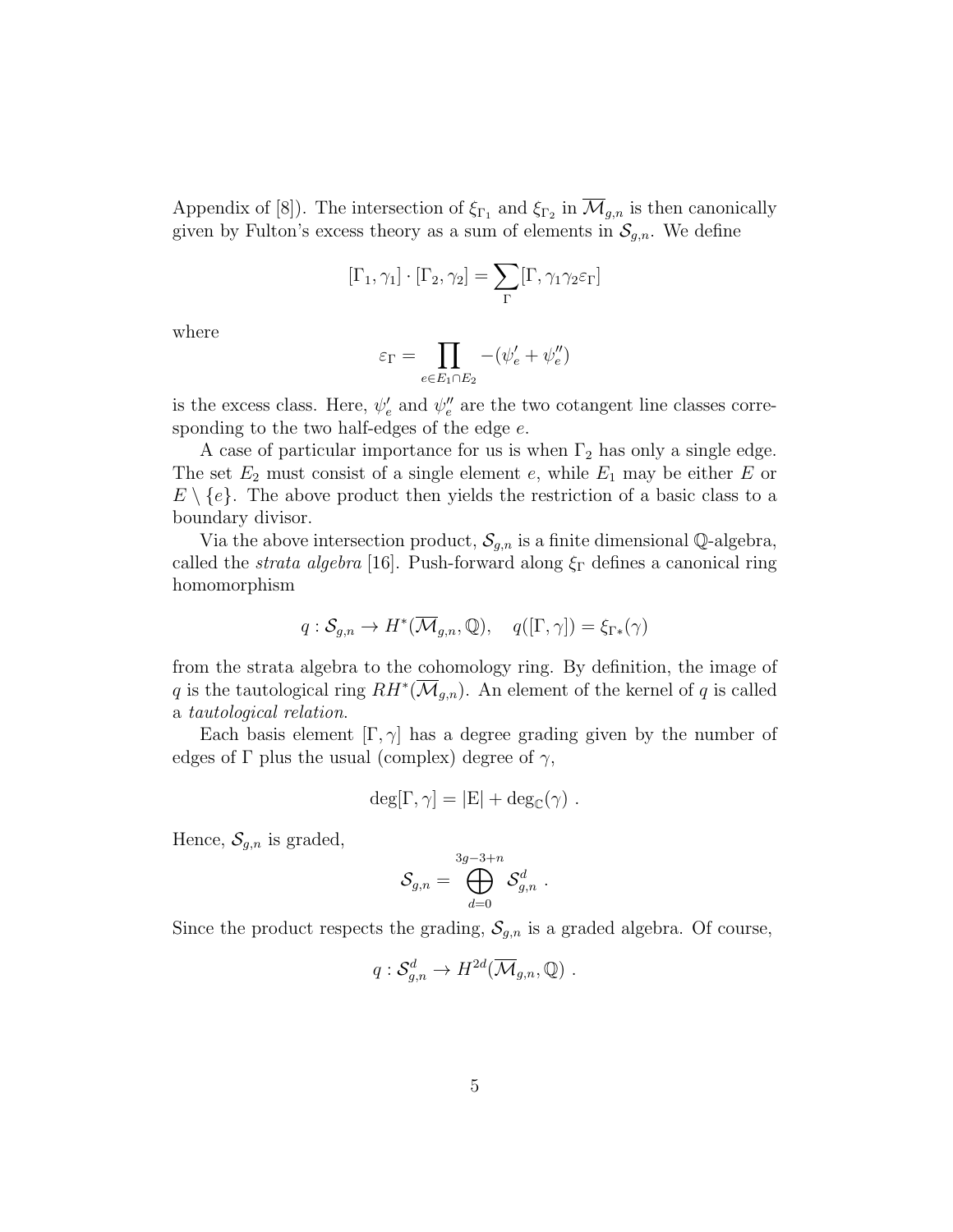## 0.4 The tautological relations  $\widetilde{P}$

We define a set  $\overline{P}$  consisting of elements  $\mathcal{R}_{g,A}^d \in \mathcal{S}_{g,n}^d$  associated to the data

- $g, n \in \mathbb{Z}_{\geq 0}$  in the stable range  $2g 2 + n > 0$ ,
- $A = (a_1, \ldots, a_n), \ a_i \in \{0, 1\},\$
- $d \in \mathbb{Z}_{\geq 0}$  satisfying  $d > \frac{g-1+\sum_{i=1}^n a_i}{3}$  $\frac{\sum_{i=1}a_i}{3}.$

The elements  $\mathcal{R}_{g,A}^d$  are expressed as sums over stable graphs of genus g with n legs. We prove in Section 3.5 that the conjectured family of relations P of [16] is implied in cohomology by the family of relations

$$
q\left(\mathcal{R}_{g,A}^{d}\right)=0 \quad \in H^{2d}(\overline{\mathcal{M}}_{g,n},\mathbb{Q})
$$

for all  $\mathcal{R}_{g,A}^d \in \mathsf{P}$ . Before writing the formula for  $\mathcal{R}_{g,A}^d$ , a few definitions are required.

The following two series first arose in the study by Faber and Zagier of tautological relations on the moduli space  $\mathcal{M}_g$  of nonsingular curves:

$$
\boldsymbol{B}_0(T) = \sum_{m \ge 0} \frac{(6m)!}{(2m)!(3m)!} (-T)^m = 1 - 60T + 27720T^2 - \cdots,
$$
  

$$
\boldsymbol{B}_1(T) = \sum_{m \ge 0} \frac{1 + 6m}{1 - 6m} \frac{(6m)!}{(2m)!(3m)!} (-T)^m = 1 + 84T - 32760T^2 + \cdots.
$$

These series control the original set FZ and continue to play a central role in the set  $\overline{P}$ . In the first proof of the Faber-Zagier relations [14], the above series appeared via differential equations satisfied by the logarithm of

$$
\Phi(t, x) = \sum_{d=0}^{\infty} \prod_{i=1}^{d} \frac{1}{1 - it} \frac{(-1)^d}{d!} \frac{x^d}{t^d},
$$

see [14, Section 5] and [10]. Here we discover a completely different source for the series  $\mathbf{B}_0(T)$  and  $\mathbf{B}_1(T)$  via the homogeneous calibration of the Frobenius manifold associated to  $A_2$ .

Let  $f(T)$  be a power series with vanishing constant and linear terms,

$$
f(T) \in T^2 \mathbb{Q}[[T]] .
$$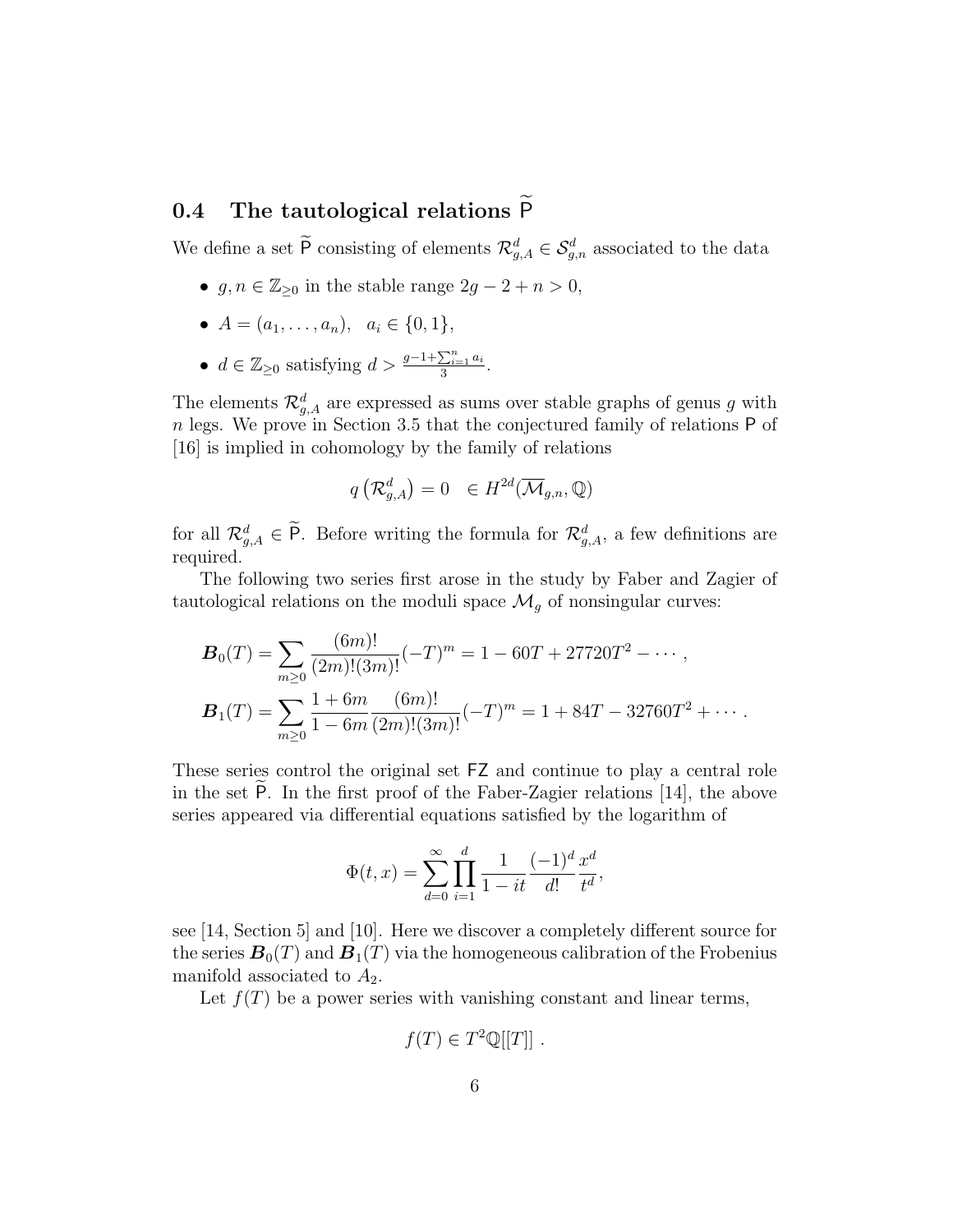For each  $\overline{\mathcal{M}}_{q,n}$ , we define

$$
\kappa(f) = \sum_{m\geq 0} \frac{1}{m!} p_{m*} \Big( f(\psi_{n+1}) \cdots f(\psi_{n+m}) \Big) \in H^*(\overline{\mathcal{M}}_{g,n}, \mathbb{Q}), \tag{2}
$$

where  $p_m$  is the forgetful map

$$
p_m: \overline{\mathcal{M}}_{g,n+m} \to \overline{\mathcal{M}}_{g,n}.
$$

By the vanishing in degrees 0 and 1 of  $f$ , the sum  $(2)$  is finite.

Let  $\mathsf{G}_{q,n}$  be the (finite) set of stable graphs of genus g with n legs (up to isomorphism). Let  $\Gamma \in \mathsf{G}_{g,n}$ . For each vertex  $v \in V$ , we introduce an auxiliary variable  $\zeta_v$  and impose the conditions

$$
\zeta_v \zeta_{v'} = \zeta_{v'} \zeta_v , \quad \zeta_v^2 = 1 .
$$

The variables  $\zeta_v$  will be responsible for keeping track of a local parity condition at each vertex.

The formula for  $\mathcal{R}_{g,A}^d$  is a sum over  $\mathsf{G}_{g,n}$ . The summand corresponding to  $\Gamma \in \mathsf{G}_{g,n}$  is a product of vertex, leg, and edge factors:

- For  $v \in V$ , let  $\kappa_v = \kappa (T T \mathbf{B}_0(\zeta_v T))$ .
- For  $l \in L$ , let  $\mathbf{B}_l = \zeta_{v(l)}^{a_l} \mathbf{B}_{a_l}(\zeta_{v(l)} \psi_l)$ , where  $v(l) \in V$  is the vertex to which the leg is assigned.
- For  $e \in E$ , let

$$
\Delta_e = \frac{\zeta' + \zeta'' - B_0(\zeta'\psi')\zeta''B_1(\zeta''\psi'') - \zeta' B_1(\zeta'\psi')B_0(\zeta''\psi'')}{\psi' + \psi''}
$$
  
=  $(60\zeta'\zeta'' - 84) + [32760(\zeta'\psi' + \zeta''\psi'') - 27720(\zeta'\psi'' + \zeta''\psi')] + \cdots,$ 

where  $\zeta', \zeta''$  are the  $\zeta$ -variables assigned to the vertices adjacent to the edge e and  $\psi', \psi''$  are the  $\psi$ -classes corresponding to the half-edges.

The numerator of  $\Delta_e$  is divisible by the denominator due to the identity

$$
\mathbf{B}_0(T)\mathbf{B}_1(-T) + \mathbf{B}_0(-T)\mathbf{B}_1(T) = 2.
$$

Obviously  $\Delta_e$  is symmetric in the half-edges.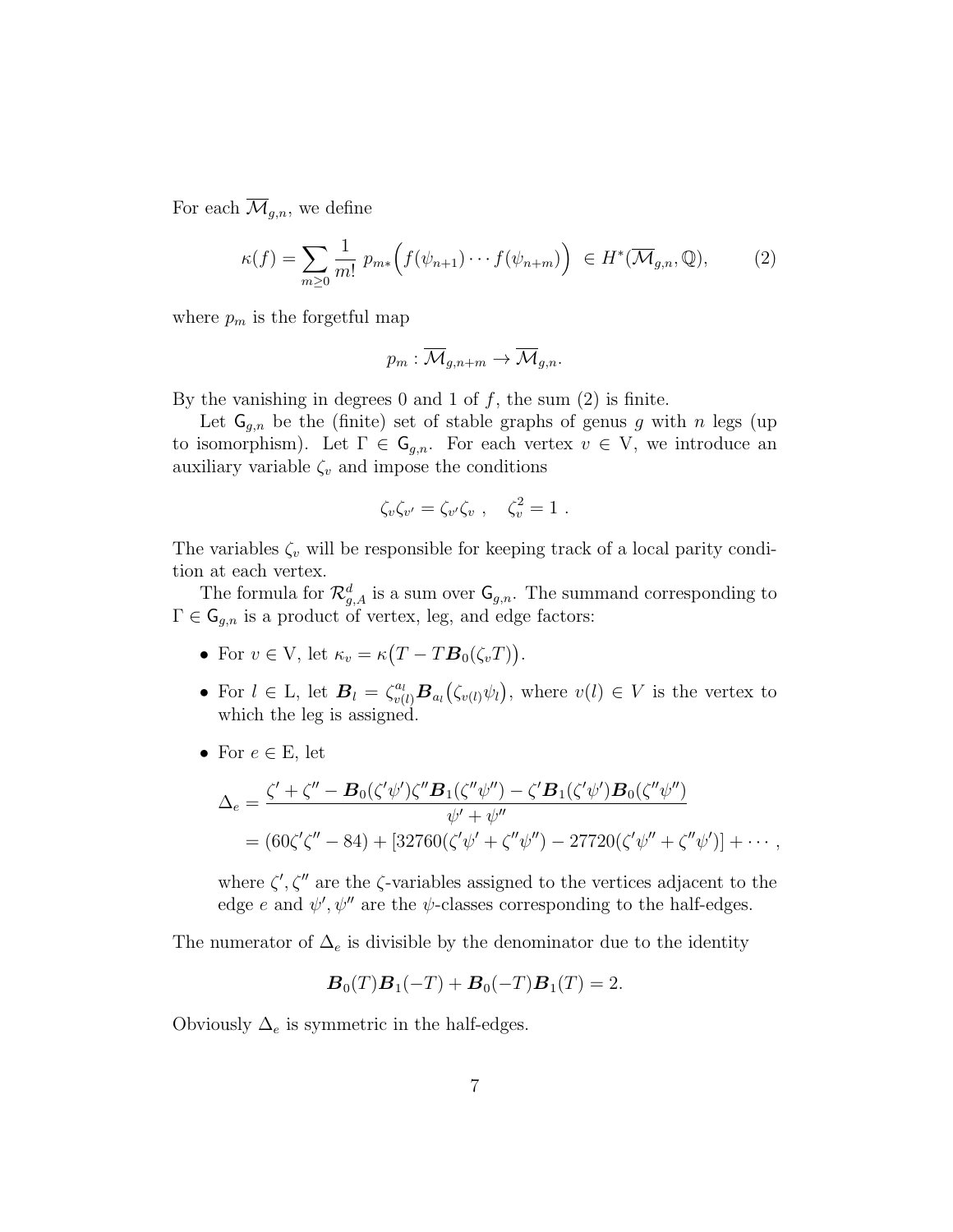**Definition 0.1** Let  $A = (a_1, \ldots, a_n) \in \{0, 1\}^n$ . We denote by  $\mathcal{R}_{g,A}^d \in \mathcal{S}_{g,n}^d$ the degree d component of the strata algebra class

$$
\sum_{\Gamma \in \mathsf{G}_{g,n}} \frac{1}{|\mathrm{Aut}(\Gamma)|} \frac{1}{2^{h^1(\Gamma)}} \,\left[\Gamma,\,\left[\prod \kappa_v \prod \mathcal{B}_l \prod \Delta_e\right]_{\prod_v \zeta_v^{\mathrm{g}(v)-1}}\right] \,\in \mathcal{S}_{g,n},
$$

where the products are taken over all vertices, all legs, and all edges of the graph Γ. The subscript  $\prod_v \zeta_v^{\mathsf{g}(v)-1}$  indicates the coefficient of the monomial  $\prod_{v} \zeta_v^{\mathsf{g}(v)-1}$  after the product inside the brackets is expanded.

**Definition 0.2** We denote by  $\overline{P}$  the set of classes  $\mathcal{R}_{g,A}^d$  where

$$
d > \frac{g - 1 + \sum_{i=1}^{n} a_i}{3}.
$$

**Theorem 1** Every element  $\mathcal{R}_{g,A}^d \in \mathsf{P}$  lies in the kernel of the homomorphism

$$
q: \mathcal{S}_{g,n} \to H^*(\overline{\mathcal{M}}_{g,n}, \mathbb{Q}) .
$$

As a formal consequence of Theorem 1, we will establish the originally conjectured set of relations P.

Corollary 2 The full set P of relations conjectured in [16] holds in cohomology.

Furthermore, we will identify  $\mathcal{R}^d_{g,(a_1,...,a_n)}$  as a simple multiple of Witten's class for  $r = 3$  when  $d = \frac{g-1+\sum a_i}{3}$  $\frac{1 \sum a_i}{3}$  and a simple multiple of a push-forward of Witten's class under a forgetful map when  $d < \frac{g-1+\sum a_i}{3}$ .

## 0.5 Cohomological field theories

We recall here the basic definitions of a cohomological field theory by Kontsevich and Manin [11].

Let  $V$  be a finite dimensional Q-vector space with a non-degenerate symmetric 2-form  $\eta$  and a distinguished element  $\mathbf{1} \in V$ . The data  $(V, \eta, \mathbf{1})$  is the starting point for defining a cohomological field theory. Given a basis  $\{e_i\}$ of  $V$ , we write the symmetric form as a matrix

$$
\eta_{jk} = \eta(e_j, e_k) \ .
$$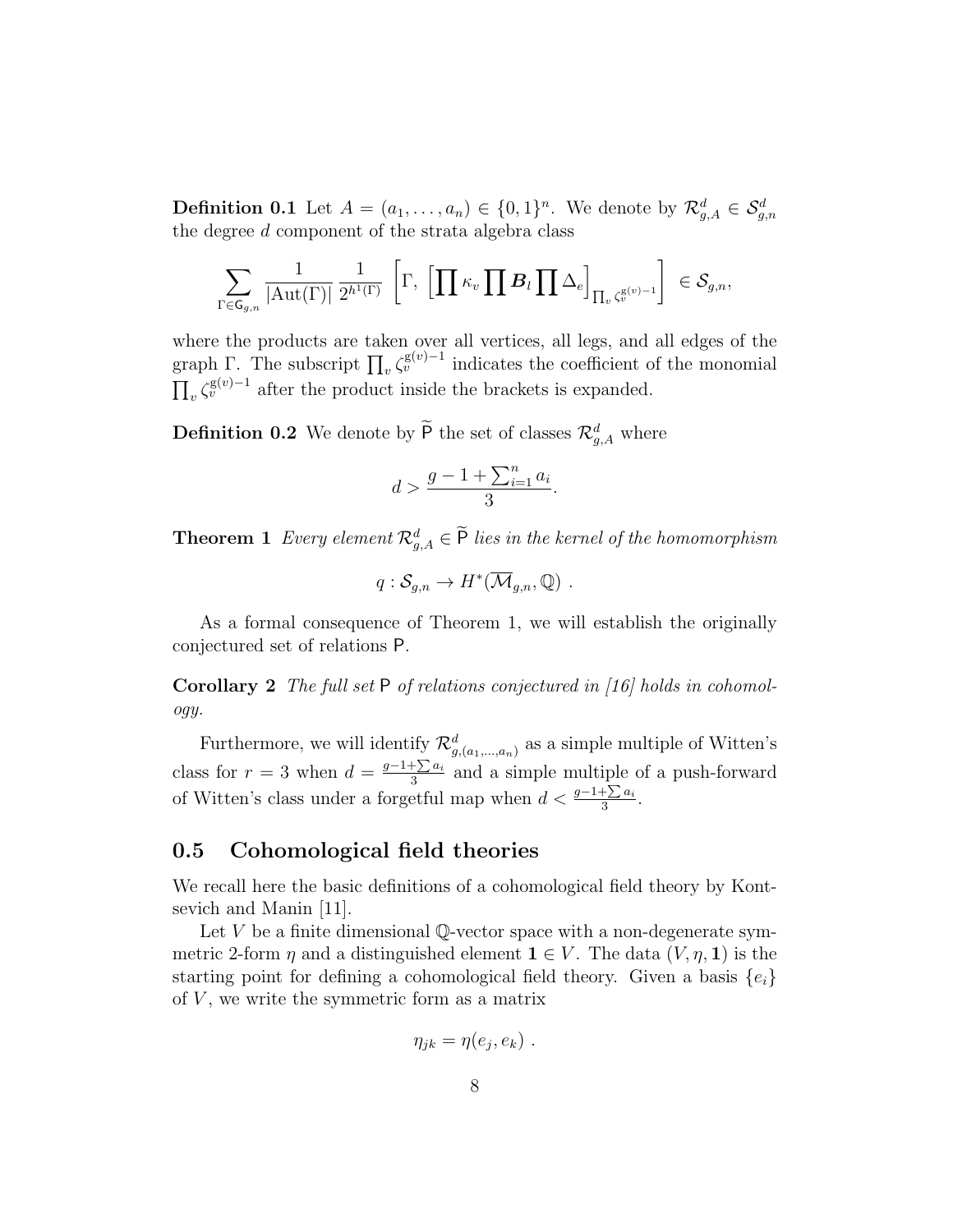The inverse matrix is denoted by  $\eta^{jk}$  as usual.

A cohomological field theory consists of a system  $\Omega = (\Omega_{g,n})_{2g-2+n>0}$  of elements

$$
\Omega_{g,n} \in H^*(\overline{\mathcal{M}}_{g,n}, \mathbb{Q}) \otimes (V^*)^{\otimes n}.
$$

We view  $\Omega_{g,n}$  as associating a cohomology class on  $\overline{\mathcal{M}}_{g,n}$  to elements of V assigned to the *n* markings. The CohFT axioms imposed on  $\Omega$  are:

- (i) Each  $\Omega_{g,n}$  is  $S_n$ -invariant, where the action of the symmetric group  $S_n$ permutes both the marked points of  $\overline{\mathcal{M}}_{g,n}$  and the copies of  $V^*$ .
- (ii) Denote the basic gluing maps by

$$
q: \overline{\mathcal{M}}_{g-1,n+2} \to \overline{\mathcal{M}}_{g,n} ,
$$

$$
r: \overline{\mathcal{M}}_{g_1,n_1+1} \times \overline{\mathcal{M}}_{g_2,n_2+1} \to \overline{\mathcal{M}}_{g,n} .
$$

The pull-backs  $q^*(\Omega_{g,n})$  and  $r^*(\Omega_{g,n})$  are equal to the contractions of  $\Omega_{g-1,n+2}$  and  $\Omega_{g_1,n_1+1}\otimes \Omega_{g_2,n_2+1}$  by the bi-vector

$$
\sum_{j,k}\eta^{jk}e_j\otimes e_k
$$

inserted at the two identified points.

(iii) Let  $v_1, \ldots, v_n \in V$  be any vectors and let  $p : \overline{\mathcal{M}}_{g,n+1} \to \overline{\mathcal{M}}_{g,n}$  be the forgetful map. We require

$$
\Omega_{g,n+1}(v_1 \otimes \cdots \otimes v_n \otimes \mathbf{1}) = p^*\Omega_{g,n}(v_1 \otimes \cdots \otimes v_n),
$$
  

$$
\Omega_{0,3}(v_1 \otimes v_2 \otimes \mathbf{1}) = \eta(v_1, v_2).
$$

**Definition 0.3** A system  $\Omega = (\Omega_{g,n})_{2g-2+n>0}$  of elements

$$
\Omega_{g,n} \in H^*(\overline{\mathcal{M}}_{g,n}, \mathbb{Q}) \otimes (V^*)^{\otimes n}
$$

satisfying properties (i) and (ii) is a cohomological field theory or a CohFT. If (iii) is also satisfied,  $\Omega$  is a CohFT with unit.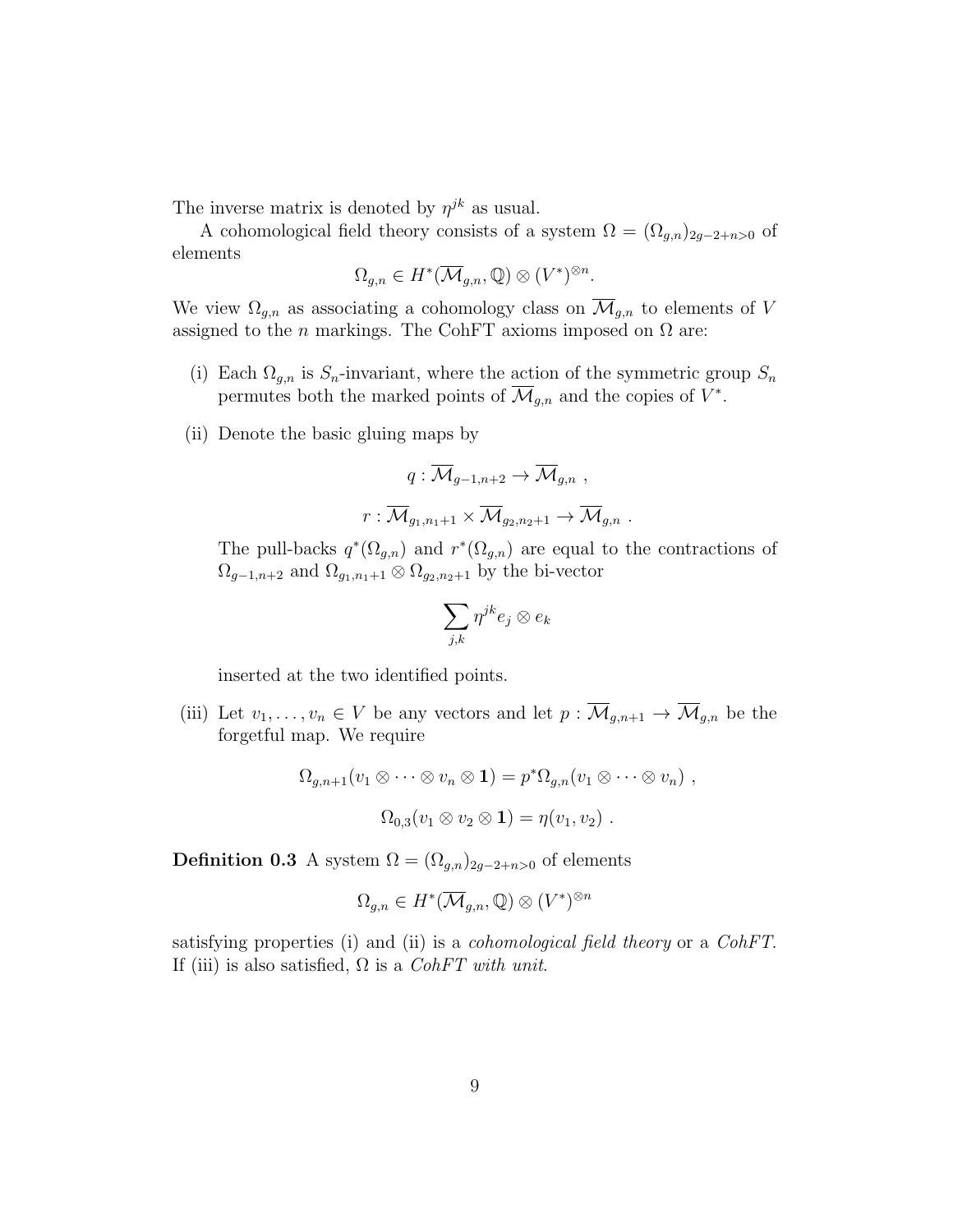A CohFT  $\Omega$  yields a *quantum product*  $\bullet$  on V via

$$
\eta(v_1 \bullet v_2, v_3) = \Omega_{0,3}(v_1 \otimes v_2 \otimes v_3) .
$$

Associativity of • follows from (ii). The element  $\mathbf{1} \in V$  is the identity for • by (iii).

A CohFT  $\omega$  composed only of degree 0 classes,

$$
\omega_{g,n} \in H^0(\overline{\mathcal{M}}_{g,n}, \mathbb{Q}) \otimes (V^*)^{\otimes n},
$$

is called a *topological field theory*. Via property (ii),  $\omega_{a,n}(v_1,\ldots,v_n)$  is determined by considering stable curves with a maximal number of nodes. Such a curve is obtained by identifying several rational curves with three marked points. The value of  $\omega_{q,n}(v_1 \otimes \cdots \otimes v_n)$  is thus uniquely specified by the values of  $\omega_{0,3}$  and by the quadratic form  $\eta$ . In other words, given V and  $\eta$ , a topological field theory is uniquely determined by the associated quantum product.

## 0.6 Witten's  $r$ -spin class

For every integer  $r \geq 2$ , there is a beautiful CohFT obtained from Witten's r-spin class. We review here the basic properties of the construction. The integer  $r$  is fixed once and for all.

Let V be an  $(r-1)$ -dimensional Q-vector space with basis  $e_0, \ldots, e_{r-2}$ , bilinear form

$$
\eta_{ab} = \langle e_a, e_b \rangle = \delta_{a+b,r-2} \,,
$$

and unit vector  $\mathbf{1} = e_0$ . Witten's r-spin theory provides a family of classes

$$
W_{g,n}(a_1,\ldots,a_n)\in H^*(\overline{\mathcal{M}}_{g,n},\mathbb{Q}).
$$

for  $a_1, \ldots, a_n \in \{0, \ldots, r-2\}$ . These define a CohFT by

$$
\mathsf{W}_{g,n}: V^{\otimes n} \to H^*(\overline{\mathcal{M}}_{g,n}, \mathbb{Q}), \quad \mathsf{W}_{g,n}(e_{a_1} \otimes \cdots \otimes e_{a_n}) = W_{g,n}(a_1, \ldots, a_n) .
$$

To emphasize r, we will often refer to V as  $V_r$ .

Witten's class  $W_{q,n}(a_1,\ldots,a_n)$  has (complex) degree given by the formula

$$
\deg_{\mathbb{C}} W_{g,n}(a_1,\ldots,a_n) = D_{g,n}(a_1,\ldots,a_n) \n= \frac{(r-2)(g-1) + \sum_{i=1}^n a_i}{r}.
$$
\n(3)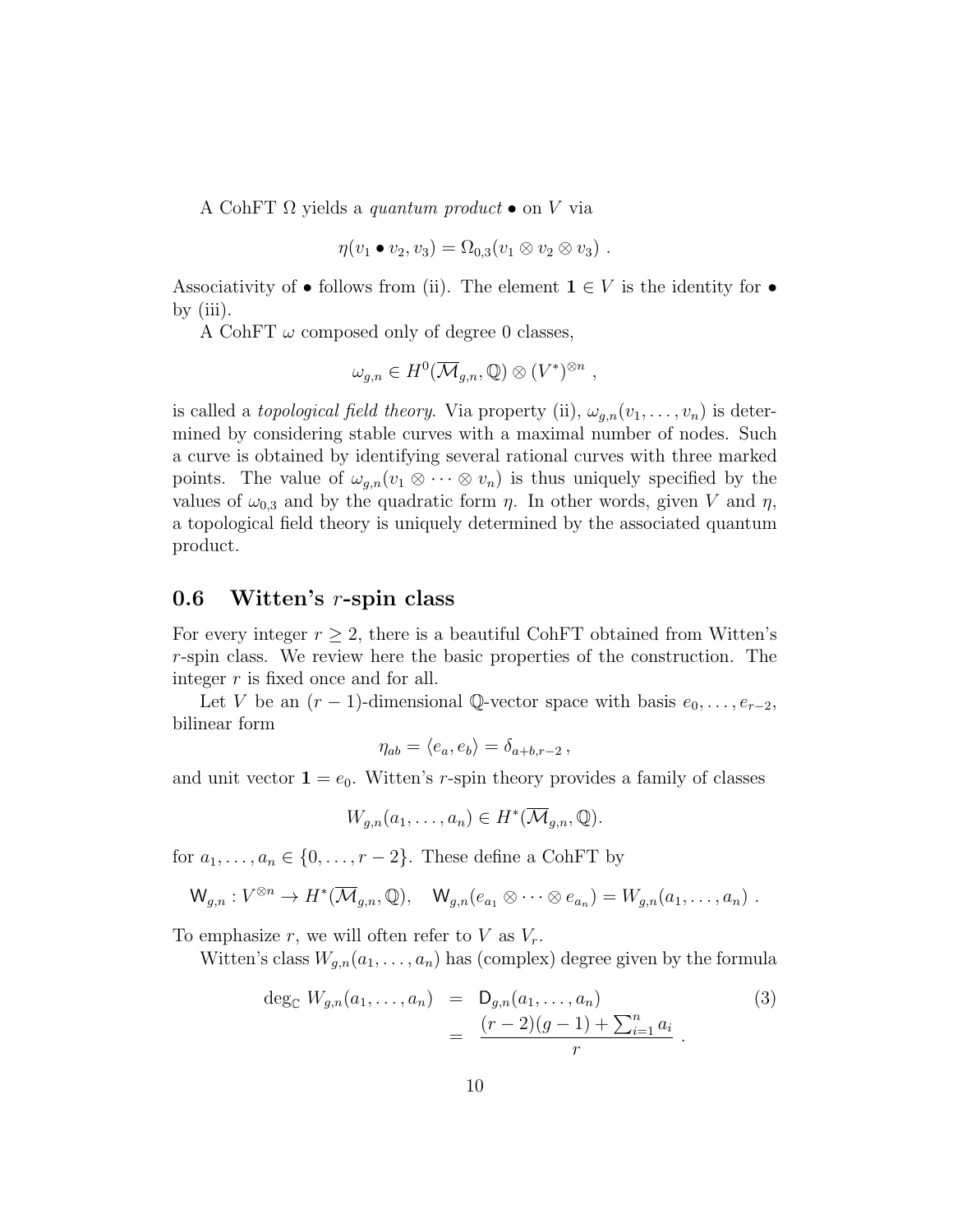If  $D_{q,n}(a_1,\ldots,a_n)$  is not an integer, the corresponding Witten class vanishes.

In genus 0, the construction was first carried out by Witten  $[21]$  using rspin structures ( $r<sup>th</sup>$  roots of the canonical bundle) and satisfies the following initial conditions:

$$
W_{0,3}(a_1, a_2, a_3) = \begin{vmatrix} 1 & \text{if } a_1 + a_2 + a_3 = r - 2, \\ 0 & \text{otherwise.} \end{vmatrix}
$$
 (4)

$$
W_{0,4}(1,1,r-2,r-2) = \frac{1}{r} [\text{point}] \in H^2(\overline{M}_{0,4}, \mathbb{Q}) .
$$

Uniqueness of Witten's r-spin theory in genus 0 follows easily from the initial conditions (4) and the axioms of a CohFT with unit.

The genus 0 sector defines a quantum product  $\bullet$  on V with unit  $e_0$ ,

$$
\langle e_a \bullet e_b, e_c \rangle = W_{0,3}(a, b, c) .
$$

The resulting algebra, even after extension to  $\mathbb{C}$ , is not semisimple.

The existence of Witten's class in higher genus is both remarkable and highly non-trivial. An algebraic construction was first obtained by Polishchuk and Vaintrob [17] defining

$$
W_{g,n}(a_1,\ldots,a_n)\in A^*(\overline{\mathcal{M}}_{g,n},\mathbb{Q})
$$

as an algebraic cycle class. The algebraic approach was later simplified by Chiodo [2]. Analytic constructions have been given by Mochizuki [12] and later by Fan, Jarvis, and Ruan [9]. The equivalence between the above analytic and algebraic constructions was heretofore unknown.

**Theorem 3** For every  $r \geq 2$ , there is a unique CohFT which extends Witten's r-spin theory in genus 0 and has pure dimension  $(3)$ . The unique extension takes values in the tautological ring

$$
RH^*(\overline{\mathcal{M}}_{g,n}) \subset H^*(\overline{\mathcal{M}}_{g,n},\mathbb{Q}).
$$

As a consequence of Theorem 3, the analytic and algebraic approaches coincide and yield tautological classes in cohomology. Our proof of Theorem 3 is not valid for Chow field theories as topological results play an essential role.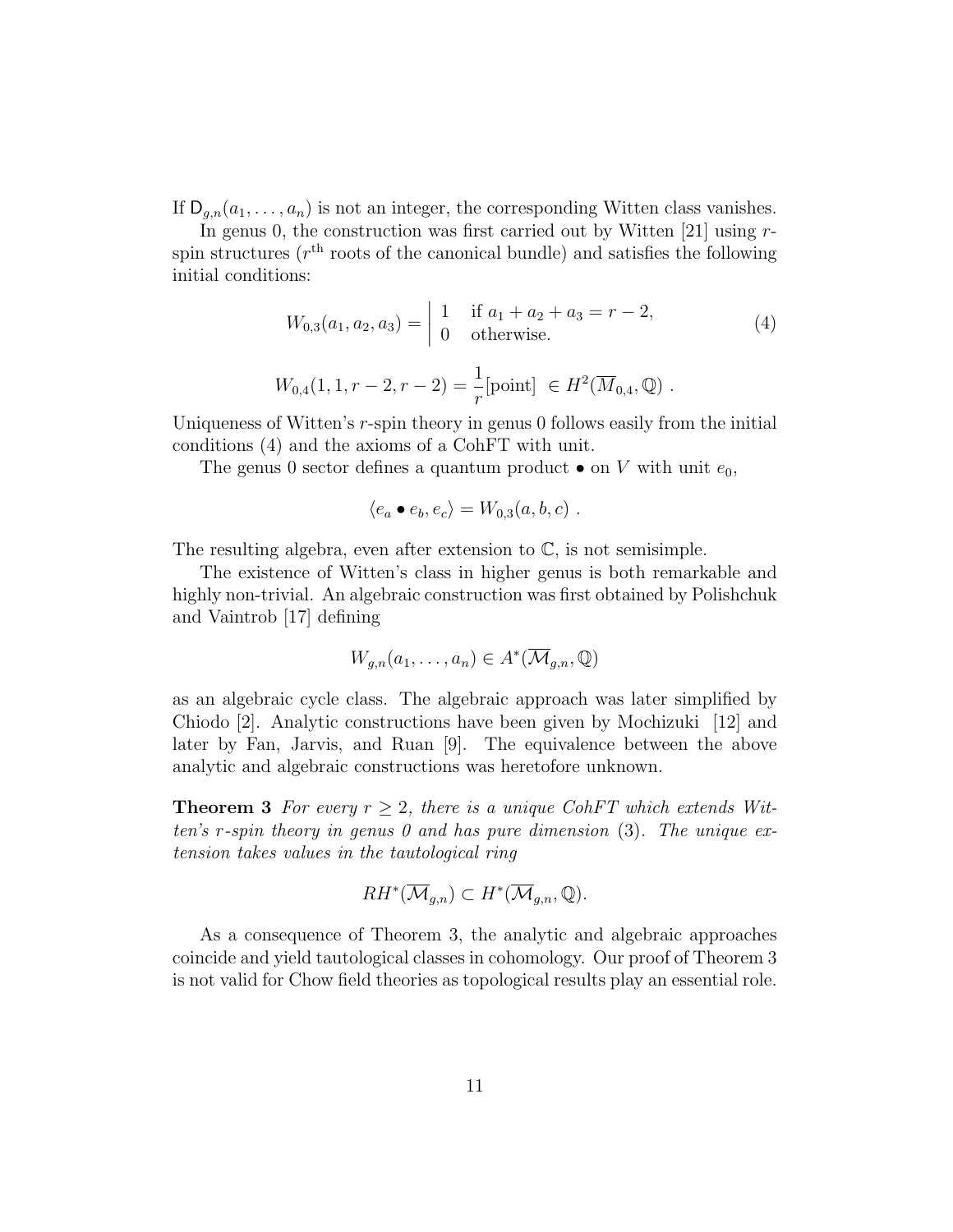## 0.7 Strategy of proof

Theorems 1 and 3 are proven together. Let  $W_{g,n}$  be any CohFT with unit which extends Witten's  $r$ -spin theory in genus 0 and has pure dimension (3).

We use a canonical procedure (a shift on the Frobenius manifold) to define a new CohFT  $\widetilde{W}_{q,n}$  satisfying the following four properties:

- (i) W is canonically constructed from  $W$  with the genus 0 sector of W entirely determined by the genus  $0$  sector of  $W$ ,
- (ii) the quantum product associated to  $\widetilde{W}_{0,3}$  defines a semisimple algebra on  $V_r$ ,
- (iii) the component of  $\mathsf{W}_{g,n}(e_{a_1} \otimes \cdots \otimes e_{a_n})$  in complex degree  $\mathsf{D}_{g,n}(a_1,\ldots,a_n)$ equals  $W_{q,n}(a_1,\ldots,a_n),$
- (iv) the class  $\mathsf{W}_{g,n}(e_{a_1} \otimes \cdots \otimes e_{a_n})$  has no components in degrees higher than  $D_{q,n}(a_1, \ldots, a_n).$

In other words,  $W$  is constructed from  $W$  by adding only *lower* degree terms.

By the results of Givental and Teleman, W is determined via a universal formula in the tautological ring by the semisimple genus 0 sector. By property (iii), we deduce a formula for  $W$  in the tautological ring depending only upon Witten's r-spin theory in genus 0 and obtain Theorem 3.

To prove Theorem 1, we write explicitly Givental's formula for the modified CohFT W in the 3-spin case. The series  $B_0$  and  $B_1$  appear in the associated Frobenius structure. By property (iv), we obtain vanishings in the tautological ring in degrees

$$
d > \mathsf{D}_{g,n}(a_1,\ldots,a_n) = \frac{g-1+\sum_{i=1}^n a_i}{3} \text{ for } r=3.
$$

The outcome is exactly the relations  $\widetilde{P}$ .

As a further outcome of the above investigation, we obtain the following formula for Witten's 3-spin class.

**Theorem 4** Let  $r = 3$ . Then, for  $g, n \in \mathbb{Z}_{\geq 0}$  in the stable range, we have

$$
W_{g,n}(a_1,\ldots,a_n) = 2^g 1728^d q\left(\mathcal{R}_{g,(a_1,\ldots,a_n)}^d\right) \in H^{2d}(\overline{\mathcal{M}}_{g,n},\mathbb{Q})
$$

when  $d = \frac{g-1+\sum_{i=1}^{n} a_i}{2}$  $\frac{\sum_{i=1}a_i}{3}$  is integral (and  $W_{g,n}(a_1,\ldots,a_n)$  is 0 otherwise).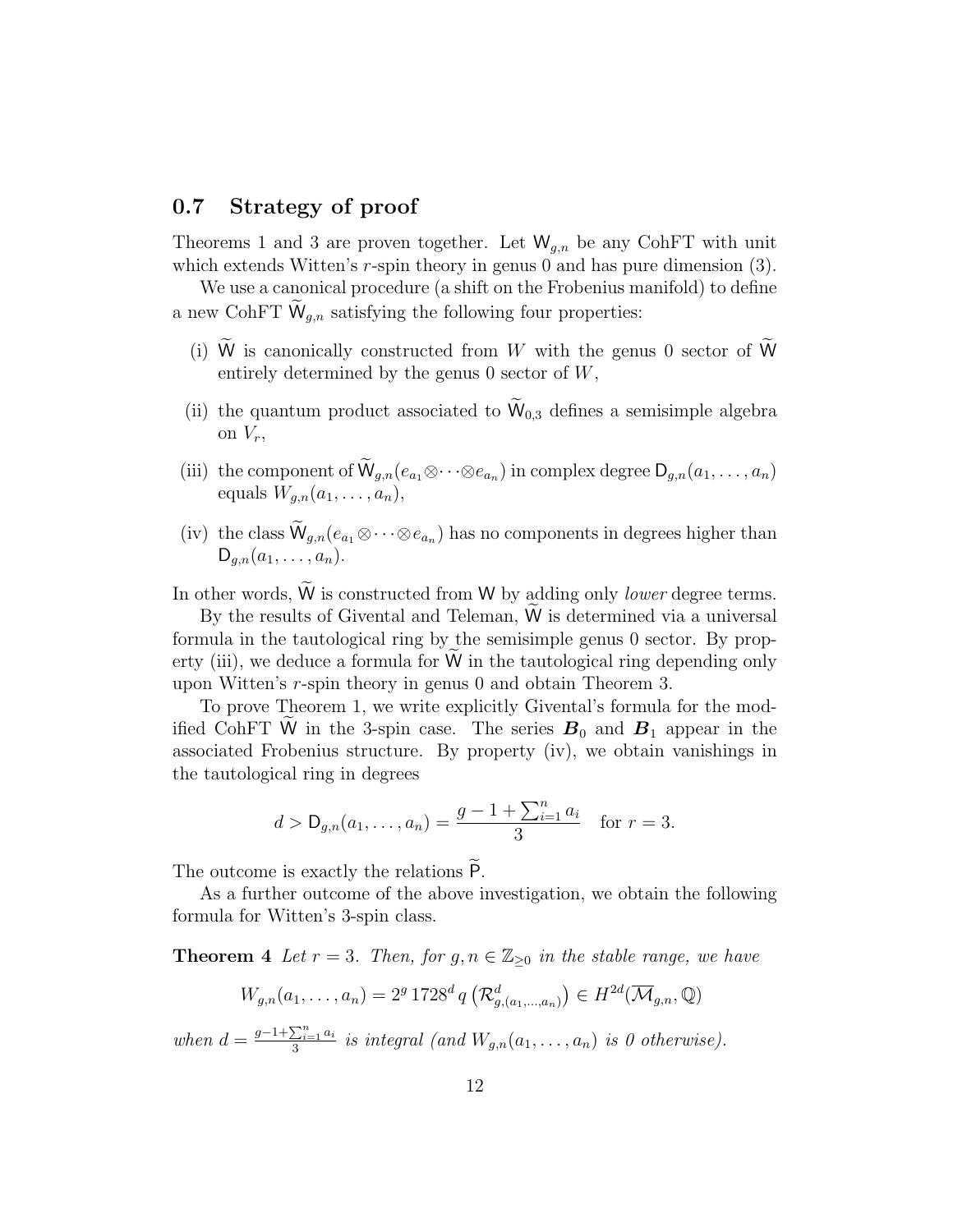## 0.8 Plan of the paper

In Section 1, we define the shifted Witten class for the r-spin theory. Theorem 3 is proven as a consequence of semisimplicity and Teleman's uniqueness result. A short review of the R-matrix action on CohFTs is presented in Section 2. In Section 3, we compute the R-matrix for the 3-spin case and prove Theorems 1 and 4. The proof of Corollary 2 is also given in Section 3.

The study of the R-matrix for higher  $r$  and the exploration of the associated relations in the tautological ring will be taken up in [15].

## 0.9 Acknowledgments

We are grateful to A. Chiodo, P. Dunin-Barkovsky, C. Faber, J. Guéré, F. Janda, A. Polishchuk, O. Randal-Williams, Y. Ruan, L. Spitz, and A. Vaintrob for useful and detailed discussions. Several of the ideas presented here grew out of discussions at the Geometry and topology of moduli conference in Berlin in October 2012 organized by G. Farkas. Special thanks to S. Shadrin for pointing out an error in the first draft of the paper and to L. Meng (of Peking University) for pointing out a dropped parity factor in the leg term.

R. P. was partially supported by the Swiss National Science Foundation grant SNF 200021143274. A. P. was supported by an NSF Graduate Research Fellowship and was a guest of the Forschungsinstitut für Mathematik (FIM) for several visits to ETH Zürich. D. Z. was supported by the grant ANR-09-JCJC-0104-01.

## 1  $A_{r-1}$  and the shifted Witten class

## 1.1 Potentials

Frobenius manifolds were introduced and studied in detail in Dubrovin's monograph [3]. For a concise summary see [7, Section 1].

As for every CohFT, the genus 0 part of Witten's r-spin class determines a Frobenius manifold structure on the underlying vector space  $V_r$ . For Witten's class, the Frobenius manifold coincides with the canonical Frobenius structure on the versal deformation of the  $A_{r-1}$  singularity [4] up to a coordinate change. We will denote by  $t^0, \ldots, t^{r-2}$  the coordinates in the basis  $e_0, \ldots, e_{r-2}$  of  $V_r$ .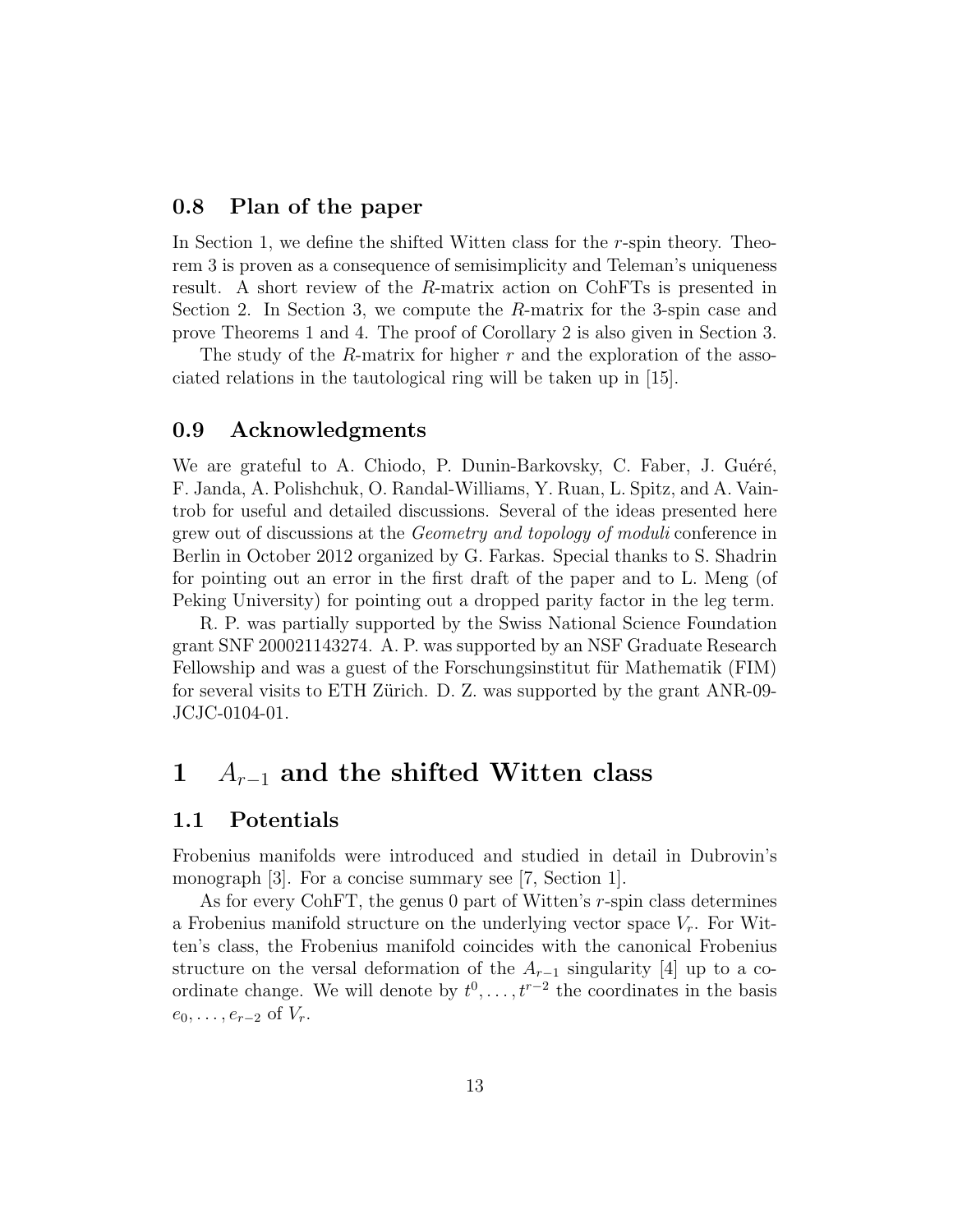The structure of a Frobenius manifold is governed by the Gromov-Witten potential. The genus 0 Gromov-Witten potential of Witten's r-spin class (without descendants) is:

$$
F(t^0, \ldots, t^{r-2}) = \sum_{n \geq 3} \sum_{a_1, \ldots, a_n} \int_{\overline{\mathcal{M}}_{0,n}} W_{0,n}(a_1, \ldots, a_n) \frac{t^{a_1} \cdots t^{a_n}}{n!}.
$$

We will refer to  $F$  as the *primary genus 0 potential*.

**Example 1.1** For  $r = 3$ , the primary genus 0 potential obtained from Witten's class equals

$$
\mathsf{F}(x,y) = \frac{1}{2}x^2y + \frac{1}{72}y^4,
$$

where  $x = t^0$  and  $y = t^1$ .

For  $r = 4$ , the potential is

$$
\mathsf{F}(x,y,z) = \frac{1}{2}x^2z + \frac{1}{2}xy^2 + \frac{1}{16}y^2z^2 + \frac{1}{960}z^5,
$$

where  $x = t^0$ ,  $y = t^1$ , and  $z = t^2$ .

The third derivatives of F determine an associative algebra structure (the quantum product) in each tangent space to the Frobenius manifold. Let  $\partial_i$ denote the vector field on  $V_r$  associated to differentiation by  $t^i$ . Then,

$$
\partial_i \bullet \partial_j = \sum_{k,l} \frac{\partial^3 \mathsf{F}}{\partial t^i \partial t^j \partial t^k} \eta^{kl} \partial_l.
$$

The algebra on tangent spaces is semisimple outside the discriminant of  $A_{r-1}$ . For instance, for  $r = 3$ , the discriminant is  $\{y = 0\}.$ 

**Definition 1.2** Let  $\tau \in V_r$ . We define the *shifted Witten class* by

$$
\mathsf{W}_{g,n}^{\tau}(v_1 \otimes \cdots \otimes v_n) = \sum_{m \geq 0} \frac{1}{m!} \ (p_m)_* \mathsf{W}_{g,n+m}(v_n \otimes \cdots \otimes v_n \otimes \tau \otimes \cdots \otimes \tau),
$$

where  $p_m : \overline{\mathcal{M}}_{q,n+m} \to \overline{\mathcal{M}}_{q,n}$  is the forgetful map.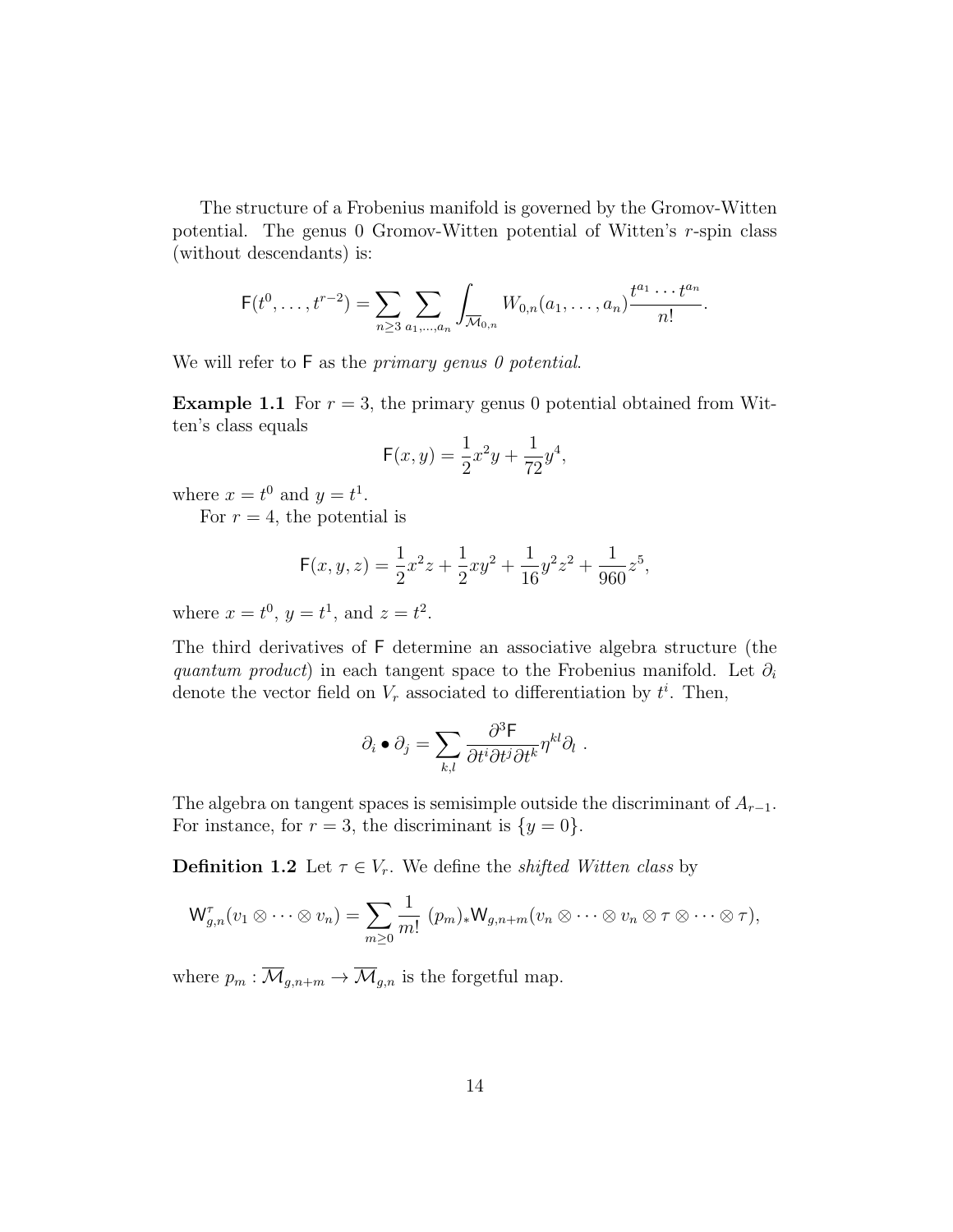Remark 1.3 We have the following degree bound:

$$
\deg \left[ (p_m)_* W_{g,n+m}(e_{a_1} \otimes \cdots \otimes e_{a_n} \otimes \tau \otimes \cdots \otimes \tau) \right]
$$
  

$$
\leq \frac{(g-1)(r-2) + \sum a_i + m(r-2)}{r} - m
$$
  

$$
= D_{g,n}(a_1, \ldots, a_n) - \frac{2m}{r}.
$$

The sum in Definition 1.2 is thus finite for any given g and  $a_1, \ldots, a_n$ . The shifted Witten class is therefore well-defined. Moreover, the highest degree term of the shifted Witten class is equal to the Witten class itself – all the other terms are of smaller degrees.

**Remark 1.4** Let  $F(t)$  and  $F^{\tau}(\hat{t})$  be the primary genus 0 potentials of W and  $W<sup>\tau</sup>$  respectively. By elementary verification,

$$
F^{\tau}(\hat{t}) = F(\tau + \hat{t}) - (\text{terms of degree} < 3).
$$

**Proposition 1.5** The shifted Witten class  $W^{\tau}$  is a CohFT with unit.

The proof is a straightforward check, and in any case, is identical to the proof of Proposition 2.7 given in Section 2 below.

### 1.2 The Euler field

A Frobenius manifold is called conformal if it carries an affine Euler field E, a vector field satisfying the following properties:

(i) in flat coordinates  $t^i$ , the field has the form

$$
E = \sum_{i} (\alpha_i t^i + \beta_i) \frac{\partial}{\partial t^i},
$$

(ii) the quantum product  $\bullet$ , the unit 1, and the metric  $\eta$  are eigenfunctions of the Lie derivative  $L_E$  with weights 0, -1, and 2 –  $\delta$  respectively.

The rational number  $\delta$  is called the *conformal dimension* of the Frobenius manifold.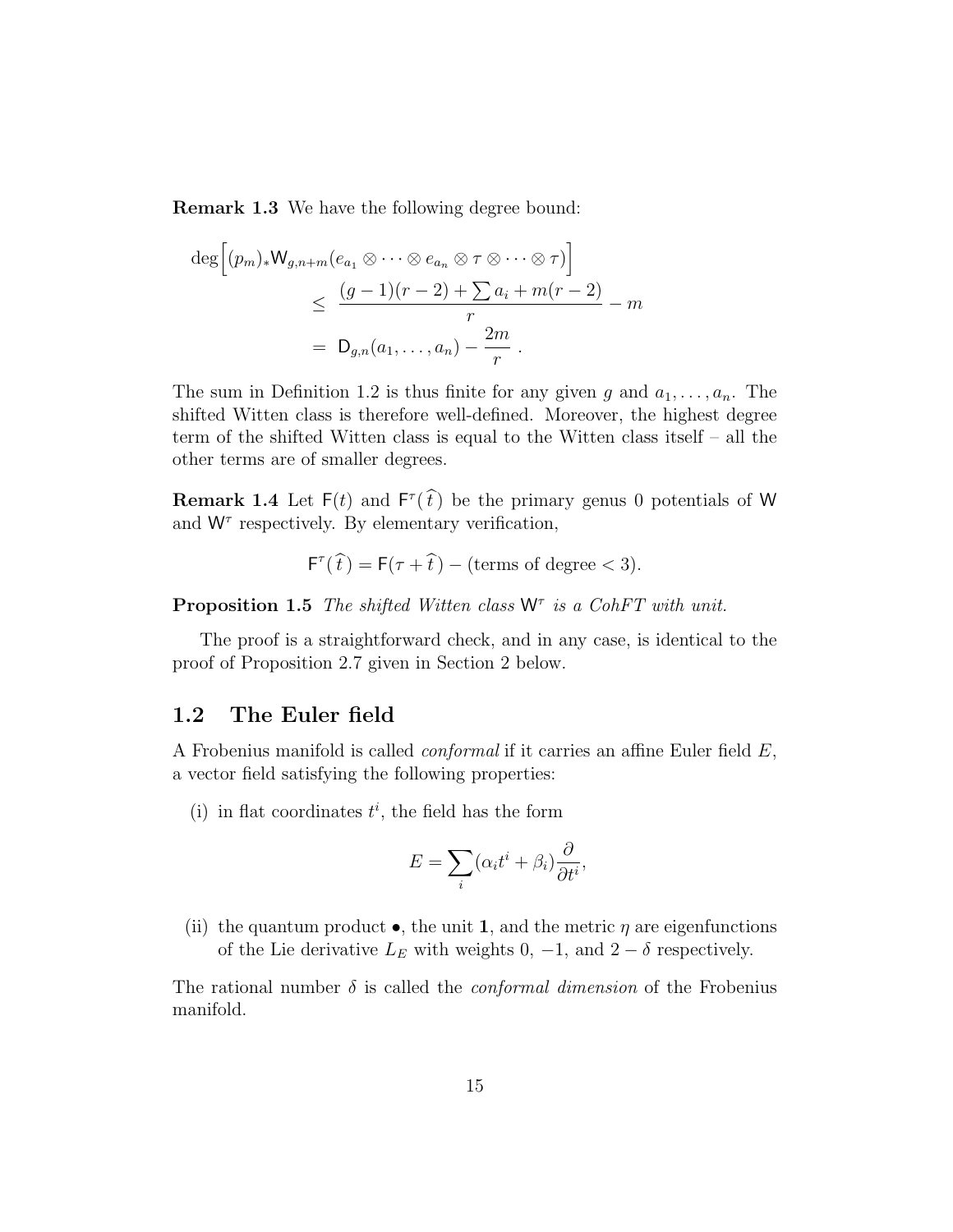For instance, on the Frobenius manifold  $A_{r-1}$ , an Euler field is given by

$$
E = \sum_{a=0}^{r-2} \left(1 - \frac{a}{r}\right) t^a \frac{\partial}{\partial t^a},
$$

$$
\delta = \frac{r-2}{r}.
$$

Remark 1.6 We follow here Givental's conventions for the Euler field. In Teleman's conventions, the Euler vector field and hence the eigenvalues of  $L<sub>E</sub>$  have the opposite sign.

Let  $\Omega$  be a CohFT and V the corresponding Frobenius manifold. Given an Euler field E on V, a natural action of E on  $\Omega$  is defined as follows. Let

$$
\deg: H^*(\overline{\mathcal{M}}_{g,n}, \mathbb{Q}) \to H^*(\overline{\mathcal{M}}_{g,n}, \mathbb{Q})
$$

be the operator which acts on  $H^{2k}$  by multiplication by k. As usual,  $\partial_i$  is the vector field<sup>4</sup> on V associated to differentiation by the coordinate  $t^i$ . Then

$$
(E.\Omega)_{g,n}(\partial_{i_1}\otimes\cdots\otimes\partial_{i_n})=
$$

$$
\left(\deg + \sum_{l=1}^n \alpha_{i_l}\right) \Omega_{g,n}(\partial_{i_1} \otimes \cdots \otimes \partial_{i_n}) + p_* \Omega_{g,n+1} \left(\partial_{i_1} \otimes \cdots \otimes \partial_{i_n} \otimes \sum \beta_i \partial_i\right),
$$
  
where  $n: \overline{M}$  is the for  
refrily map.

where  $p: \mathcal{M}_{g,n+1} \to \mathcal{M}_{g,n}$  is the forgetful map.

**Definition 1.7** A CohFT  $\Omega$  is homogeneous if

$$
(E.\Omega)_{g,n} = [(g-1)\delta + n] \Omega_{g,n}
$$

for all  $q$  and  $n$ .

Witten's r-spin class is easily seen to be homogeneous. Indeed, we have

$$
D_{g,n}(a_1,\ldots,a_n) + \sum_{i=1}^n \left(1 - \frac{a_i}{r}\right) =
$$
  

$$
\frac{(r-2)(g-1) + \sum a_i}{r} + n - \frac{\sum a_i}{r} = (g-1)\frac{r-2}{r} + n = (g-1)\delta + n.
$$

<sup>4</sup>We will often use the canonical identification of V with the tangent space of  $0 \in V$ .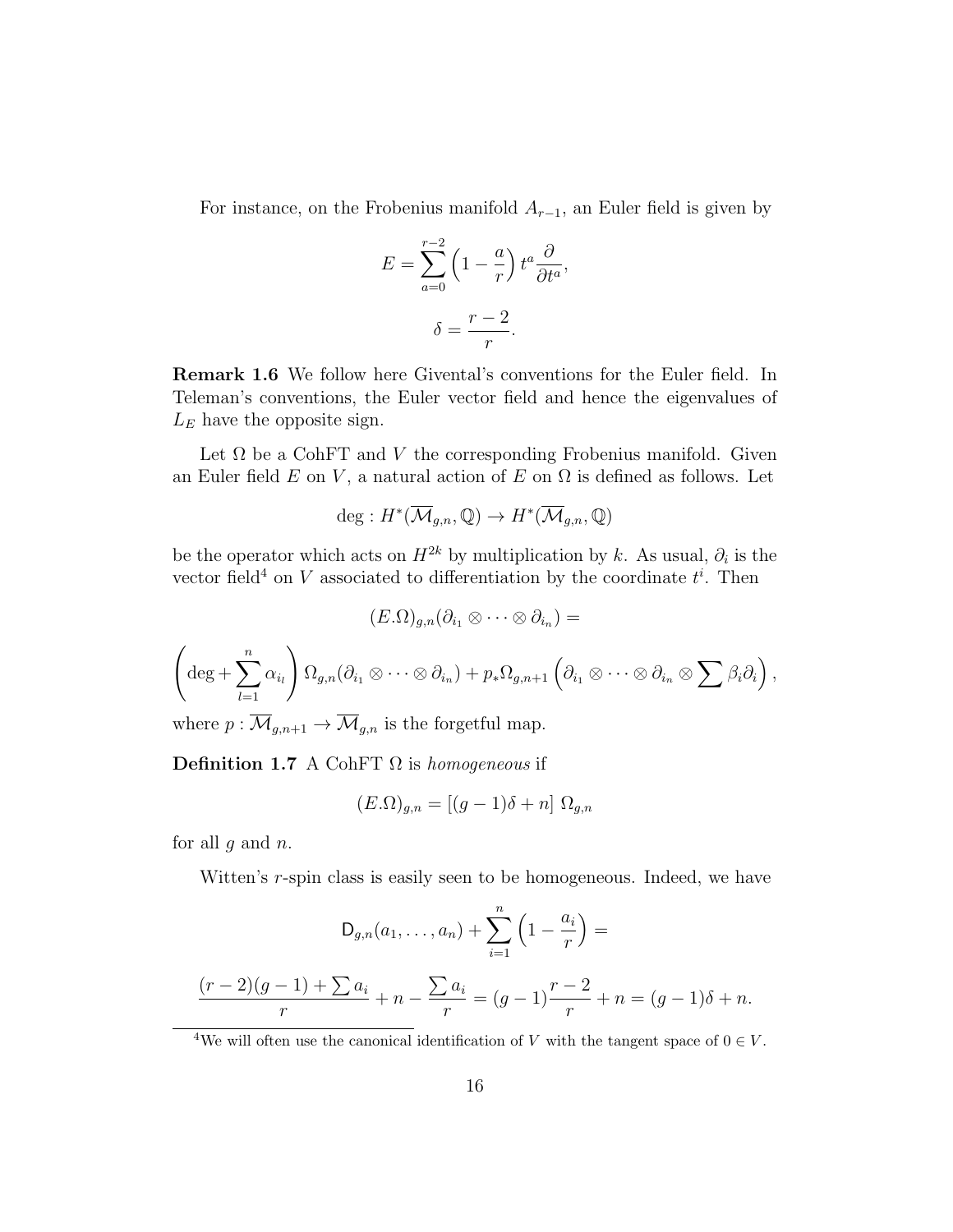The underlying vector space  $V_r$  and basis  $e_0, \ldots, e_{r-2}$  are the same for the CohFT obtained from the shifted Witten class. We denote the coordinates on  $V_r$  in the basis  $e_0, \ldots, e_{r-2}$  for the shifted r-spin Witten theory by  $\widehat{t}^0, \ldots, \widehat{t}^{r-2}.$ 

Proposition 1.8 The shifted Witten class is a homogeneous CohFT with Euler field

$$
E = \sum_{a=0}^{r-2} \left(1 - \frac{a}{r}\right) \left(\tau^a + \hat{t}^a\right) \frac{\partial}{\partial \hat{t}^a},
$$

of conformal dimension  $\delta = \frac{r-2}{r}$  $\frac{-2}{r}$ .

**Proof.** Assume for simplicity  $\tau = u\partial_b$  for some fixed  $b \in \{0, ..., r - 2\}$ . Denote

$$
\mathsf W_{g,n+m}(\partial_{a_1}\otimes\cdots\otimes\partial_{a_n}\otimes\partial_b\otimes\cdots\otimes\partial_b)
$$

here by just  $\mathsf{W}_{g,n+m}$ . Then we have

$$
(E.W^{\tau})_{g,n}(\partial_{a_1} \otimes \cdots \otimes \partial_{a_n}) =
$$
  

$$
\sum_{m\geq 0} \frac{u^m}{m!} \left\{ \left[ \frac{(r-2)(g-1) + \sum a_i + mb}{r} - m \right] + \sum_{i=0}^n \left( 1 - \frac{a_i}{r} \right) \right\} (p_m)_* W_{g,n+m}
$$
  

$$
+ \sum_{m\geq 0} \frac{u^m}{m!} u \left( 1 - \frac{b}{r} \right) (p_{m+1})_* W_{g,n+m+1}
$$

After simplifying, the above equals

$$
[(g-1)\delta + n] \sum_{m\geq 0} \frac{u^m}{m!} (p_m)_* W_{g,n+m}
$$
  

$$
- \sum_{m\geq 1} \frac{u^m}{(m-1)!} \left(1 - \frac{b}{r}\right) (p_m)_* W_{g,n+m}
$$
  

$$
+ \sum_{m\geq 0} \frac{u^{m+1}}{m!} \left(1 - \frac{b}{r}\right) (p_{m+1})_* W_{g,n+m+1}.
$$

The last two sums cancel each other, so we obtain

$$
[(g-1)\delta+n]\sum_{m\geq 0}\frac{u^m}{m!}(p_m)_*W_{g,n+m}=[(g-1)\delta+n]W_{g,n}^{\tau}(\partial_{a_1}\otimes\cdots\otimes\partial_{a_n}).
$$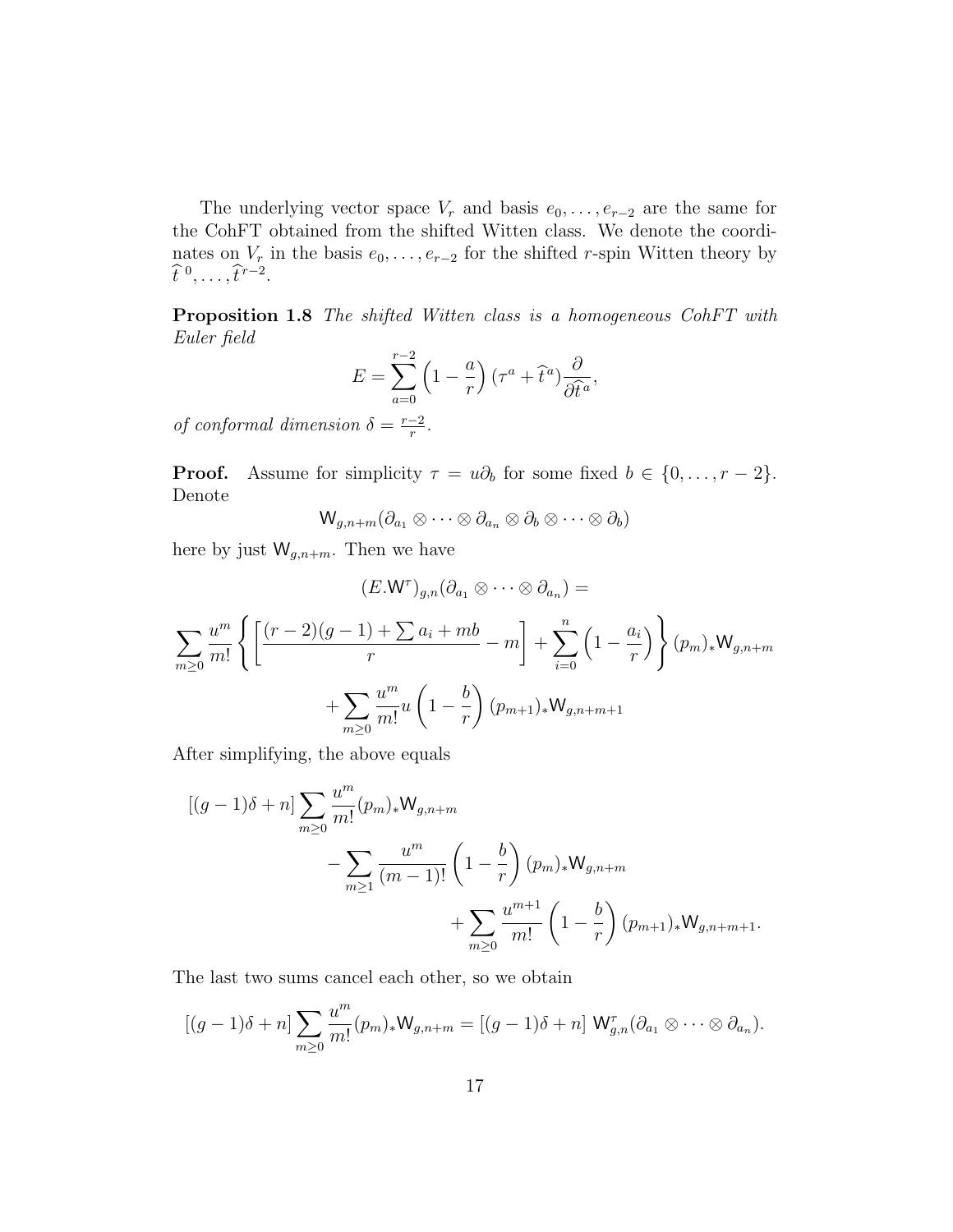The general case is similiar.  $\Diamond$ 

Since the shifted r-spin Witten class is a homogeneous semisimple CohFT, we can apply the following theorem by C. Teleman [20, Theorem 1].

**Theorem 5 (Teleman)** Let  $\Omega_{0,n}$  be a genus 0 homogeneous semisimple Coh-FT with unit. The following results hold:

- (i) There exists a unique homogeneous CohFT with unit  $\Omega_{q,n}$  extending  $\Omega_{0,n}$  to higher genus.
- (ii) The extended CohFT  $\Omega_{g,n}$  is obtained by an R-matrix action on the topological (degree 0) sector of  $\Omega_{0,n}$  determined by  $\Omega_{0,3}$ .
- (iii) The R-matrix is uniquely specified by  $\Omega_{0,3}$  and the Euler field.

The unit-preserving R-matrix action in part (ii) of Theorem 5 will be reviewed in Section 2, see Definition 2.13.

We will compute the R-matrix for the 3-spin Witten class in Section 3. Since the shifted 3-spin Witten class (considered for all genera) is a homogeneous CohFT with unit, the expressions obtained by the R-matrix action coincide with the shifted 3-spin Witten class. In particular, if we split the expression of the R-matrix action into pure degree parts, the parts of degree

$$
d > \mathsf{D}_{g,n}(a_1,\ldots,a_n)
$$

vanish while the part of degree  $D_{g,n}(a_1,\ldots,a_n)$  coincides with Witten's class, which proves Theorem 3.

## 2 The R-matrix action

We present here a succinct but self-contained review of the R-matrix action on CohFTs. The action was first defined on Gromov-Witten potentials by Givental [6]. Its lifting to CohFTs was independently discovered by several authors: the papers by Teleman [20] and Shadrin [19] give an abbreviated treatment of the subject and refer to unpublished notes by Kazarian and by Katzarkov, Kontsevich, and Pantev.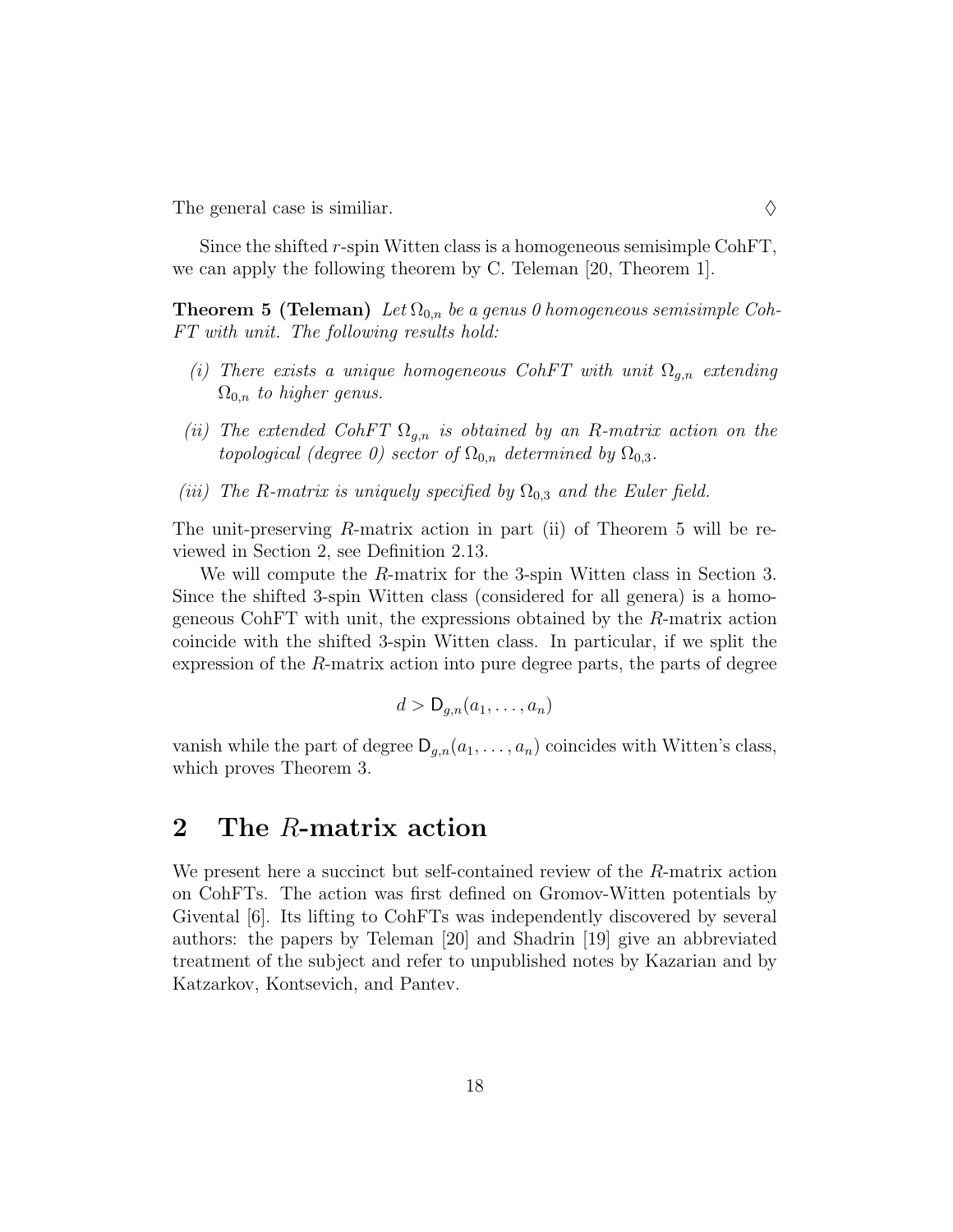## 2.1 The R-matrix action on CohFTs

Let V be a vector space with basis  $\{e_i\}$  and a symmetric bilinear form  $\eta$ . Consider the group of  $End(V)$ -valued power series

$$
R(z) = 1 + R_1 z + R_2 z^2 + \cdots
$$
 (5)

satisfying the symplectic condition,

$$
R(z)R^*(-z) = 1 ,
$$

where  $R^*$  is the adjoint with respect to  $\eta$ .

**Remark 2.1** Let  $R_j^k$  be the matrix form of an endomorphism R in the given basis,

$$
R(t^{j}e_{j})=\sum_{j,k}R_{j}^{k}t^{j}e_{k}.
$$

The symplectic condition in coordinates is

$$
\sum_{l,s,k} R_l^j(z) \eta^{ls} R_s^k(-z) \eta_{ku} = \delta_u^j.
$$

After multiplying by  $\eta^{-1}$  on the right, we obtain an equivalent condition in bi-vector form

$$
\sum_{l,s} R_l^j(z) \eta^{ls} R_s^k(-z) = \eta^{jk} .
$$

We conclude that the expression

$$
\frac{\eta^{jk} - \sum_{l,s} R_l^j(z)\eta^{ls} R_s^k(w)}{z+w}
$$

is a well-defined power series in z and w.

Associated to  $R(z)$  is the power series  $R^{-1}(z) = \frac{1}{R(z)}$  which also satisfies the symplectic condition.<sup>5</sup> It follows that

$$
\sum_{j,k} \frac{\eta^{jk} - \sum_{l,s} (R^{-1})_l^j(z) \eta^{ls} (R^{-1})_s^k(w)}{z+w} e_j \otimes e_k \in V^{\otimes 2}[[z,w]]. \tag{6}
$$

<sup>5</sup>By the symplectic condition, we have  $R^{-1}(z) = R^*(-z)$ .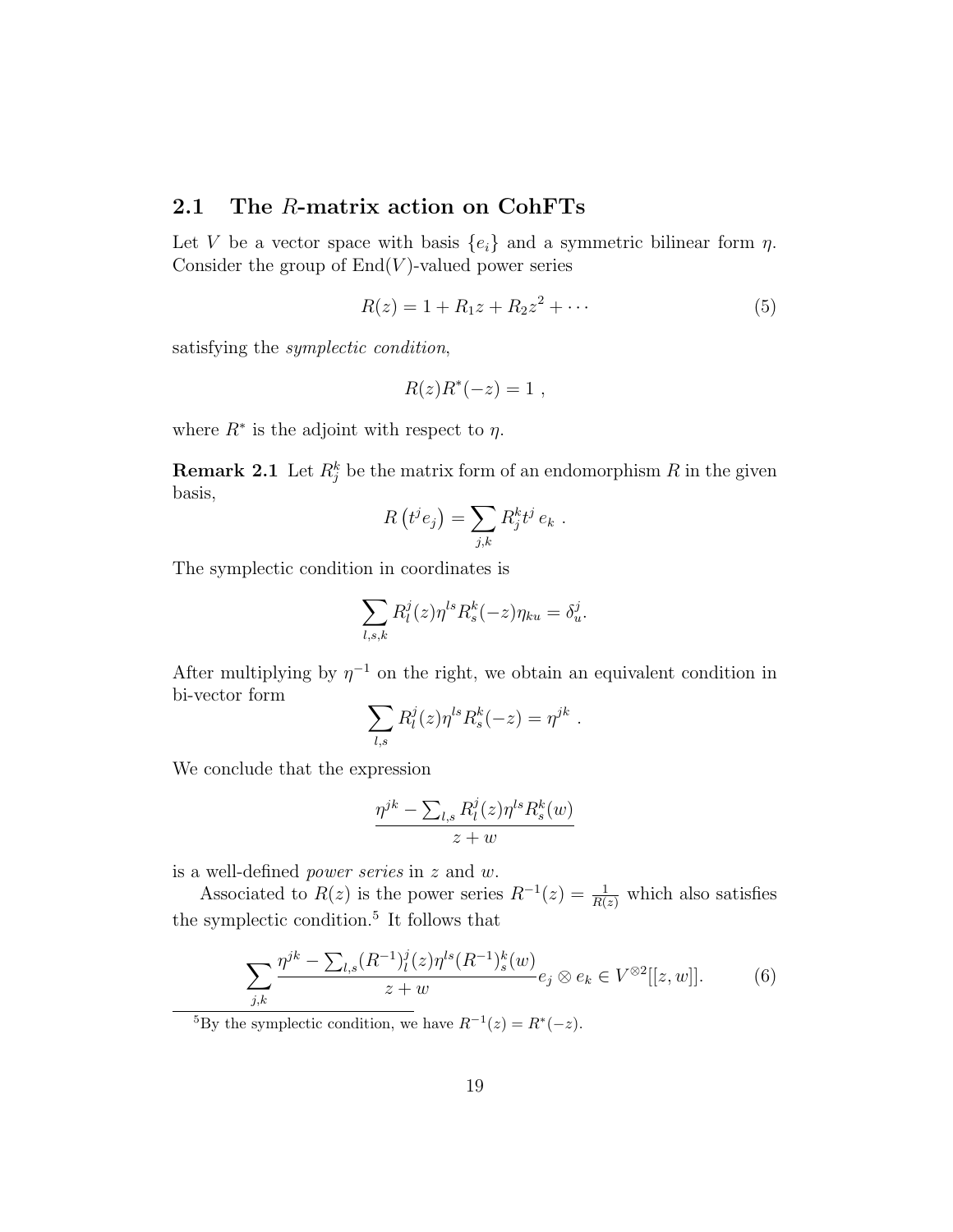We will denote the  $V^{\otimes 2}$ -valued power series (6) by

$$
\frac{\eta^{-1} - R^{-1}(z)\eta^{-1}R^{-1}(w)^t}{z+w}
$$

for short (where the superscript t denotes matrix transpose).

Let  $\Omega = (\Omega_{g,n})_{2g-2+n>0}$  be a CohFT on V, and let R be an element of the group (5). The CohFT  $R\Omega$  is defined as follows.

**Definition 2.2** Let  $\mathsf{G}_{g,n}$  be the finite set of stable graphs<sup>6</sup> of genus g with n legs. For each  $\Gamma \in \mathsf{G}_{q,n}$ , define a contribution

$$
\mathrm{Cont}_{\Gamma}\in H^*(\overline{\mathcal{M}}_{g,n},\mathbb{Q})\otimes (V^*)^{\otimes n}
$$

by the following construction:

- (i) place  $\Omega_{\mathbf{g}(v),\mathbf{n}(v)}$  at each vertex v of  $\Gamma$ ,
- (ii) place  $R^{-1}(\psi_l)$  at every leg l of  $\Gamma$ ,
- (iii) at every edge  $e$  of  $\Gamma$ , place

$$
\frac{\eta^{-1}-R^{-1}(\psi_e')\eta^{-1}R^{-1}(\psi_e'')^{\textrm{t}}}{\psi_e'+\psi_e''}\ .
$$

Define  $(R\Omega)_{g,n}$  to be the sum of contributions of all stable graphs,

$$
(R\Omega)_{g,n} = \sum_{\Gamma \in \mathsf{G}_{g,n}} \frac{1}{|\mathrm{Aut}(\Gamma)|} \ \mathrm{Cont}_\Gamma \ .
$$

We use the inverse of the R-matrix in all of our formulas in Definition 2.2. There are two reasons for the seemingly peculiar choice. First, the result will be a left group action rather than a right group action on CohFTs. Second, the same convention is used by Givental and Teleman in their papers.

A few remarks about Definition 2.2 are needed for clarification. By the symmetry property of CohFTs, the placement of  $\Omega_{\mathbf{g}(v),\mathbf{n}(v)}$  does not depend upon an ordering of the half-edges at  $v$ . At a leg  $l$  attached to a vertex  $v$ , we have

 $R^{-1}(\psi_l) \in H^*(\overline{\mathcal{M}}_{\mathsf{g}(v),\mathsf{n}(v)},\mathbb{Q}) \otimes \text{End}(V).$ 

 $6$ See Sections 0.2-0.4.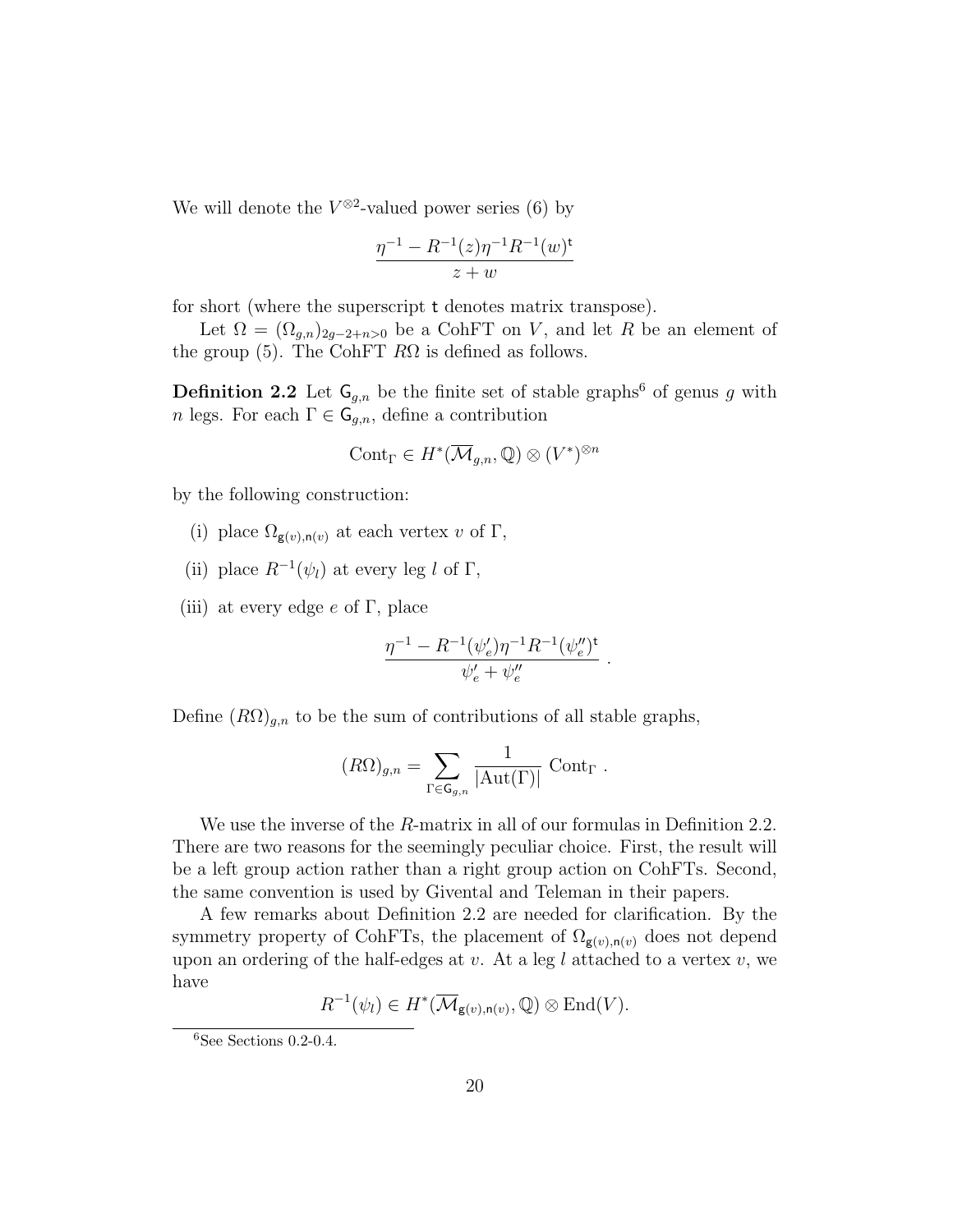The first factor acts on the cohomology of the moduli space  $\mathcal{M}_{g(v),n(v)}$  by multiplication. The endomorphism factor acts on the vectors which are "fed" to  $\Omega_{\mathbf{g}(v),\mathbf{n}(v)}$  at the legs.

For an edge e attached to vertices  $v'$  and  $v''$  (possibly the same vertex), denote by  $\mathcal{M}_{g',n'}$  and  $\mathcal{M}_{g'',n''}$  the corresponding moduli spaces. The insertion on e is an element of

$$
H^*(\overline{\mathcal{M}}_{g',n'},\mathbb{Q})\otimes H^*(\overline{\mathcal{M}}_{g'',n''},\mathbb{Q})\otimes V^{\otimes 2}
$$

obtained by substituting  $z = \psi'_e$  and  $w = \psi''_e$  in (6). Once again, the cohomology factors act on the corresponding cohomology spaces by multiplication. The bivector part is used to contract the two covectors sitting on the halfedges  $e'$  and  $e''$  in the corresponding CohFT elements at  $v'$  and  $v$ . In the expression  $R^{-1}(\psi_e')\eta^{-1}R^{-1}(\psi_e'')^{\dagger}$ , the bivector  $\eta^{-1}$  sits in the middle of the edge, while the action of  $R^{-1}$  is directed from the middle of the edge towards the vertices.

The similarity of Definition 2.2 with the form of the relations  $\mathcal{R}_{g,A}^d$  was the starting point of our paper.

### **Proposition 2.3** If  $\Omega$  is a CohFT, the system  $(R\Omega)_{q,n}$  is a CohFT.

**Proof.** The symmetry of  $(R\Omega)$  follows directly from the symmetry of  $\Omega$ and the definition of the R-matrix action. Hence, we need only establish the pull-back property (ii) of Definition 0.3.

Let  $\Phi \in \mathsf{G}_{q,n}$  be a stable graph with a single edge e. In order to compute the pull-back of tautological classes under

$$
\xi_\Phi : \overline{\mathcal{M}}_\Phi \to \overline{\mathcal{M}}_{g,n} \,\, , \quad
$$

according to the rule given in Section 0.3, we must enumerate all stable graphs  $\Gamma$  with a distinguished edge  $e \in E(\Gamma)$  such that contracting all other edges yields the graph  $\Gamma_2 = \Phi$ .

If  $E_1 = E$ , we have  $\Gamma_1 = \Gamma$ . The contribution of  $\Gamma$  to the pull-back is obtained from the contribution of  $\Gamma_1$  to  $R\Omega$  after a multiplication by

$$
-(\psi'_e+\psi''_e) \ .
$$

In other words, the contribution to the pull-back is obtained by placing the class

$$
R^{-1}(\psi'_e)\eta^{-1}R^{-1}(\psi''_e)^{\mathsf{t}} - \eta^{-1}
$$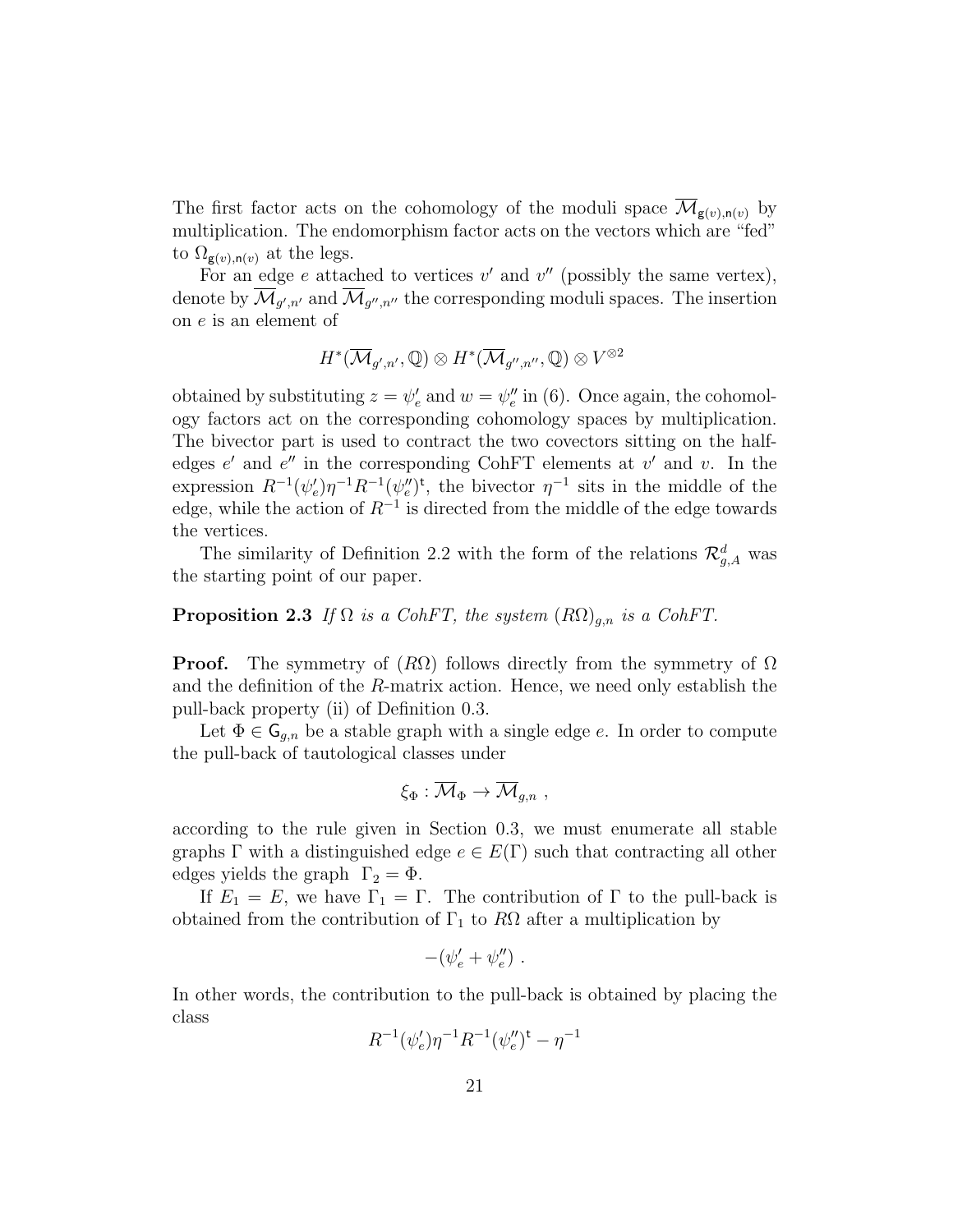on the edge e with the usual insertions on all other edges and legs.

If  $E_1 = E \setminus \{e\}$  then  $\Gamma_1$  is obtained from  $\Gamma$  by contracting e. According to the CohFT rules for  $\Omega$ , the contribution of  $\Gamma$  to the pull-back is obtained by placing  $\eta^{-1}$  on the edge e with the standard classes on all other edges.

After summing, the total contribution of  $\Gamma$  to the pull-back is equivalent to placing

$$
R^{-1}(\psi'_e)\,\eta^{-1}\,R^{-1}(\psi''_e)^{\rm t}.
$$

on the edge e of  $\Gamma$  – precisely what we obtain by the CohFT rules applied to  $(R\Omega)_{g,n}$ .

#### Proposition 2.4 The R-matrix action on CohFTs is a left group action.

**Proof.** We must prove the action of  $R_a(z)$  followed by the action of  $R_b(z)$ is equal to the action of  $R_b(z)R_a(z)$ .

When we apply  $R_a(z)$ , we sum over all stable graphs of type  $(g, n)$ . Let us color the edges of these stable graphs in red. When we then apply  $R_b(z)$ , we sum over all stable graphs of type  $(g, n)$ , but now we replace each vertex of the stable graph by a small red graph. Let us color the edges of the large graph in blue. The result of the consecutive actions of  $R_a(z)$  and  $R_b(z)$  will be a sum over all stable graphs of type  $(q, n)$  whose edges are colored in red and blue.

On every leg l of the stable graph, we place first  $R_a^{-1}(\psi_l)$  closer to the vertex and then  $R_h^{-1}$  $b^{-1}(\psi_l)$  at the end of the leg. The final outcome is

$$
R_a^{-1}(\psi_l)R_b^{-1}(\psi_l) = (R_b R_a)^{-1}(\psi_l) . \tag{7}
$$

The result (7) is also what we place on a leg when we compute the action of the product  $R_bR_a$ .

Consider next an edge e of the stable graph. We will use the abbreviations  $R' = R(\psi_e')$  and  $R'' = R(\psi_e'')$ . On a red edge, we have placed

$$
red\ edge: \qquad \frac{\eta^{-1} - (R_a')^{-1} \eta^{-1} ((R_a')^{-1})^{\mathsf{t}}}{\psi_e' + \psi_e''}
$$

via the first action. On a blue edge, on the other hand, we see  $R'_a$  and  $R''_a$  on the ends of the edge and

$$
\frac{\eta^{-1}-(R_b')^{-1}\eta^{-1}((R_b')^{-1})^{\mathsf t}}{\psi_e'+\psi_e''}.
$$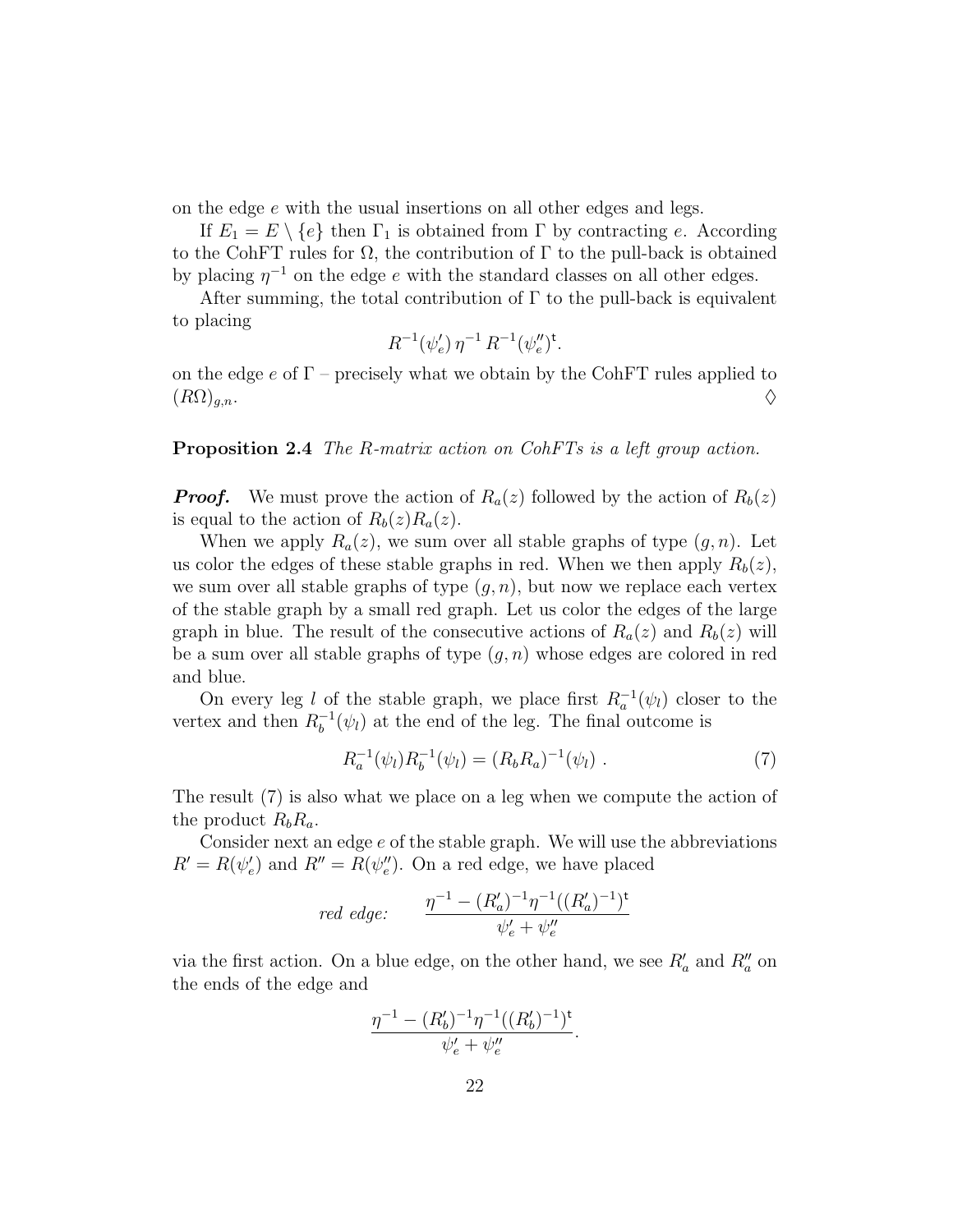in the middle of the edge. The final outcome, after unwinding the definitions, is

*blue edge:* 
$$
\frac{(R'_a)^{-1}\eta^{-1}((R'_a)^{-1})^{\mathsf{t}} - (R'_a)^{-1}(R'_b)^{-1}\eta^{-1}((R'_b)^{-1})^{\mathsf{t}}((R'_a)^{-1})^{\mathsf{t}}}{\psi'_e + \psi''_e}.
$$

Since we are summing over all possible colorings, every edge in the stable graph will appear once in red and once in blue. The total contribution will be the sum of the contributions of the two colors,

$$
red + blue: \qquad \frac{\eta^{-1} - (R_b'R_a')^{-1}\eta^{-1}((R_b'R_a')^{-1})^{\mathsf{t}}}{\psi_e' + \psi_e''}.
$$

The result is exactly what is placed on an edge when we compute the action of the product  $R_b R_a$ .

## 2.2 Action by translations

Let  $\Omega$  be a CohFT based on the vector space V, and let

$$
T(z) = T_2 z^2 + T_3 z^3 + \cdots
$$

be a V -valued power series with vanishing coefficients in degrees 0 and 1.

**Definition 2.5** The translation of  $\Omega$  by T is the CohFT T $\Omega$  defined by

$$
(T\Omega)_{g,n}(v_1 \otimes \cdots \otimes v_n)
$$
  
=  $\sum_{m\geq 0} \frac{1}{m!} (p_m)_* \Omega_{g,n+m} (v_1 \otimes \cdots \otimes v_n \otimes T(\psi_{n+1}) \otimes \cdots \otimes T(\psi_{n+m})),$ 

where  $p_m : \overline{\mathcal{M}}_{g,n+m} \to \overline{\mathcal{M}}_{g,n}$  is the forgetful map.

The use of  $T(\psi_i)$  as an argument in a CohFT is an abuse of notation. The result should be understood as

$$
\Omega_{g,n}(\cdots T(\psi_i)\cdots)=\sum_{k\geq 2}\psi_i^k\Omega_{g,n}(\cdots T_k\cdots).
$$

Remark 2.6 The action by translations is very close to the shift of Definition 1.2. However, unlike shifts, the translation action is always well-defined for degree reasons: the degree of the  $m<sup>th</sup>$  summand of the definition is at least m, so the sum is actually finite for any given  $q, n$ .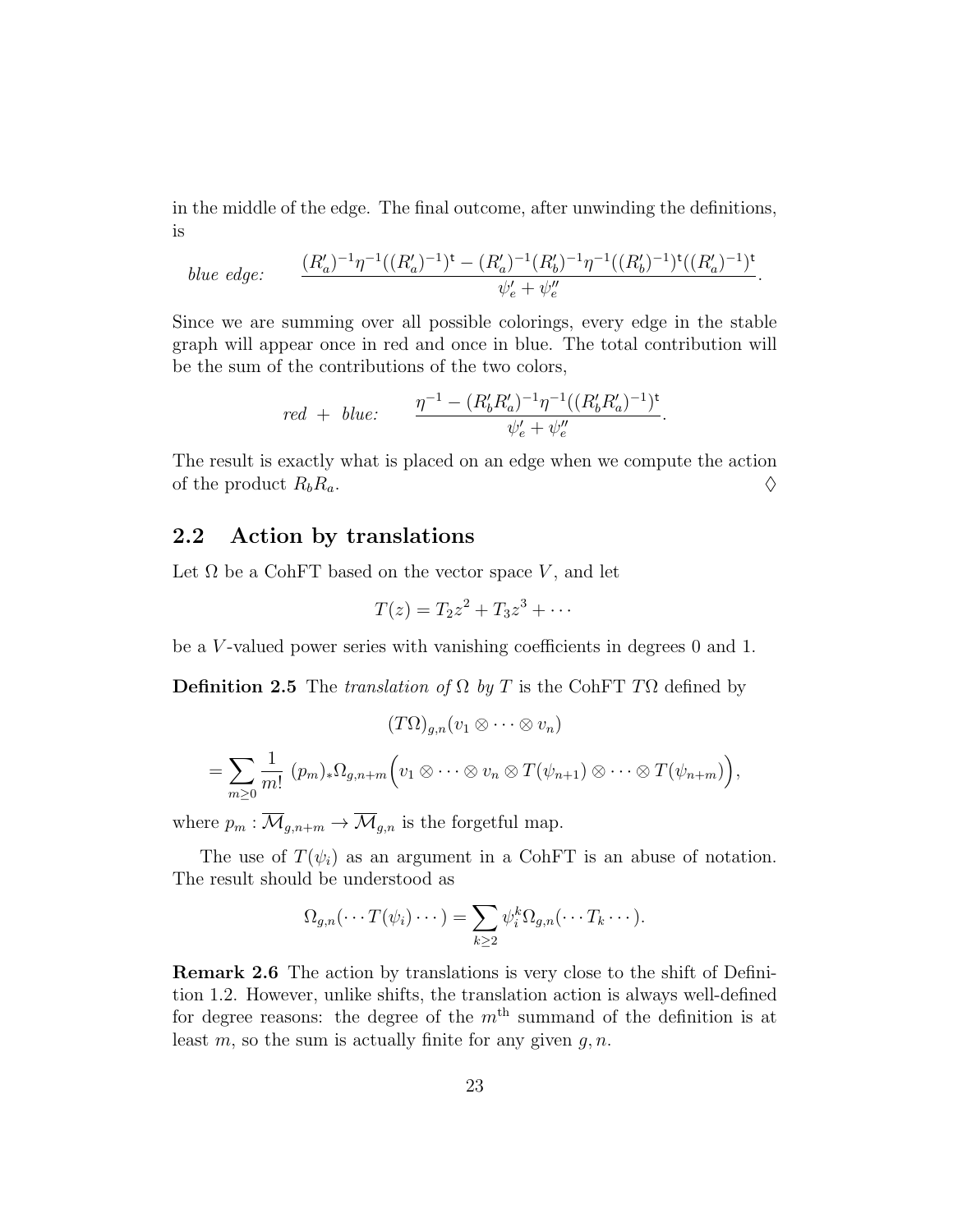The action by translations can be described in terms of stable graphs. It is a summation over stable graphs with a single vertex and  $n + m$  legs for  $m \geq 0$ . The first *n* legs carry the vectors  $v_1, \ldots, v_n$ , and the last *m* legs carry the series  $T(\psi_i)$ . The latter legs are then suppressed by a forgetful map. We will call the first n legs main legs and the last m legs  $\kappa$ -legs, since the push-forward of powers of  $\psi$ -classes gives rise to  $\kappa$ -classes.

#### **Proposition 2.7** If  $\Omega$  is a CohFT, the system  $(T\Omega)_{q,n}$  is a CohFT.

**Proof.** Let  $\Phi$  be a stable graph with a single edge, and let  $\overline{\mathcal{M}}_{\Phi}$  the corresponding moduli space. We examine the pull-back of TΩ to  $\overline{\mathcal{M}}_{\Phi}$ . If  $\Phi$  has a single vertex, then the  $\kappa$ -legs in the definition of  $T\Omega$  just stay on this vertex. If  $\Phi$  has two vertices, then the  $\kappa$ -legs are distributed among the two vertices. The automorphism coefficients match: there are  $\binom{m}{m_1,m_2}$  ways to distribute  $m \kappa$ -legs between two vertices, which leads to a coefficient

$$
\frac{1}{m!} \binom{m}{m_1, m_2} = \frac{1}{m_1!} \frac{1}{m_2!}
$$

.

Thus,  $T\Omega$  satisfies the axioms of a CohFT.

Proposition 2.8 Translations form an abelian group action on CohFTs.

**Proof.** The definition of  $(T_a + T_b)\Omega$  contains the following sum (where we have suppressed the  $\psi$ -classes in the notation):

$$
\sum_{m\geq 0} \frac{(T_a+T_b)^m}{m!} = \sum_{m\geq 0} \sum_{m_a+m_b=m} \frac{T_a^{m_a} T_b^{m_b}}{m_a! m_b!} = \sum_{m_a\geq 0} \frac{T_a^{m_a}}{m_a!} \sum_{m_b\geq 0} \frac{T_b^{m_b}}{m_b!},
$$

which is the definition of the successive actions of  $T_b$  and  $T_a$ .

**Proposition 2.9** Let  $R(z) \in id + zEnd(V)[[z]]$  be an End(V)-valued power series satisfying the symplectic condition. Let  $T_a, T_b \in z^2V[[z]]$  be two Vvalued power series related to R by

$$
T_a(z) = R(z)T_b(z) .
$$

Then, for every  $CohFT \Omega$ , we have

$$
T_a R\Omega = RT_b\Omega .
$$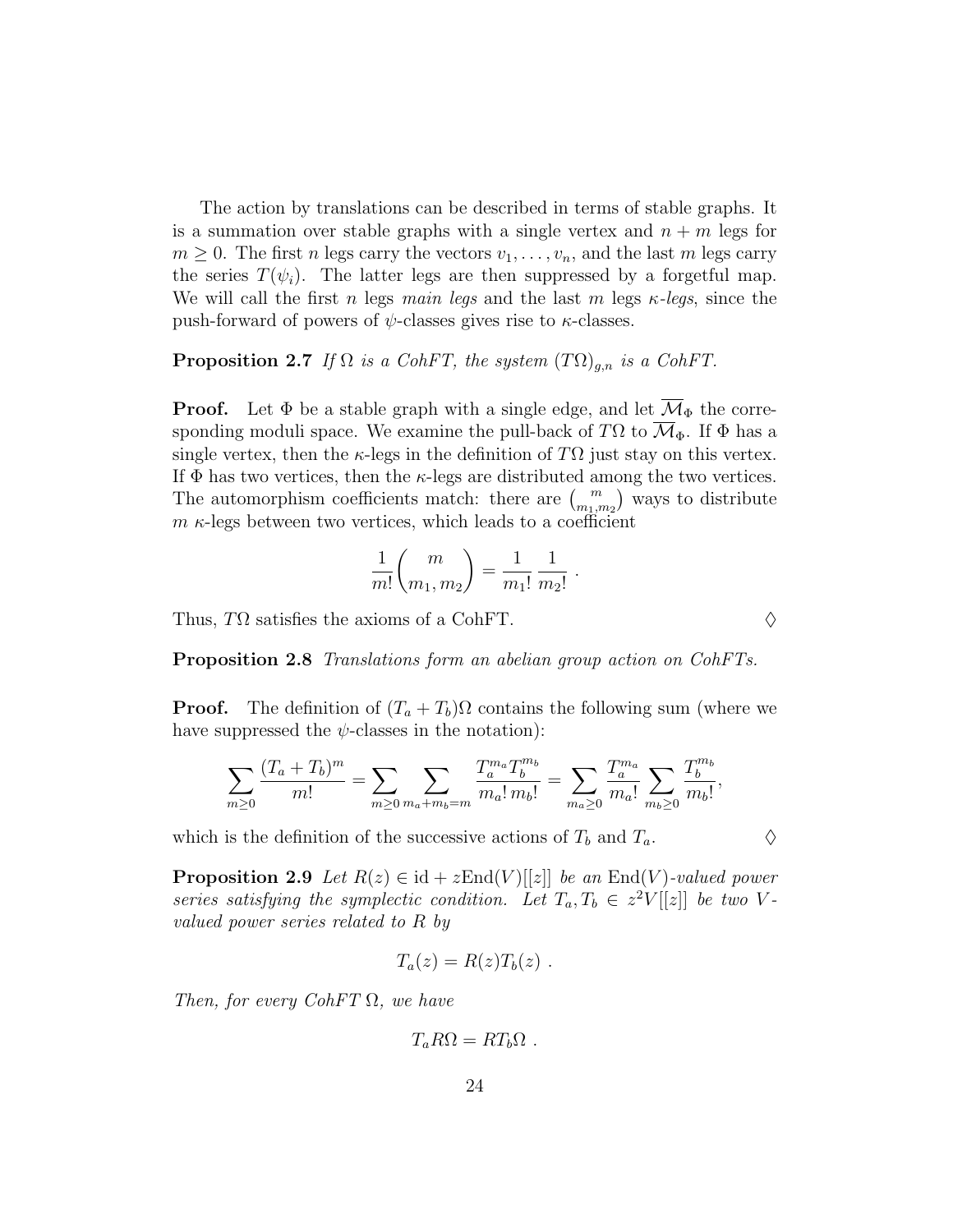Remark 2.10 The equality of the proposition can be written more concisely as

$$
RT\Omega = (RT)R\Omega
$$

or

$$
RTR^{-1}\Omega = (RT)\Omega.
$$

Thus the actions of R and T can be combined into an action of an affine group.

**Proof of Proposition 2.9.** Both CohFTs  $T_a R\Omega$  and  $RT_b \Omega$  can be expressed as sums over stable graphs. We will match the sums.

Consider first  $T_a R\Omega$ . By definition, we start with n main legs marked by  $v_1, \ldots, v_n$  and m  $\kappa$ -legs marked by  $T_a(\psi_{n+1}), \ldots, T_a(\psi_{n+m})$ . We attach these legs to all possible stable graphs of genus g with  $n + m$  legs. Their vertices are marked with  $\Omega$ , their legs with  $R^{-1}(\psi_i)$ , and their edges with

$$
\frac{\eta^{-1} - R^{-1}(\psi')\eta^{-1}R^{-1}(\psi'')^{\mathsf{t}}}{\psi' + \psi''}.
$$

The outcome is a sum over stable graphs of genus g with  $n + m$  legs whose n main legs are marked with  $R^{-1}(\psi_i)(v_i)$  and  $m$   $\kappa$ -legs with

$$
(R^{-1}T_a)(\psi_i)=T_b(\psi_i) .
$$

Consider next  $RT_b\Omega$ . We start with a sum over all stable graphs of genus g with n legs. Their vertices are marked with  $\Omega$ , their legs with  $R^{-1}(\psi_i)$ , and their edges with

$$
\frac{\eta^{-1} - R^{-1}(\psi')\eta^{-1}R^{-1}(\psi'')^{\mathsf{t}}}{\psi' + \psi''}.
$$

Now we add to every vertex of such a graph an arbitrary number of  $\kappa$ -legs marked with  $T_b(\psi_i)$ . The sum only runs over the graphs which remain stable when we remove the  $\kappa$ -legs. However, the summation can be extended to all stable graphs with  $n + m$  legs. Indeed, if a stable graph has a genus 0 vertex v with  $m \kappa$ -legs and less than 3 other half-edges, then the dimension of the moduli space assigned to v is less than  $m$ , while the degree of the class sitting on this moduli space is at least  $2m$ . Thus the contribution of the graph vanishes. In conclusion, we obtain exactly the same sum as in the first case.

The sums here are infinite (as  $m$  is unbounded), but only a finite number of terms are nonzero. The same issue arose in the definition of the translation action.  $\Diamond$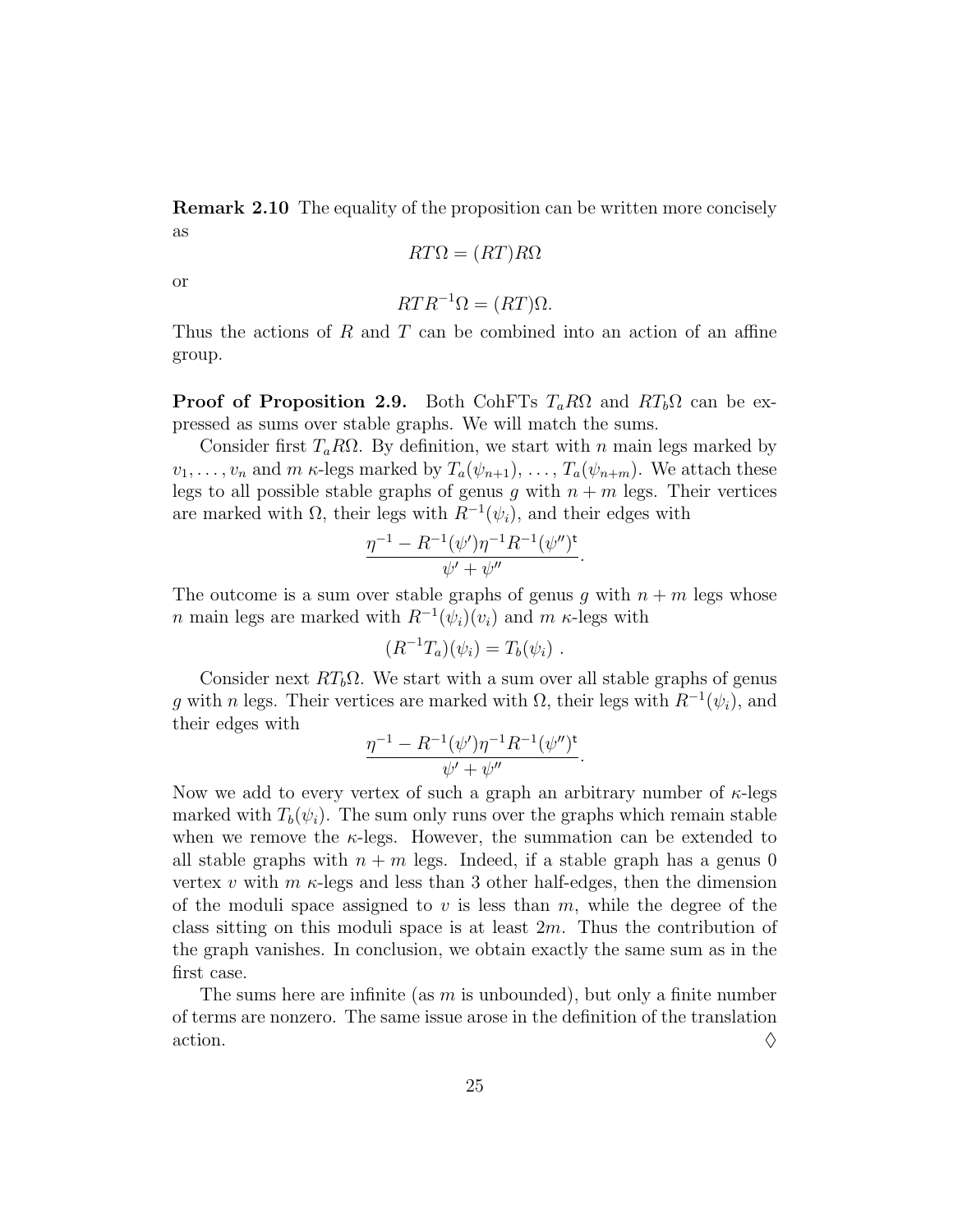## 2.3 CohFTs with unit

Let  $\Omega$  be a CohFT with unit  $\mathbf{1} \in V$  satisfying

$$
\Omega_{g,n+1}(v_1 \otimes \cdots \otimes v_n \otimes \mathbf{1}) = p^* \Omega_{g,n}(v_1 \otimes \cdots \otimes v_n),
$$
  

$$
\Omega_{0,3}(v_1 \otimes v_2 \otimes \mathbf{1}) = \eta(v_1, v_2),
$$

where  $p : \overline{\mathcal{M}}_{g,n+1} \to \overline{\mathcal{M}}_{g,n}$  is the forgetful map. The R-matrix action and the translation action defined in the previous sections do not preserve the property of being a CohFT with unit. However, we will explain here how the two actions can be combined in a unique way so as to preserve the unit.

We recall a well-known geometric result which we will implicitly use in the computations.

**Lemma 2.11** Consider the following commutative square of forgetful maps:



The relation  $(p_k)^*(p_m)_* = (P_m)_*(P_k)^*$  holds in cohomology.

**Proof.** Let X be the fiber product of  $p_m$  and  $p_k$ , with maps

$$
a: X \to \overline{\mathcal{M}}_{g,n+m}
$$
,  $b: X \to \overline{\mathcal{M}}_{g,n+k}$ ,  $f: \overline{\mathcal{M}}_{g,n+k+m} \to X$ .

Then  $(p_k)^*(p_m)_* = b_*a^*$  is immediate, and also

$$
(P_m)_*(P_k)^* = (b_*f_*)(f^*a^*) = b_*(f_*f^*)a^* = b_*a^*
$$

by birationality of f.  $\Diamond$ 

The definition of the translation action involves push-forwards and the axioms of a CohFT with unit involve a pull-back. By the above Lemma, we will not have to worry about whether the pull-back is taken before or after the push-forward.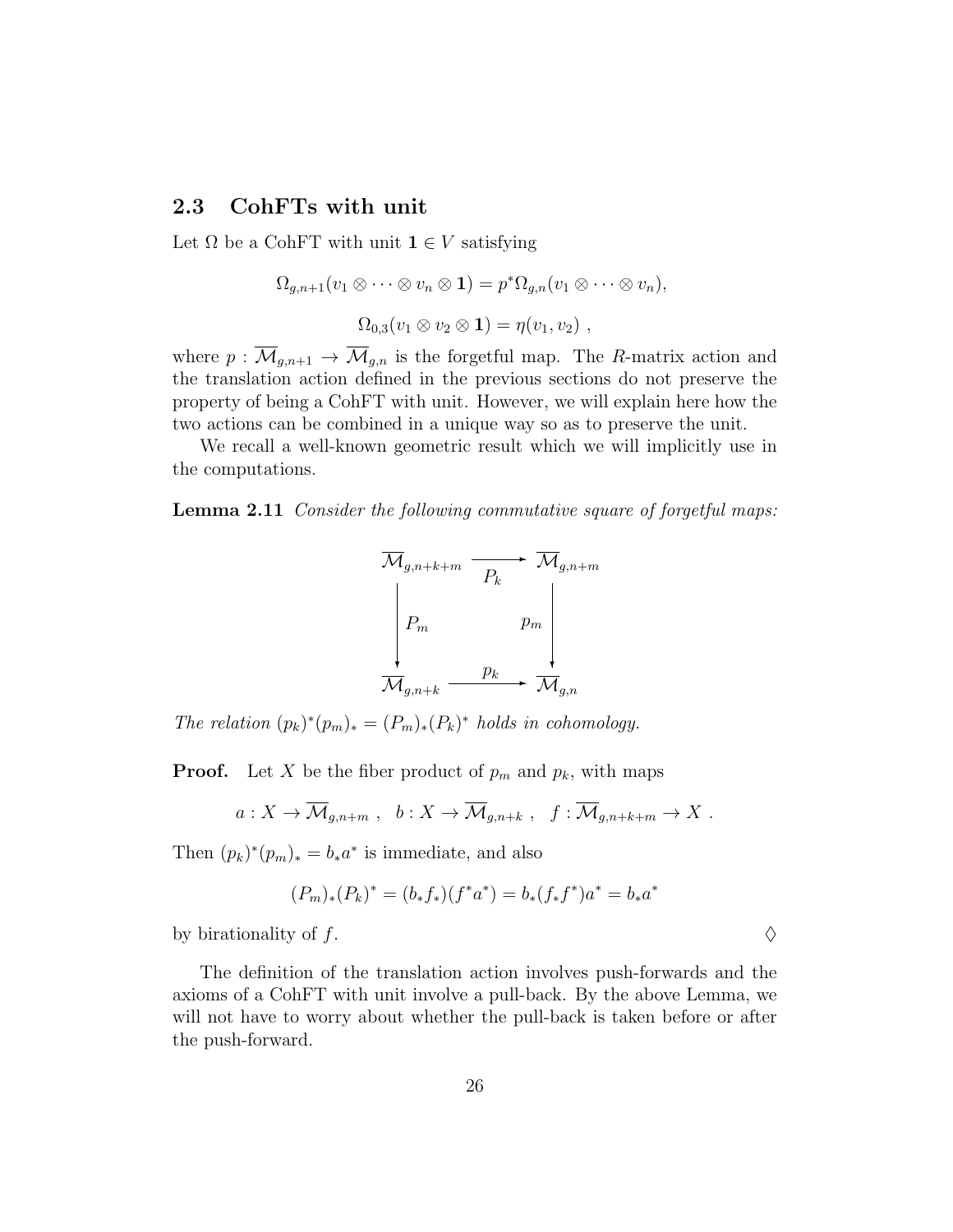**Proposition 2.12** Let  $\Omega$  be a CohFT with unit  $1 \in V$ . Let  $R(z)$  be an R-matrix satisfying the symplectic condition, and let

$$
T_a(z) = z \cdot [R(1) - 1](z), \quad T_b(z) = z \cdot [1 - R^{-1}(1)](z)
$$

be two elements of  $z^2V[[z]]$ . Then,

$$
T_a R\Omega = RT_b \Omega
$$

is also a CohFT with unit  $1 \in V$ .

**Proof.** By Proposition 2.9,  $T_a R\Omega$  and  $RT_b\Omega$  are equal CohFTs. Hence, only the unit property must be verified.

The CohFT  $RT_b\Omega_{g,n}(v_1\otimes\cdots\otimes v_n)$  is expressed as a sum over stable graphs of genus g with n main legs and any number  $m \geq 0$  of  $\kappa$ -legs (see the proof of Proposition 2.9). Their vertices are marked with  $\Omega$ , their main legs with  $R^{-1}(\psi_i)$ , their  $\kappa$ -legs with  $T_b(\psi_i)$ , and their edges with

$$
\frac{\eta^{-1} - R^{-1}(\psi')\eta^{-1}R^{-1}(\psi'')^{\mathsf{t}}}{\psi' + \psi''}.
$$

The expression is an infinite sum with only a finite number of nonzero terms. To calculate  $p^*RT_b\Omega_{g,n}(v_1\otimes\cdots\otimes v_n)$ , we will study the pull-back under  $p^*$ of the contribution of every stable graph  $\Gamma$  in the sum.

Let us call the new leg marked  $n+1$  appearing on  $\mathcal{M}_{q,n+1}$  after the pullback the *special leg*. The pull-back of a stable graph  $\Gamma$  is given by the stable graphs obtained by attaching the special leg to one of the vertices of Γ.

The pull-backs of the stable graph contributions involve also the pullbacks of the cotangent line classes. The relation between the pulled-back  $\psi$ -classes  $p^*\psi_i$  from  $\overline{\mathcal{M}}_{g,n+m}$  in terms of the new classes  $\psi_i$  on  $\overline{\mathcal{M}}_{g,n+m+1}$  is given by the well-known formula

$$
p^*(\psi_h^d) = \psi_h^d - \Delta_{h,n+1} p^*(\psi_h^{d-1}).
$$
\n(8)

Here h is a half-edge of  $\Gamma$  and  $\Delta_{h,n+1}$  is the divisor<sup>7</sup> in the moduli space at the vertex carrying  $h$  corresponding to curves with a genus  $0$  component carrying only the markings h and  $n + 1$ .

The pull-back of the contribution of  $\Gamma$  is given by a sum of two kinds of terms. A term of the first kind is obtained by attaching the special leg to

<sup>&</sup>lt;sup>7</sup>The divisor is empty unless  $h$  and the special leg are on the same vertex.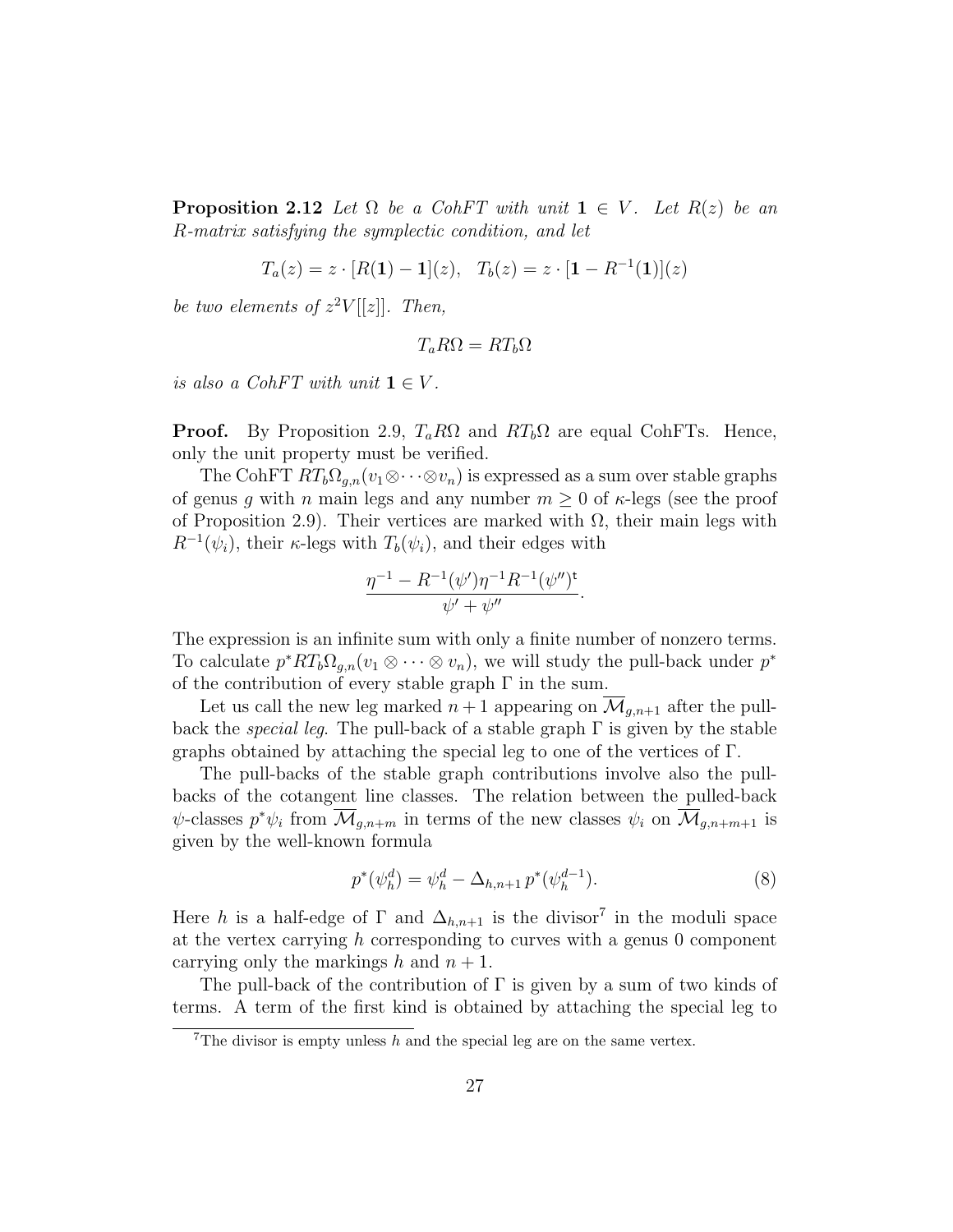one of the vertices of  $\Gamma$  and placing the class 1 on it. This happens if we choose the first term on the right side of  $(8)$  in the pull-back of each  $\psi$ -class. We use here also the original unit property of  $\Omega$ .

A term of the second kind is obtained by choosing a half-edge of Γ, placing a new vertex on it, and adding the special leg maked with 1 to this vertex. The power of the  $\psi$ -class that was written on this half-edge is then reduced by 1. This happens if we choose the second term of (8) in the pull-back of the  $\psi$ -class corresponding to the chosen half-edge. A term of the second kind occurs with a minus sign.

Let us look more closely at the terms of the second kind. Suppose we have placed the new vertex on the  $i<sup>th</sup>$  main leg. Then there are two legs attached to this vertex.



First, the  $i^{\text{th}}$  main leg carrying a  $v_i$  is attached. We can replace the  $v_i$  by  $R^{-1}(v_i)(\psi_i)$  since anyway  $\psi_i = 0$  on the moduli space  $\overline{\mathcal{M}}_{0,3}$  corresponding to our vertex. Second, the special leg carrying 1 is attached. We can similarly replace 1 by  $R^{-1}(1)(\psi_{n+1})$ . Finally, there is the edge connecting our vertex to the rest of the graph with a

$$
\frac{[v_i - R^{-1}(v_i)](p^*\psi_i)}{p^*\psi_i} \tag{9}
$$

 $p$ laced<sup>8</sup> on it. We can replace the edge insertion with the standard one

$$
\frac{\eta^{-1} - R^{-1}(\psi')\eta^{-1}R^{-1}(\psi'')^{\mathsf{t}}}{\psi' + \psi''}
$$

<sup>&</sup>lt;sup>8</sup>The minus sign in the second term of  $(8)$  is included in  $(9)$ .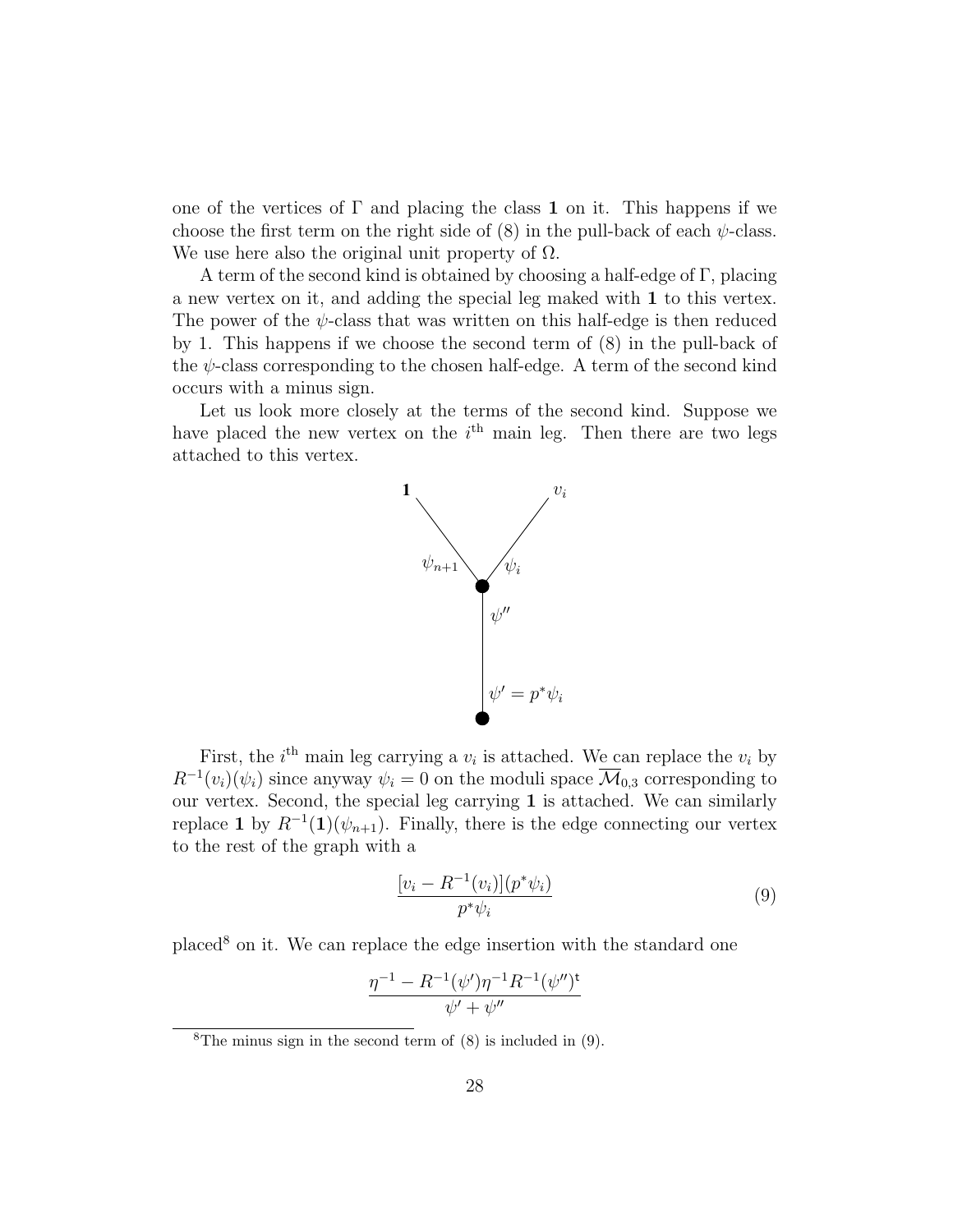since we have  $\psi'' = 0$  and

$$
\Omega_{0,3}(v_i\otimes v_i''\otimes 1)=\eta(v_i,v_i'').
$$

We have therefore obtained a stable graph with  $n + 1$  legs marked precisely as in the definition of  $(RT_b\Omega)_{g,n+1}(v_1 \otimes \cdots \otimes v_n \otimes \mathbf{1}).$ 

Next, suppose we have placed the new vertex on a half-edge. We group the terms obtained from the two half-edges of a single edge of  $\Gamma$  together.



The standard edge insertion for  $\Gamma$  is

$$
\frac{\eta^{-1} - R^{-1}(\psi')\eta^{-1}R^{-1}(\psi'')^{\mathsf{t}}}{\psi' + \psi''}.
$$

If we place the new vertex at first half-edge, we obtain

$$
-\frac{1}{\psi'}\left[\frac{\eta^{-1}-R^{-1}(\psi')\eta^{-1}R^{-1}(\psi'')^{\mathsf{t}}}{\psi'+\psi''}-\frac{\eta^{-1}-\eta^{-1}R^{-1}(\psi'')^{\mathsf{t}}}{\psi''}\right].
$$

Here, we have subtracted the  $\psi'$ -free term from the edge insertion and divided the result by  $\psi'$ . The minus sign in front is the sign of the second term of (8). Similarly, if we place the new vertex on the second half-edge, we obtain

$$
-\frac{1}{\psi''}\left[\frac{\eta^{-1}-R^{-1}(\psi')\eta^{-1}R^{-1}(\psi'')^{\dagger}}{\psi'+\psi''}-\frac{\eta^{-1}-R^{-1}(\psi')\eta^{-1}}{\psi'}\right].
$$

Adding the two contributions yields

$$
\frac{\eta^{-1}-R^{-1}(\psi')\eta^{-1}-\eta^{-1}R^{-1}(\psi'')^{\textrm{t}}+R^{-1}(\psi')\eta^{-1}R^{-1}(\psi'')}{\psi'\psi''}=
$$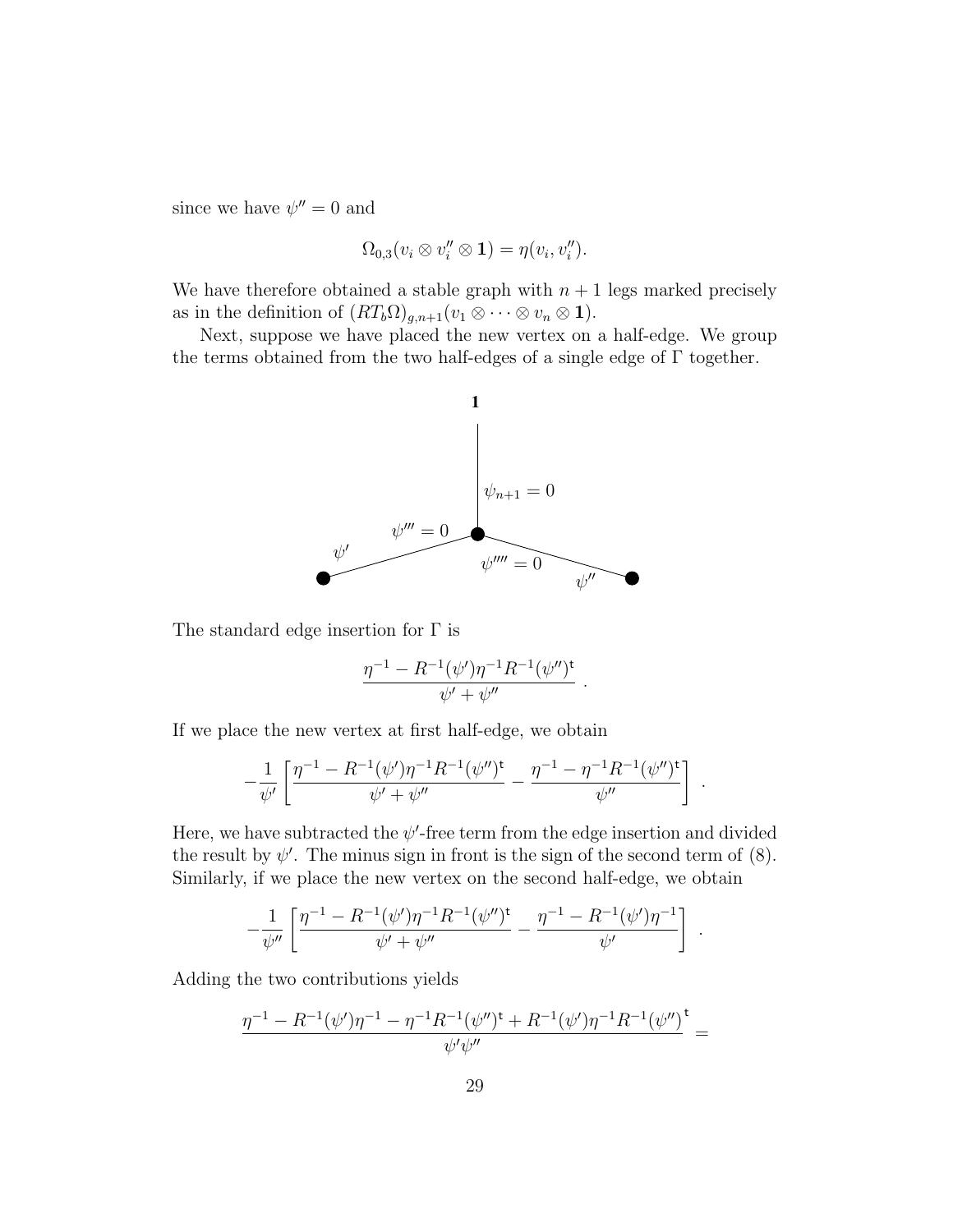$$
\frac{\eta^{-1} - R^{-1}(\psi')\eta^{-1}}{\psi'} \eta \frac{\eta^{-1} - \eta^{-1}R^{-1}(\psi')^{\mathsf{t}}}{\psi''} \,. \tag{10}
$$

The result (10) is precisely the product of the standard edge insertions for the two new edges, considering the  $\psi$ -classes at the new vertex vanish and

$$
\Omega_{0,3}(v' \otimes v'' \otimes \mathbf{1}) = \eta(v',v'')
$$
.

Finally, as before, we replace the 1 on the special leg by  $R^{-1}(1)(\psi_{n+1})$  without consequence since  $\psi_{n+1} = 0$  on our vertex. Once again, we have obtained a stable graph with  $n+1$  legs marked precisely as in the definition of  $(RT_b\Omega)_{q,n+1}(v_1\otimes\cdots\otimes v_n\otimes\mathbf{1}).$ 

The final case to consider is when we place the new vertex on a  $\kappa$ -leg. The edge joining the new vertex to the rest of the graph will then be marked by

$$
-\frac{T_b(\psi_i)}{\psi_i} = [R^{-1}(\mathbf{1}) - \mathbf{1}](\psi_i).
$$

We immediately take the push-forward of our class under the partial forgetful map that forgets just the single  $\kappa$ -leg we are considering. We will obtain a graph on which the special leg carries the marking

$$
[R^{-1}(\mathbf{1})-\mathbf{1}](\psi_{n+1}).
$$

Exactly the same graph also appears among what we called the terms of the first kind — when we attach the special leg without creating any new vertices. There the special leg carried the marking 1. After adding the two contributions together, we obtain  $R^{-1}(1)(\psi)$ , which is the standard leg insertion.

We have shown  $p^*(RT_b\Omega)_{g,n}(v_1\otimes\cdots\otimes v_n)$  is given by precisely the same sum over stable graph contributions as  $(RT_b\Omega)_{g,n+1}(v_1\otimes\cdots\otimes v_n\otimes\mathbf{1})$ . Therefore the two are equal.  $\Diamond$ 

Definition 2.13 Let  $\Omega$  be a CohFT with unit  $1 \in V$ . Let  $R(z)$  be an R-matrix satisfying the symplectic condition, and let

$$
T(z) = z \cdot \mathbf{1} - zR^{-1}(z)(\mathbf{1}) \in z^2 V[[z]].
$$

The *unit-preserving R-matrix action* on  $\Omega$  is

$$
R.\Omega = RT\Omega .
$$

Proposition 2.14 The unit-preserving R-matrix action is a left group action.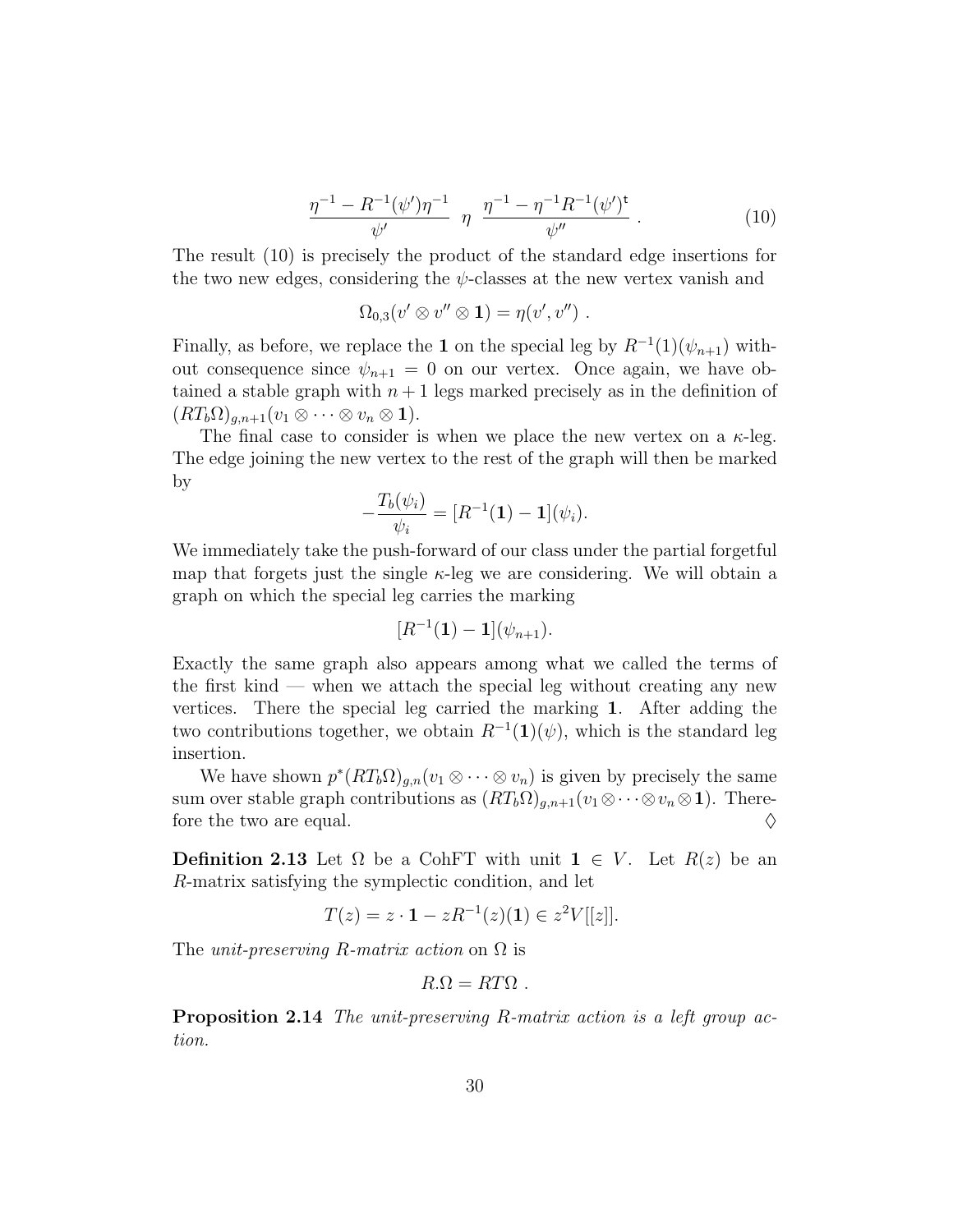**Proof.** By Definition 2.13, we have

$$
R_a \cdot (R_b \cdot \Omega) = R_a \left( z[1 - R_a^{-1}]\right) R_b \left( z[1 - R_b^{-1}]\right) \Omega. \tag{11}
$$

The action of  $(z[1 - R_a^{-1}])R_b$  equals the action of  $R_b(R_b^{-1})$  $b^{-1}(z[1 - R_a^{-1}])$  by Proposition 2.9. Thus, (11) equals

$$
R_a R_b \Big( R_b^{-1} (z[1 - R_a^{-1}]) \Big) (z[1 - R_b^{-1}]) \Omega
$$
  
= 
$$
R_a R_b \Big( z [R_b^{-1} (1) - R_b^{-1} R_a^{-1} (1) + 1 - R_b^{-1} (1)] \Big) \Omega
$$
  
= 
$$
(R_a R_b) (z[1 - (R_a R_b)^{-1} (1)]) \Omega.
$$

Proposition 2.8 has been used in the last equality. The result is precisely the definition of the unit-preserving action of  $R_a R_b$ .

## 3 The R-matrix for  $A_2$

We compute the R-matrix for the Frobenius manifold of the  $A_2$  singularity and deduce an expression for the shifted 3-spin Witten class in terms of stable graphs. The outcome is a proof of Theorems 1 and 4.

## 3.1 The Frobenius manifold  $A_2$

We compute all the differential geometric data associated with the Frobenius manifold  $A_2$  for use in the following calculations.

The Frobenius manifold  $A_2$  is based on the 2-dimensional vector space<sup>9</sup> V with coordinates  $x = t^0$  and  $y = t^1$  corresponding to the remainders 0 and 1 modulo 3 respectively. The *unit vector field* is  $\partial_x = \frac{\partial}{\partial x}$ . The *metric* is

$$
\eta = dx \otimes dy + dy \otimes dx \quad \text{or} \quad \eta = \begin{pmatrix} 0 & 1 \\ 1 & 0 \end{pmatrix} .
$$

Since the only nonzero values of Witten's 3-spin class in genus 0 are

$$
W_{0,3}(0,0,1) = 1, \qquad W_{0,4}(1,1,1,1) = \frac{1}{3},
$$

<sup>&</sup>lt;sup>9</sup>In the notation of Section 0.6, *V* is  $V_3$ .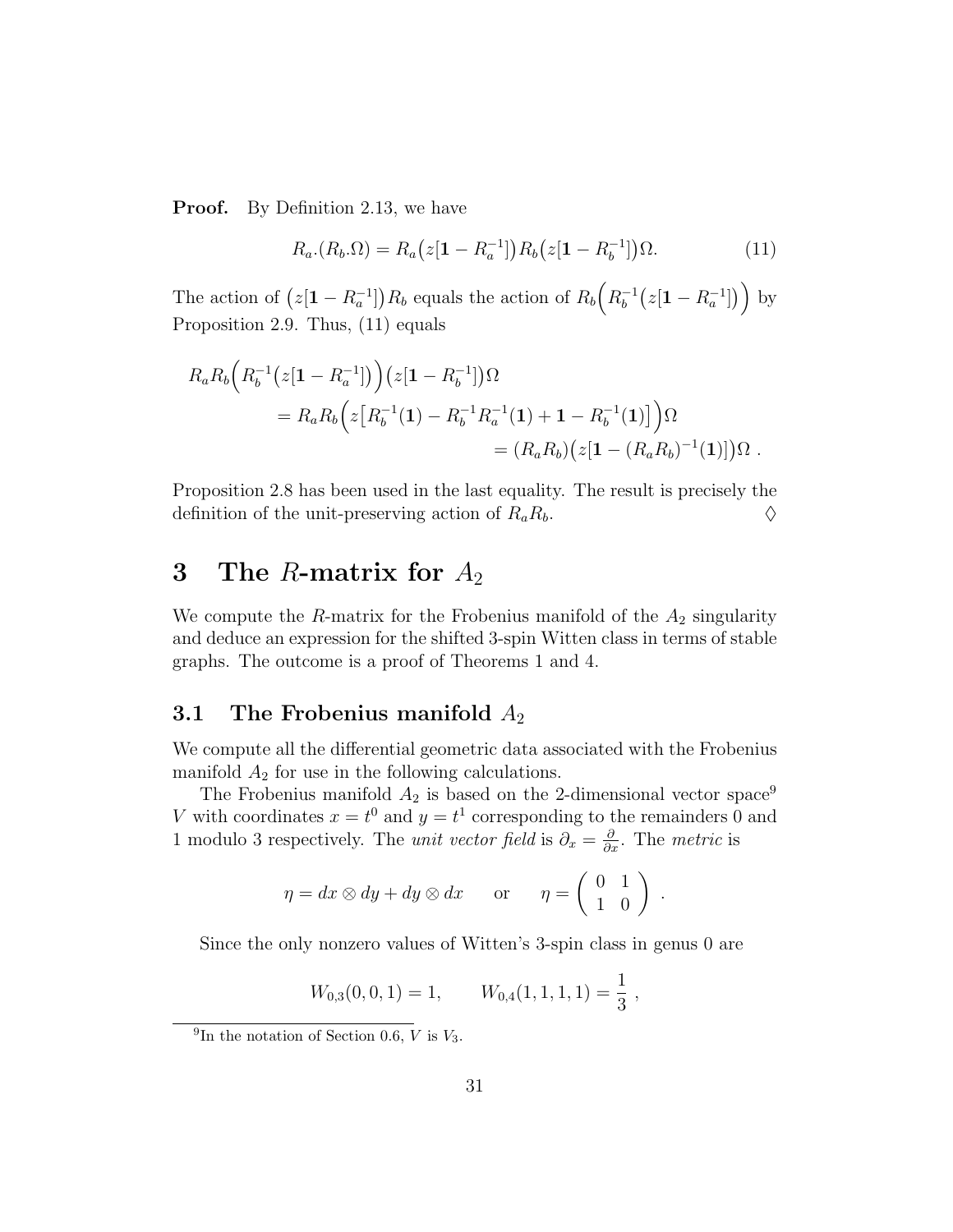the primary genus 0 Gromov-Witten potential is

$$
F(x,y) = \frac{1}{2}x^2y + \frac{1}{72}y^4.
$$

The Euler field is

$$
E = x \frac{\partial}{\partial x} + \frac{2}{3} y \frac{\partial}{\partial y}.
$$

The Lie derivatives of  $E$  on the basis vectors fields are easily calculated:

$$
L_E(\partial_x) = [E, \partial_x] = -\partial_x ,
$$
  

$$
L_E(\partial_y) = [E, \partial_y] = -\frac{2}{3}\partial_y .
$$

By Proposition 1.8, the conformal dimension equals

$$
\delta = \frac{r-2}{r} = \frac{1}{3} .
$$

Let  $v$  be a tangent vector at a point of the Frobenius manifold. We define the *shifted degree operator*  $\mu(v)$ , also called the *Hodge grading operator*, by

$$
\mu(v) = [E, v] + (1 - \delta/2)v \; .
$$

Here, the vector  $v$  is extended to a flat tangent vector field in order to compute the commutator. We have

$$
\mu(\partial_x) = -\frac{1}{6}\partial_x ,
$$

$$
\mu(\partial_y) = \frac{1}{6}\partial_y .
$$

Definition 3.1 To simplify the formulas, we will use the following notation:

$$
\phi = \frac{y}{3} , \quad \widehat{\partial}_x = \phi^{1/4} \partial_x , \quad \widehat{\partial}_y = \phi^{-1/4} \partial_y .
$$

The frame  $(\widehat{\partial}_x, \widehat{\partial}_y)$  in the tangent space of V at  $(x, y)$  is the most practical for the computations. The dual frame of the cotangent space is denoted by

$$
\widehat{dx} = \phi^{-1/4} dx \ , \ \ \widehat{dy} = \phi^{1/4} dy \ .
$$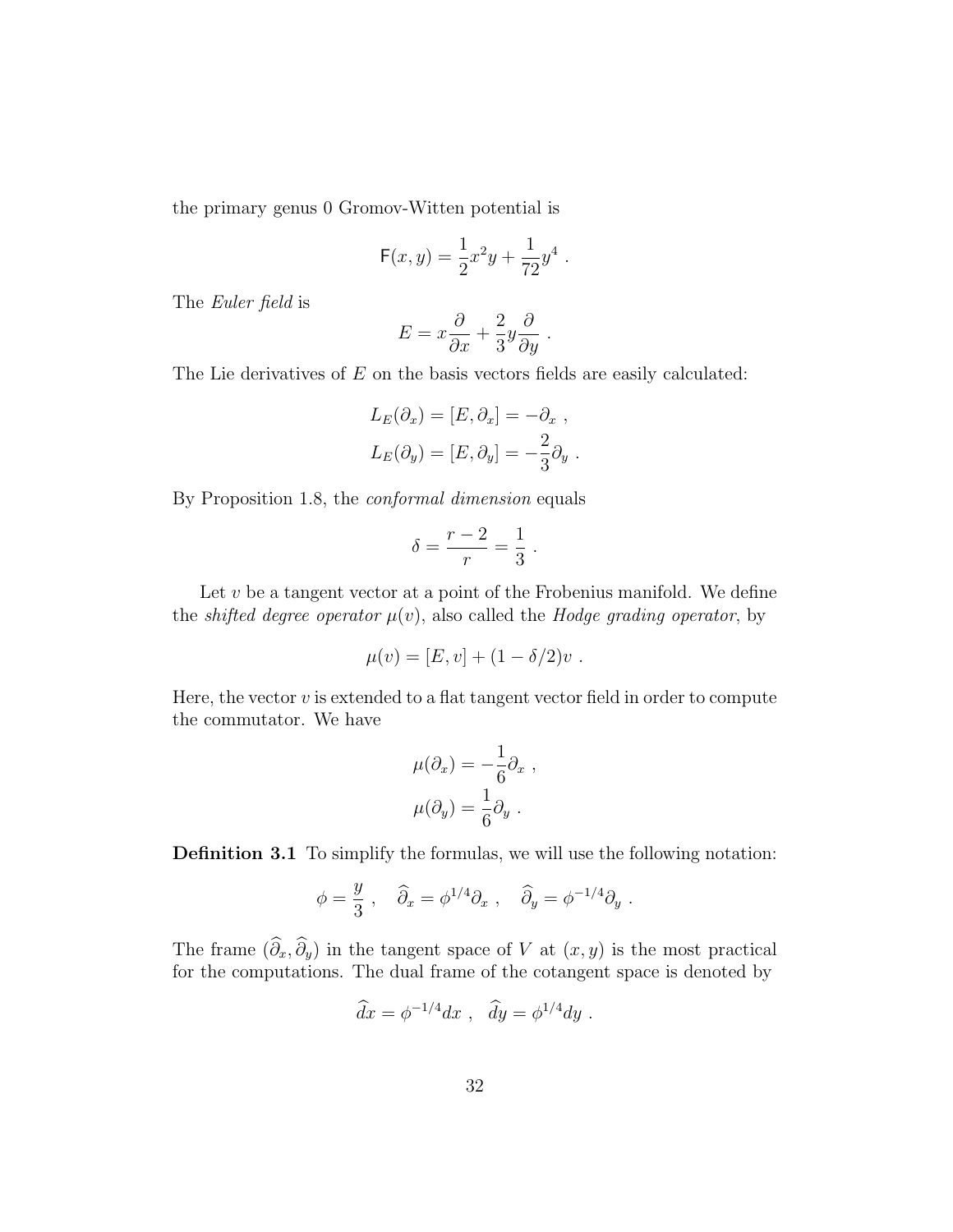The quantum multiplication of vector fields on the Frobenius manifold is given by

$$
\widehat{\partial}_x \bullet \widehat{\partial}_x = \phi^{1/4} \widehat{\partial}_x ,
$$
  

$$
\widehat{\partial}_x \bullet \widehat{\partial}_y = \phi^{1/4} \widehat{\partial}_y ,
$$
  

$$
\widehat{\partial}_y \bullet \widehat{\partial}_y = \phi^{1/4} \widehat{\partial}_x .
$$

Whether in basis  $(\partial_x, \partial_y)$  or in frame  $(\widehat{\partial}_x, \widehat{\partial}_y)$ , the shifted degree operator is expressed by the matrix

$$
\frac{1}{6} \begin{pmatrix} -1 & 0 \\ 0 & 1 \end{pmatrix}.
$$

Unlike  $\partial_x$ , the vector field  $\widehat{\partial}_x$  is not flat. However, in the definition of  $\mu$ , we use the flat extension of  $\widehat{\partial}_x$  at a given point, which only differs from  $\partial_x$  by a multiplicative constant.

We will also need the operator  $\xi$  of quantum multiplication by E. In the frame  $(\widehat{\partial}_x, \widehat{\partial}_y), \xi$  is given by

$$
\xi = \begin{pmatrix} x & 2\phi^{3/2} \\ 2\phi^{3/2} & x \end{pmatrix}.
$$

Remark 3.2 The computations not involving the Euler vector field apply more generally to 2-dimensional Frobenius manifolds whose Gromov-Witten potential has the form

$$
\mathsf{F}(x,y) = \frac{1}{2}x^2y + \Phi(y)
$$

with the convention  $\phi = \phi(y) = \Phi'''(y)$ . For instance, the Gromov-Witten potential of  $\mathbb{C}P^1$  has the above form with

$$
\Phi = \phi = Qe^y.
$$

## 3.2 The topological field theory

A topological field theory  $\omega_{g,n}$  is a CohFT of degree 0, as discussed in Section 0.5. Teleman's reconstruction, used to prove Theorem 5, expresses every semisimple CohFT  $\Omega$  as a unit-preserving R-matrix action (see Definition 2.13) on the topological field theory  $\omega_{g,n}$  with unit where

$$
\omega_{0,3} = \Omega_{0,3}.
$$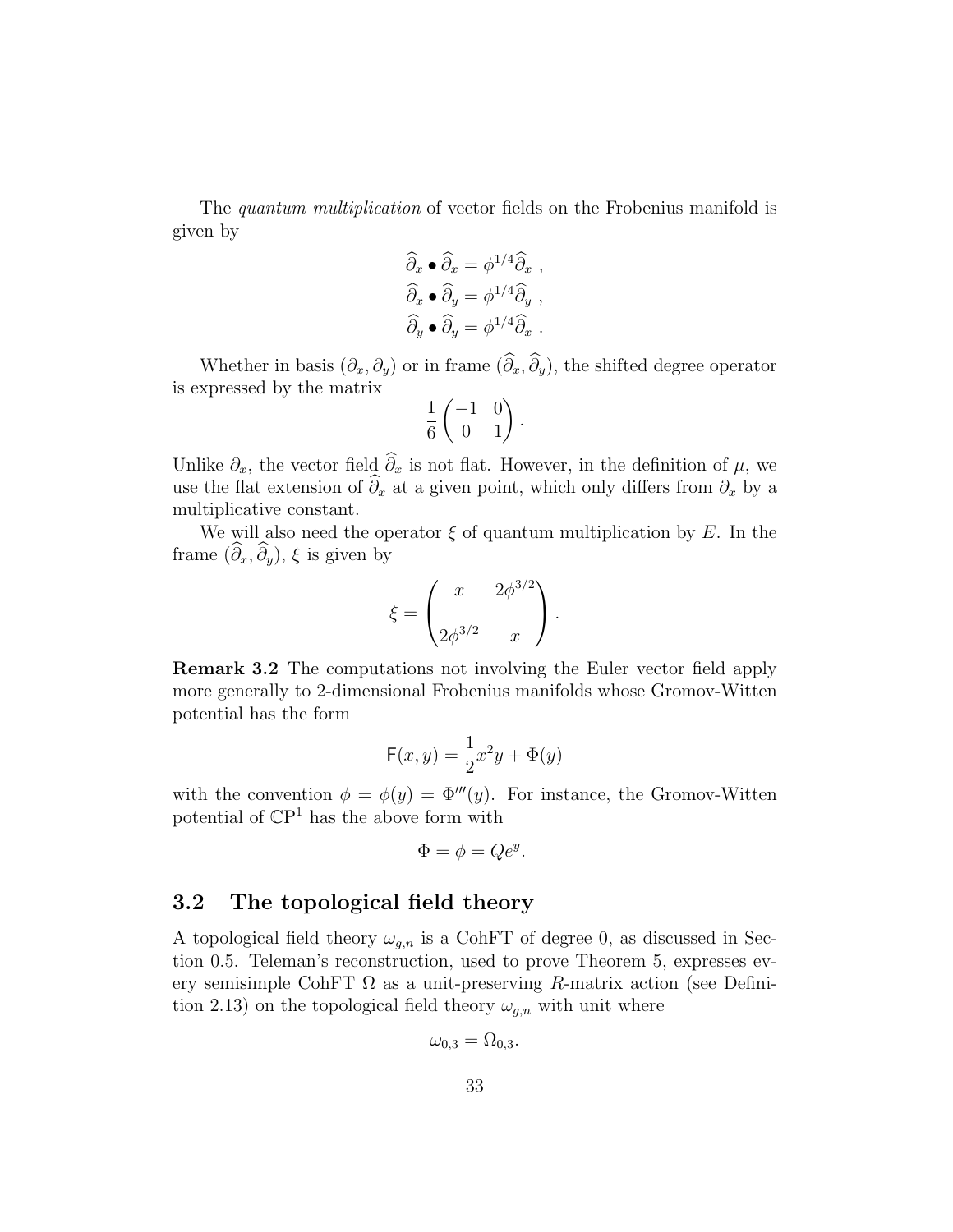Let us start by determining the topological field theory  $\omega_{g,n}$  for Witten's 3-spin class.

**Lemma 3.3** For the topological (degree 0) part of Witten's 3-spin theory, we have

$$
\omega_{g,n}(\widehat\partial_x^{\otimes n_0}\otimes \widehat\partial_y^{\otimes n_1})=2^g\phi^{\frac{2g-2+n}{4}}\cdot \delta_{g+n_1}^{\mathrm{odd}},
$$

where  $n = n_0 + n_1$ . Here,

$$
\delta_{g+n_1}^{\text{odd}} = \begin{vmatrix} 1 & \text{if } g+n_1 \text{ is odd,} \\ 0 & \text{if } g+n_1 \text{ is even.} \end{vmatrix}
$$

**Proof.** The values of  $\omega_{0,3}$  are prescribed by the quantum product:

$$
\omega_0(\widehat{\partial}_x \otimes \widehat{\partial}_x \otimes \widehat{\partial}_x) = \omega_0(\widehat{\partial}_x \otimes \widehat{\partial}_y \otimes \widehat{\partial}_y) = 0
$$
  

$$
\omega_0(\widehat{\partial}_x \otimes \widehat{\partial}_x \otimes \widehat{\partial}_y) = \omega_0(\widehat{\partial}_y \otimes \widehat{\partial}_y \otimes \widehat{\partial}_y) = \phi^{1/4}
$$

.

For other q and  $n$ , we consider a stable curve with a maximal possible number of nodes (each component is rational with 3 special points). The vectors  $\partial_x$ and  $\hat{\partial}_y$  are placed in some way on the marked points, and we must place either  $\widehat{\partial}_x \otimes \widehat{\partial}_y$  or  $\widehat{\partial}_y \otimes \widehat{\partial}_x$  at each node in such a way that the number of  $\widehat{\partial}_y$ 's is odd on each component of the curve. If  $g + n_1$  is even, such a placement is impossible. If  $g + n_1$  is odd, the placement can be done in  $2^g$  ways, since the dual graph of the curve has g independent cycles.

By the factorization rules for CohFTs, the contribution of each successful placement of the  $\widehat{\partial}_x$ 's and  $\widehat{\partial}_y$ 's equals  $\phi^{\frac{2g-2+n}{4}}$ , where  $2g-2+n$  is the number of rational components of the curve.  $\Diamond$ 

## 3.3 The R-matrix

Givental [7, pages 4-5] gives a general method for computing the R-matrix of a Frobenius manifold without using an Euler field. The method is ambiguous: the R-matrix depends on the choice of certain integration constants. In the presence of an Euler field  $E$ , there is a unique choice of constants such that

$$
L_E R_m = -mR_m
$$

for every  $m$ . In the conformal case, Givental's method can be simplified by substituting  $i_E$  into his recursive equation. The simplified method for computing the R-matrix of a conformal Frobenius manifold is given, for instance,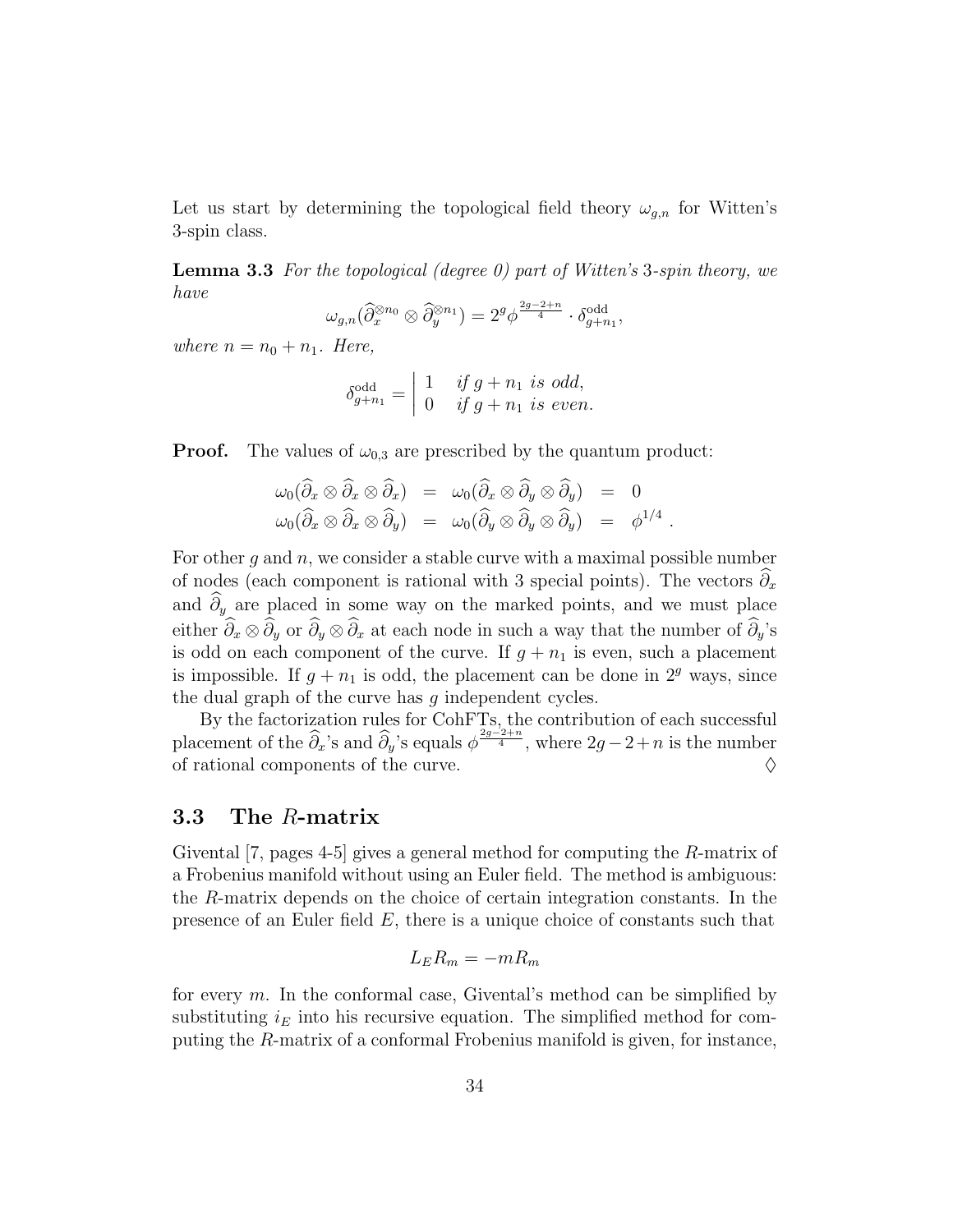by Teleman [20] in the proof of the theorem of Section 8.15. Since the 3 spin theory yields a conformal Frobenius manifold, the simplified method is suitable for us.

Let  $\xi$  be the operator of quantum multiplication by the tangent vector  $E$ . The matrices  $R_m$  then satisfy the following recursive equation<sup>10</sup>:

$$
[R_{m+1}, \xi] = (m+\mu)R_m. \tag{12}
$$

At a semisimple point of a conformal Frobenius manifold, the above equation determines the matrices  $R_m$  uniquely starting from  $R_0 = 1$ . Let

$$
R_m = \begin{pmatrix} a_m & b_m \\ c_m & d_m \end{pmatrix}.
$$

Using the formulas of Section 3.1 for  $\xi$  and  $\mu$ , we rewrite (12) as

$$
\left[ \begin{pmatrix} a_{m+1} & b_{m+1} \\ c_{m+1} & d_{m+1} \end{pmatrix}, \begin{pmatrix} x & 2\phi^{3/2} \\ 2\phi^{3/2} & x \end{pmatrix} \right] = \frac{1}{6} \begin{pmatrix} 6m-1 & 0 \\ 0 & 6m+1 \end{pmatrix} \begin{pmatrix} a_m & b_m \\ c_m & d_m \end{pmatrix},
$$

or in other words

$$
2\phi^{3/2}\begin{pmatrix}b_{m+1}-c_{m+1} & a_{m+1}-d_{m+1}\ a_{m+1}-d_{m+1}\end{pmatrix} = \frac{1}{6}\begin{pmatrix}(6m-1)a_m & (6m-1)b_m\ (6m+1)c_m & (6m+1)d_m\end{pmatrix}.
$$

The following formulas are easily checked to be the unique solutions:

$$
a_m = \frac{1}{1728^m \phi^{3m/2}} \frac{1+6m}{1-6m} \frac{(6m)!}{(3m)!(2m)!} \delta_m^{\text{even}},
$$
  
\n
$$
b_m = \frac{1}{1728^m \phi^{3m/2}} \frac{1+6m}{1-6m} \frac{(6m)!}{(3m)!(2m)!} \delta_m^{\text{odd}},
$$
  
\n
$$
c_m = \frac{1}{1728^m \phi^{3m/2}} \frac{(6m)!}{(3m)!(2m)!} \delta_m^{\text{odd}},
$$
  
\n
$$
d_m = \frac{1}{1728^m \phi^{3m/2}} \frac{(6m)!}{(3m)!(2m)!} \delta_m^{\text{even}}.
$$

We now make explicit the connection with the central power series discovered by Faber and Zagier,

$$
\boldsymbol{B}_0(T) = \sum_{m \geq 0} \frac{(6m)!}{(2m)!(3m)!} (-T)^m, \quad \boldsymbol{B}_1(T) = \sum_{m \geq 0} \frac{1+6m}{1-6m} \frac{(6m)!}{(2m)!(3m)!} (-T)^m.
$$

<sup>&</sup>lt;sup>10</sup>In Teleman's paper, the commutator has the opposite sign, since his Euler field is the opposite of ours.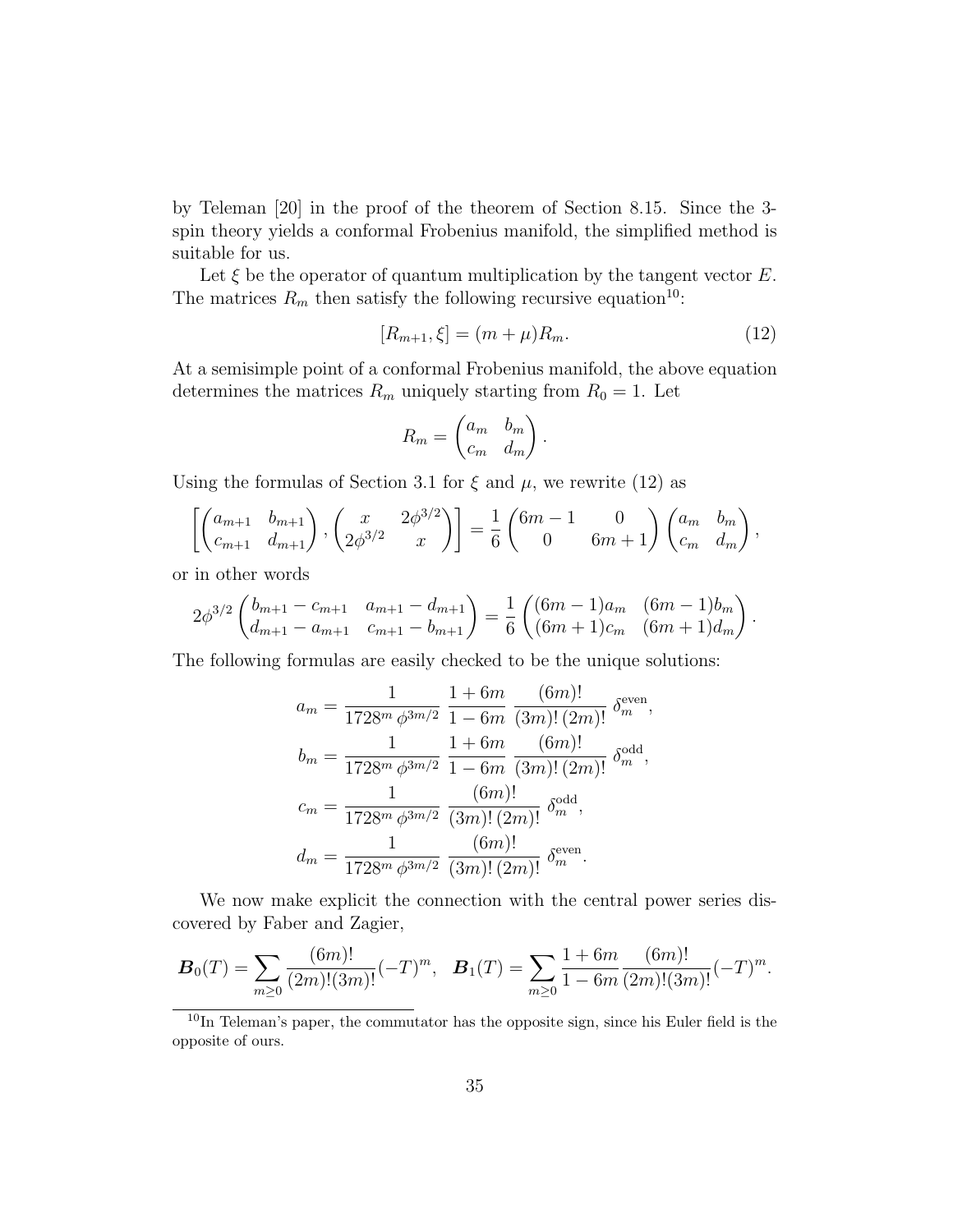Denote by  $B_0^{\text{even}}, B_0^{\text{odd}}, B_1^{\text{even}}, \text{ and } B_1^{\text{odd}}$  the respective even and odd degree parts. The final expression for the R-matrix is:

$$
R(z) = \begin{pmatrix} \mathbf{B}_1^{\text{even}} \left( \frac{z}{1728 \phi^{3/2}} \right) & -\mathbf{B}_1^{\text{odd}} \left( \frac{z}{1728 \phi^{3/2}} \right) \\ -\mathbf{B}_0^{\text{odd}} \left( \frac{z}{1728 \phi^{3/2}} \right) & \mathbf{B}_0^{\text{even}} \left( \frac{z}{1728 \phi^{3/2}} \right) \end{pmatrix} .
$$
 (13)

The symplectic condition for the R-matrix follows from the identity

$$
\mathbf{B}_0(T)\mathbf{B}_1(-T) + \mathbf{B}_0(-T)\mathbf{B}_1(T) = 2,
$$

or, equivalently,

$$
\boldsymbol{B}_0^{\text{even}}(T)\boldsymbol{B}_1^{\text{even}}(T) - \boldsymbol{B}_0^{\text{odd}}(T)\boldsymbol{B}_1^{\text{odd}}(T) = 1
$$

discovered previously in [16]. Using the identity, we find

$$
R^{-1}(z) = \begin{pmatrix} \mathbf{B}_0^{\text{even}} \left( \frac{z}{1728 \phi^{3/2}} \right) & \mathbf{B}_1^{\text{odd}} \left( \frac{z}{1728 \phi^{3/2}} \right) \\ \mathbf{B}_0^{\text{odd}} \left( \frac{z}{1728 \phi^{3/2}} \right) & \mathbf{B}_1^{\text{even}} \left( \frac{z}{1728 \phi^{3/2}} \right) \end{pmatrix} . \tag{14}
$$

## 3.4 An expression for the shifted 3-spin Witten class

We combine here the expression for the topological field theory from Section 3.2 with the R-matrix action from Definition 2.13 using the explicit formulas for the R-matrix of Section 3.3.

Let  $\tau = (x, y), y \neq 0$ , be a point of the Frobenius manifold  $A_2$ . Let  $a_1, \ldots, a_n \in \{0, 1\}$  and let

$$
D = \frac{g - 1 + \sum_{i=1}^{n} a_i}{3}
$$

be the degree of Witten's 3-spin class. By convention,  $\phi = y/3$ . Recall the expressions  $\mathcal{R}_{g,(a_1,...,a_n)}^d$  of Definition 0.1.

Theorem 6 Witten's class for the shifted 3-spin theory equals

$$
\mathsf{W}_{g,n}^{\tau}(\partial_{a_1} \otimes \cdots \otimes \partial_{a_n}) = 2^g \sum_{d \geq 0} \frac{\phi^{\frac{3}{2}(D-d)}}{1728^d} q\left(\mathcal{R}_{g,(a_1,...,a_n)}^d\right),
$$

where  $\partial_0 = \partial_x, \ \partial_1 = \partial_y$ .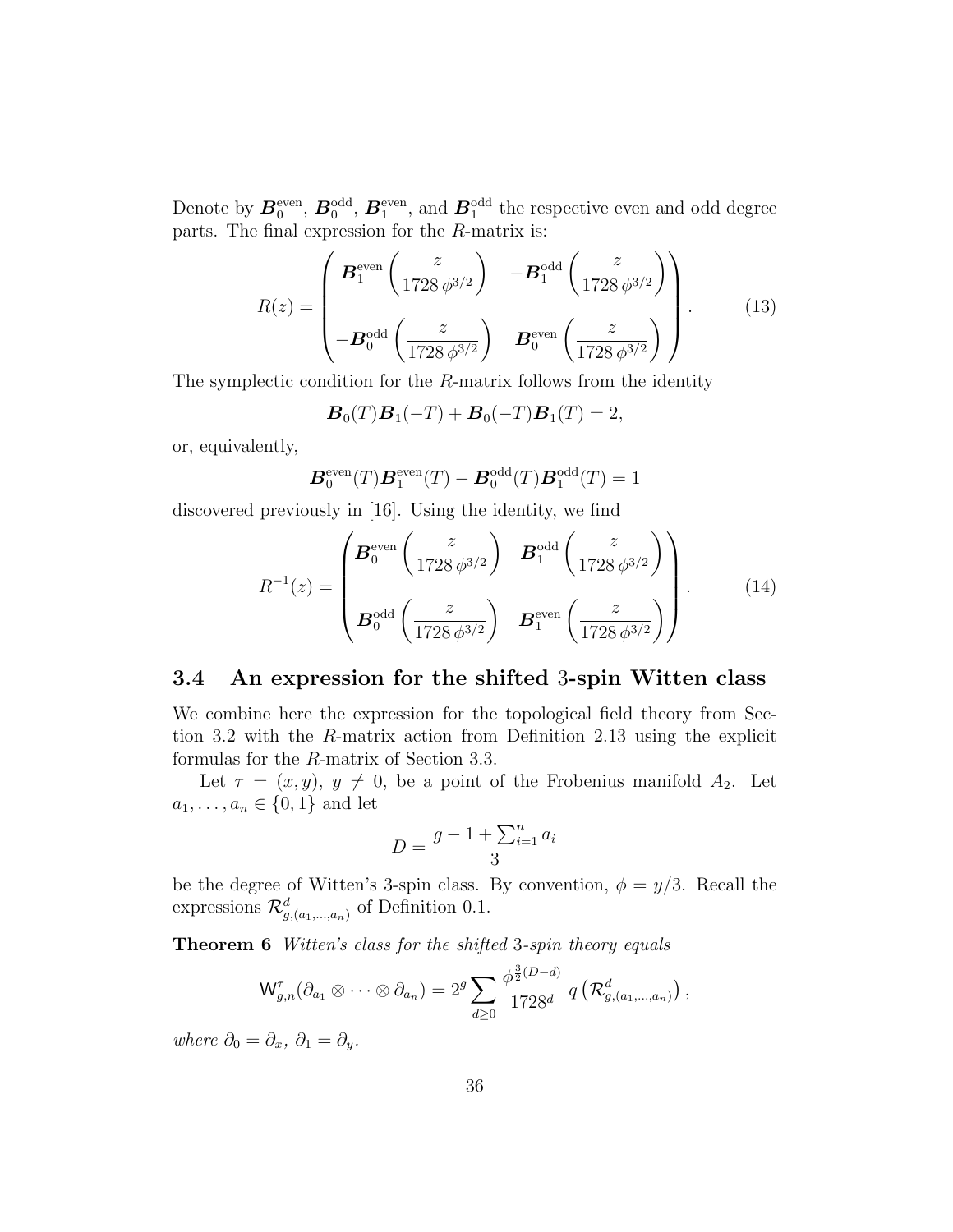The following Corollary is an immediate consequence of Theorem 6 and the equation

$$
\mathsf{W}_{g,n}^{\tau}(\partial_{a_1} \otimes \cdots \otimes \partial_{a_n}) = W_{g,n}(a_1,\ldots,a_n) + \text{ lower degree terms.}
$$

explained in Section 1. Theorems 1 and 4 are implied by the Corollary.

Corollary 7 We have the evaluations:

$$
q\left(\mathcal{R}_{g,(a_1,...,a_n)}^d\right) = 2^g 1728^D W_{g,n}(a_1,...,a_n) \quad \text{for} \quad d = D, q\left(\mathcal{R}_{g,(a_1,...,a_n)}^d\right) = 0 \quad \text{for} \quad d > D.
$$

**Proof of Theorem 6.** By Teleman's reconstruction result in the conformal semisimple case, Witten's shifted 3-spin class is given by  $R.\omega$  where

- R is given by  $(13)$ ,
- $\omega$  is the topological part of the shifted 3-spin theory.

The proof now just amounts to a systematic matching of all factors in the sums over stable graphs which occur in Definition 2.13 for the R-matrix action and Definition 0.1 for  $\mathcal{R}^d_{g,(a_1,...,a_n)}$ .

Consider first the expression for the CohFT  $R.\omega$  applied to a tensor product of *n* vectors  $\partial_x$  and  $\partial_y$ . As before, we denote by  $n_0$  and  $n_1$  the number of 0s and 1s among  $a_1, \ldots, a_n$  so that  $n_0 + n_1 = n$ .

#### Powers of  $\phi$ .

Since we wrote the R-matrix in frame  $(\widehat{\partial}_x, \widehat{\partial}_y)$ , we must substitute

$$
\partial_x \mapsto \phi^{-1/4} \widehat{\partial}_x , \quad \partial_y \mapsto \phi^{1/4} \widehat{\partial}_y
$$

in the tensor product argument for  $R.\omega$ . The result of the substitution is a factor of  $\phi^{\frac{n_1-n_0}{4}}$ .

By formula (14), all coefficients of  $R_m^{-1}$  contain a factor of  $\phi^{-3m/2}$ . Tracing through the definitions of the all the actions

$$
R.\omega = RT\omega \ , \quad T(z) = z \cdot [\partial_x - R^{-1}(\partial_x)](z), \tag{15}
$$

the R-matrix contributes a factor of  $\phi^{-3d/2}$ , where d is the degree of the class.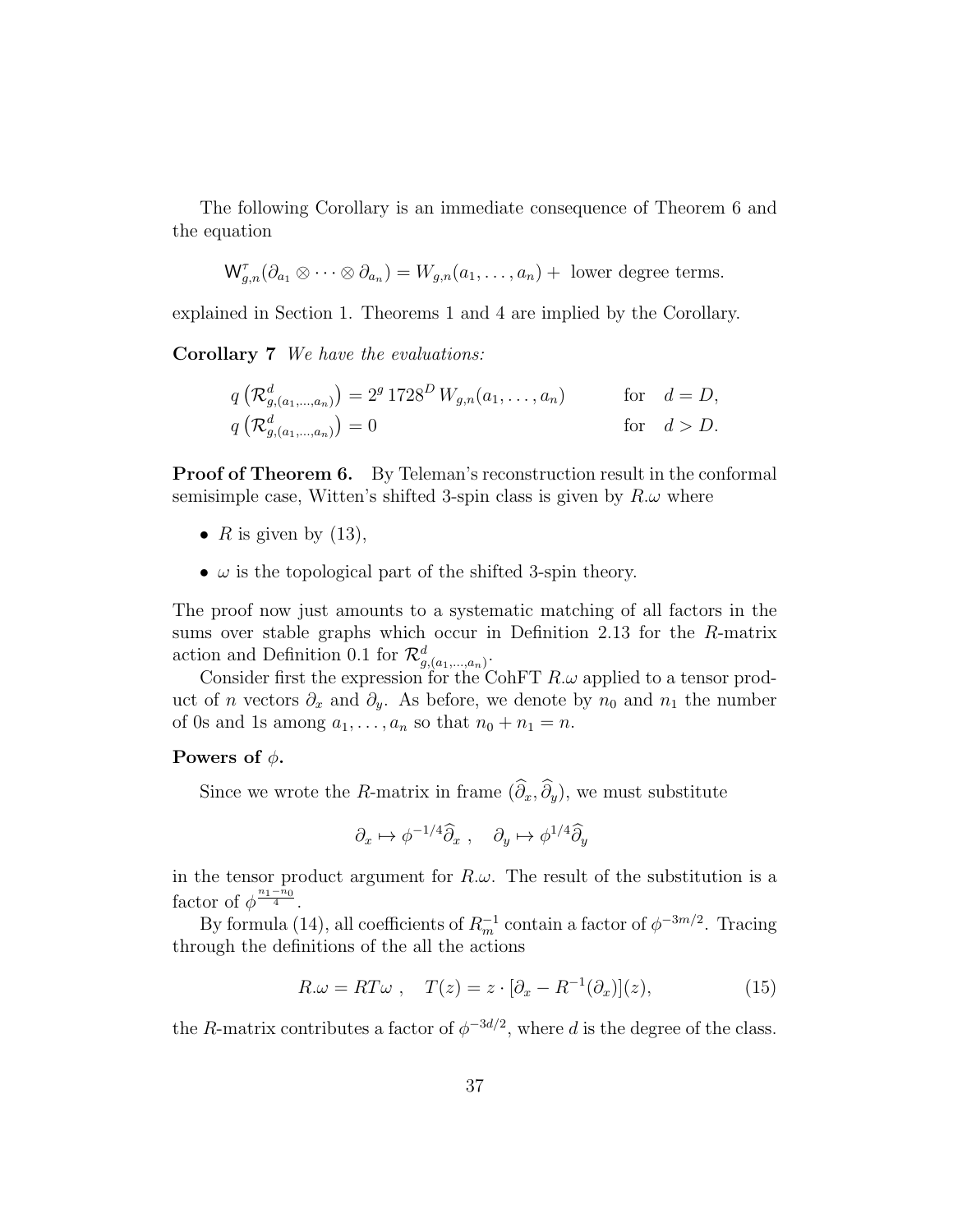By Lemma 3.3, the topological field theory  $\omega$  contributes (subject to parity condition accounted for later) a factor of  $\phi^{\frac{2\mathbf{g}_v-2+n_v}{4}}$  for every vertex v. These factors combine to yield  $\phi^{\frac{2g-2+n}{4}}$ .

Finally, each  $\kappa$ -leg contributes in two way. First, since we must substitute

$$
\partial_x \mapsto \phi^{-1/4} \widehat{\partial}_x
$$

in formula (15) for  $T(z)$ , each  $\kappa$ -leg contributes  $\phi^{-1/4}$ . Second, because the  $\kappa$ -leg increases the valence of the vertex by 1, a factor of  $\phi^{1/4}$  is contributed via the topological field theory. Thus, the contributions of each  $\kappa$ -leg to the power of  $\phi$  cancel.

Collecting all of the above factors, we obtain a final calculation of the exponent of  $\phi$ :

$$
\frac{n_1 - n_0}{4} - \frac{3d}{2} + \frac{2g - 2 + n}{4} = \frac{g - 1 + n_1 - 3d}{2} = \frac{3D - 3d}{2} = \frac{3}{2}(D - d).
$$

#### Powers of 1728.

All coefficients of  $R_m^{-1}$  contain a factor of 1/1728. Hence, as above, we obtain a factor of  $1728^{-d}$  from the R-matrix action.

#### Powers of 2.

At each vertex the topological field theory contributes a factor of  $2^{g_v}$ . These combine into

$$
\prod_{v \in V(\Gamma)} 2^{g_v} = \frac{2^g}{2^{h^1(\Gamma)}}.
$$

The factor  $2^{-h^1(\Gamma)}$  is present in the definition of  $\mathcal{R}^d_{g,(a_1,...,a_n)}$ , and the remaining  $2<sup>g</sup>$  is included in the statement of Theorem 6.

#### Parity conditions at the vertices.

The topological field theory  $\omega$  provides a nonzero contribution at a vertex if and only if  $q_v + n_1(v)$  is odd. We must prove the parity condition which occurs in the definition of  $\mathcal{R}^d_{g,(a_1,...,a_n)}$  exactly matches.

The parity condition is imposed on  $\mathcal{R}^d_{g,(a_1,...,a_n)}$  by extracting the coefficient of  $\zeta_v^{g_v-1}$ , at each vertex v: see Definition 0.1. We may view the factors of  $\zeta_v$  as having the following sources. A leg carrying the assignment  $a_l = 1$ (corresponding to  $\partial_y$ ) contributes a  $\zeta_v$ , while a leg carrying the assignment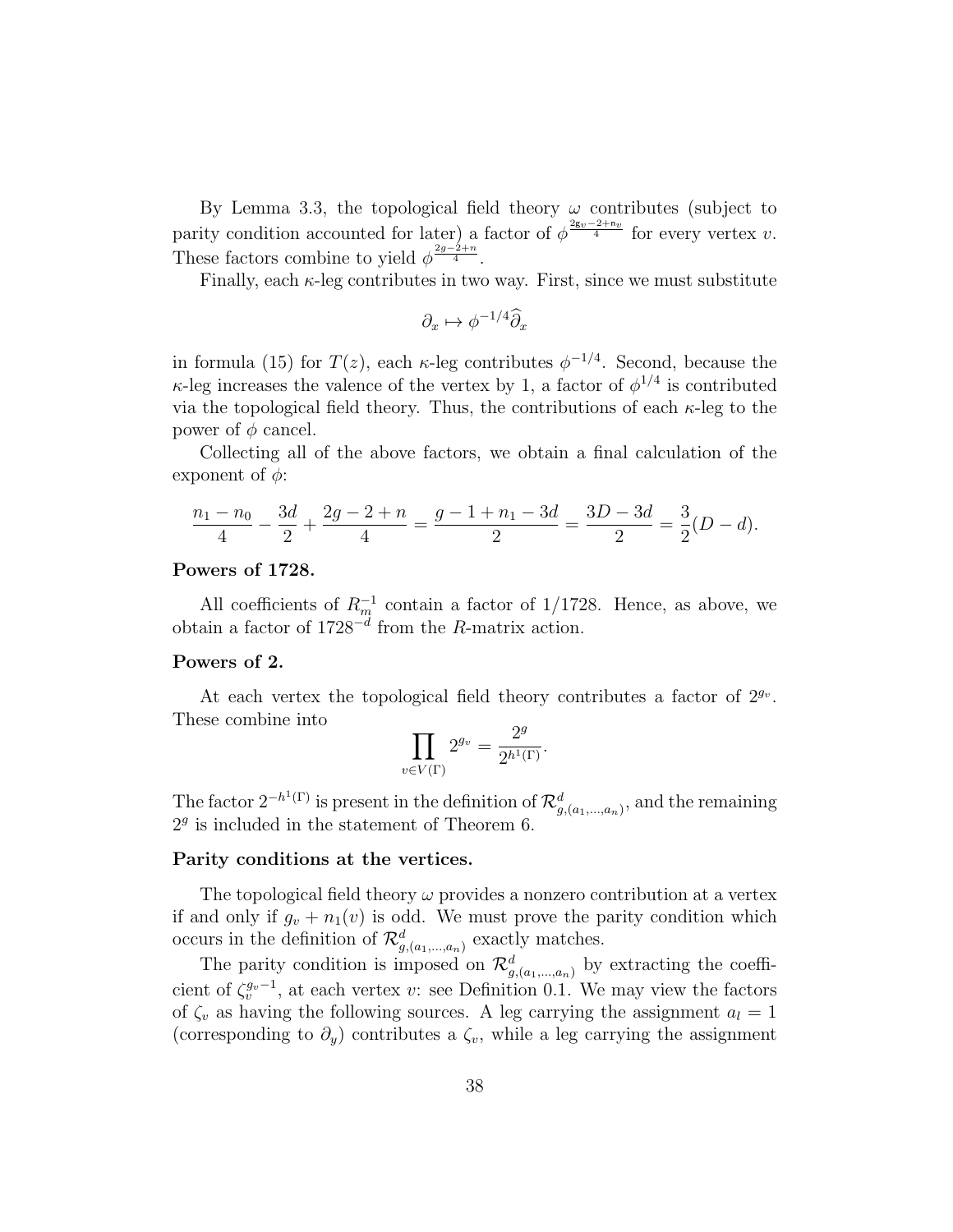$a_l = 0$  (corresponding to  $\partial_x$ ) does not. The terms of  $\mathbf{B}_0^{\text{odd}}$  (including the effect of the  $\kappa$ -legs) and the terms of  $B_1^{\text{odd}}$  contribute a  $\zeta_v$ . The terms of  $B_0^{\text{even}}$ and  $B_1^{\text{even}}$  do not contribute anything (because they leave the parity invariant). Finally, every edge insertion  $\Delta_e$  contributes a factor if e is adjacent to v. The edge term of Definition 0.1 can be expanded via

$$
\bm{B}_0 = \bm{B}_0^{\text{even}} + \bm{B}_0^{\text{odd}} \; , \quad \bm{B}_1 = \bm{B}_1^{\text{even}} + \bm{B}_1^{\text{odd}}
$$

and matched with the edge term of the CohFT  $R.\omega$  using (6) and (14). Then the contributing factor is  $\zeta_v$  if the bi-vector includes a factor  $\hat{\partial}_y$  on the side of the vertex v and 1 otherwise. Hence, the power of the variable  $\zeta_v$  correctly counts the parity of entries  $\hat{\partial}_y$  submitted to the topological field theory  $\omega$  at the vertex  $v$ .

#### Coefficients of the series B.

These coefficients simply coincide in the expression for  $\mathcal{R}^d_{g,(a_1,...,a_n)}$  and the formulas of the unit-preserving R-matrix action in all instances (legs,  $\kappa$ -legs, and edges).  $\Diamond$ 

## 3.5  $\tilde{P}$  implies P

We present here the proof of Corollary 2: the derivation of the more complete set of relations  $P$  conjectured in [16] from the set  $P$  proven in Theorem 1.

Our relations  $\mathcal{R}_{g,A}^d$  differ from the relations  $\mathcal{R}_{g,A,\sigma}^d$  of [16] in three ways. First, the signs of the coefficients in the series  $B_0$  and  $B_1$  are modified. The outcome is a global change of sign in some of the relations. Second, the range of the  $a_i$ 's is different. In our relations, the  $a_i$ 's are equal to 0 or 1, while in [16], the  $a_i$ 's can be any integers equal to 0 or 1 modulo 3. In fact, replacing an  $a_i$  by  $a_i + 3$  in the relations of P amounts to multiplying the relation by  $\psi_i$ . Therefore taking  $a_i < 3$  is sufficient. Finally, the relations of [16] also depend on a partition  $\sigma$ . In our relations, we are implicitly considering only the empty partition case. A relation with a nonempty partition  $\sigma$  is easily obtained from a relation with an empty  $\sigma$  by push-forward:

$$
\mathcal{R}_{g,(a_1,...,a_n),(\sigma_1,...,\sigma_m)}^d = p_* \mathcal{R}_{g,(a_1,...,a_n,\sigma_1+3,...,\sigma_m+3)}^d,
$$

where  $p: \overline{\mathcal{M}}_{g,n+m} \to \overline{\mathcal{M}}_{g,n}$  is the forgetful map. Thus the relations  $\mathcal{R}_{g,A}^d$ imply all the relations  $\mathcal{R}^d_{g,A,\sigma}$ .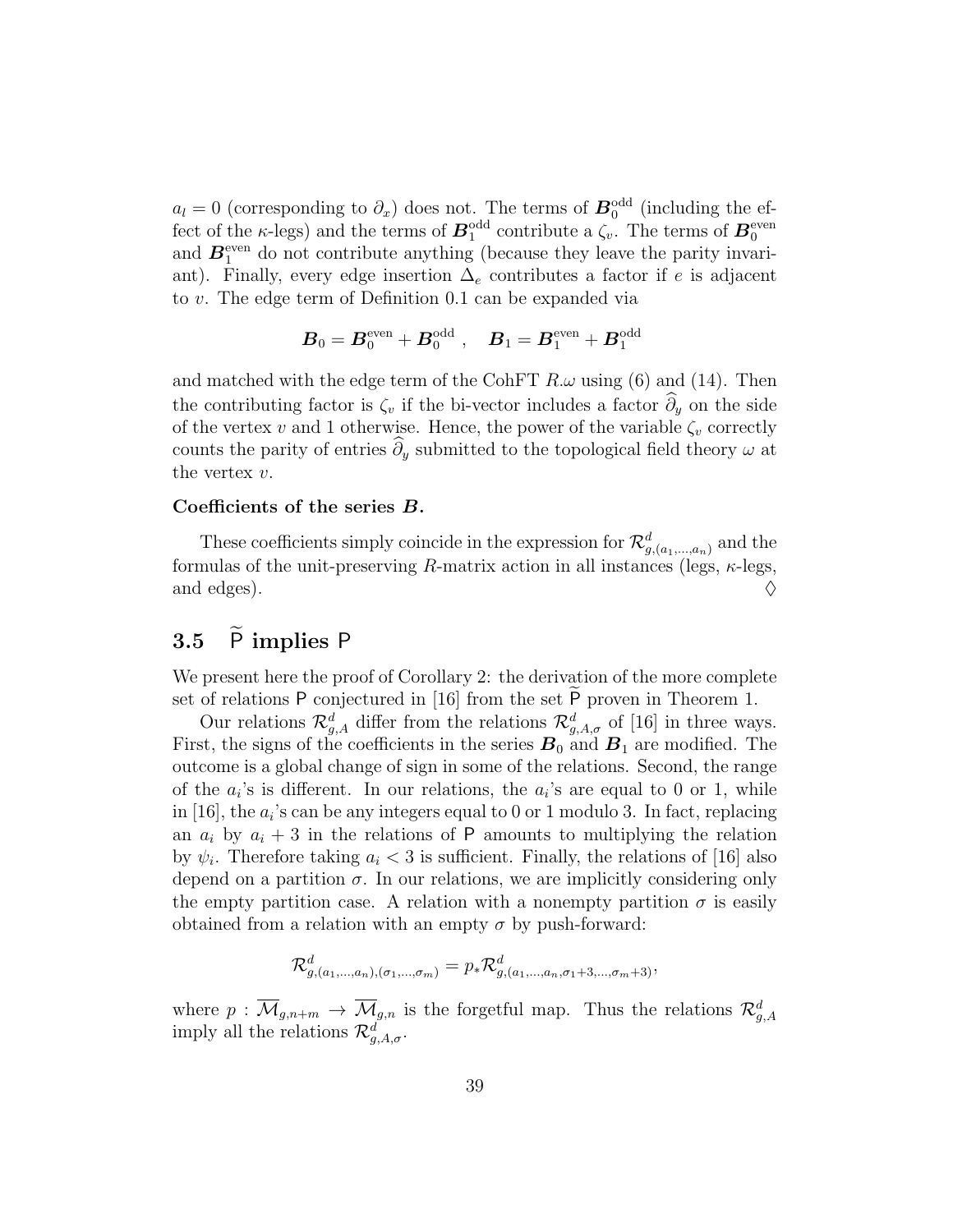The span of  $\widetilde{P}$  is not an ideal, but generates an ideal in each  $\mathcal{S}_{q,n}$ . The associated family of ideals is closed under pull-backs by forgetful maps (because of axiom (iii) of a CohFT with unit) and gluing maps (because of axiom (ii) of a CohFT). The family of ideals is not closed under push-forwards by forgetful maps and gluing maps. After taking the closure under push-forwards by forgetful maps, we obtain the span of  $\mathcal{R}^d_{g,A,\sigma}$ , as we have just proved. Taking the closure under push-forwards by gluing maps we get the full set of relations P from [16].  $\diamond$ 

### 3.6 Examples

**Example 3.4** Let  $q = 0$ ,  $n = 3$ . Here, we have

$$
\mathsf{W}^{\tau}_{0,3}(\partial_x \otimes \partial_x \otimes \partial_y) = 1, \qquad \mathsf{W}^{\tau}_{0,3}(\partial_y \otimes \partial_y \otimes \partial_y) = \phi = \frac{y}{3}.
$$

These values come directly from the topological field theory – the  $R$ -matrix is not needed. The first expression equals the Witten class  $W_{0,3}(0,0,1)$ , and the second expression is the push-forward of

$$
\mathsf{W}_{0,4}(\partial_y \otimes \partial_y \otimes \partial_y \otimes y \partial_y) = yW_{0,4}(1,1,1,1).
$$

In both cases, no further  $y\partial_y$  insertions are possible for dimension reasons.

**Example 3.5** Let  $g = 0$ ,  $n = 4$ . We will study all 5 cases.

First case:  $\mathsf{W}_{0,4}^{\tau}(\partial_x \otimes \partial_x \otimes \partial_x \otimes \partial_x)$ . We have  $D = -1/3$ . The parity condition imposes  $d = 1$ . Thus  $\frac{3}{2}(D - d) = -2$ . By Theorem 6, we find

$$
\mathsf{W}^{\tau}_{0,4}(\partial_x \otimes \partial_x \otimes \partial_x \otimes \partial_x) = \frac{60\kappa_1 - 60\sum_{i=1}^4 \psi_i + 60\delta}{1728\phi^2}.
$$

Since  $d > D$ , the above expression must be 0. We obtain the first nontrivial relation:

$$
\kappa_1 - \sum_{i=1}^4 \psi_i + \delta = 0 \in H^2(\overline{\mathcal{M}}_{0,4}, \mathbb{Q}) .
$$

The relation is true by the following basic evaluation in  $H^2(\overline{\mathcal{M}}_{0,4}, \mathbb{Q})$ :

$$
\kappa_1 = [\text{point}], \ \psi_i = [\text{point}], \ \delta = 3[\text{point}].
$$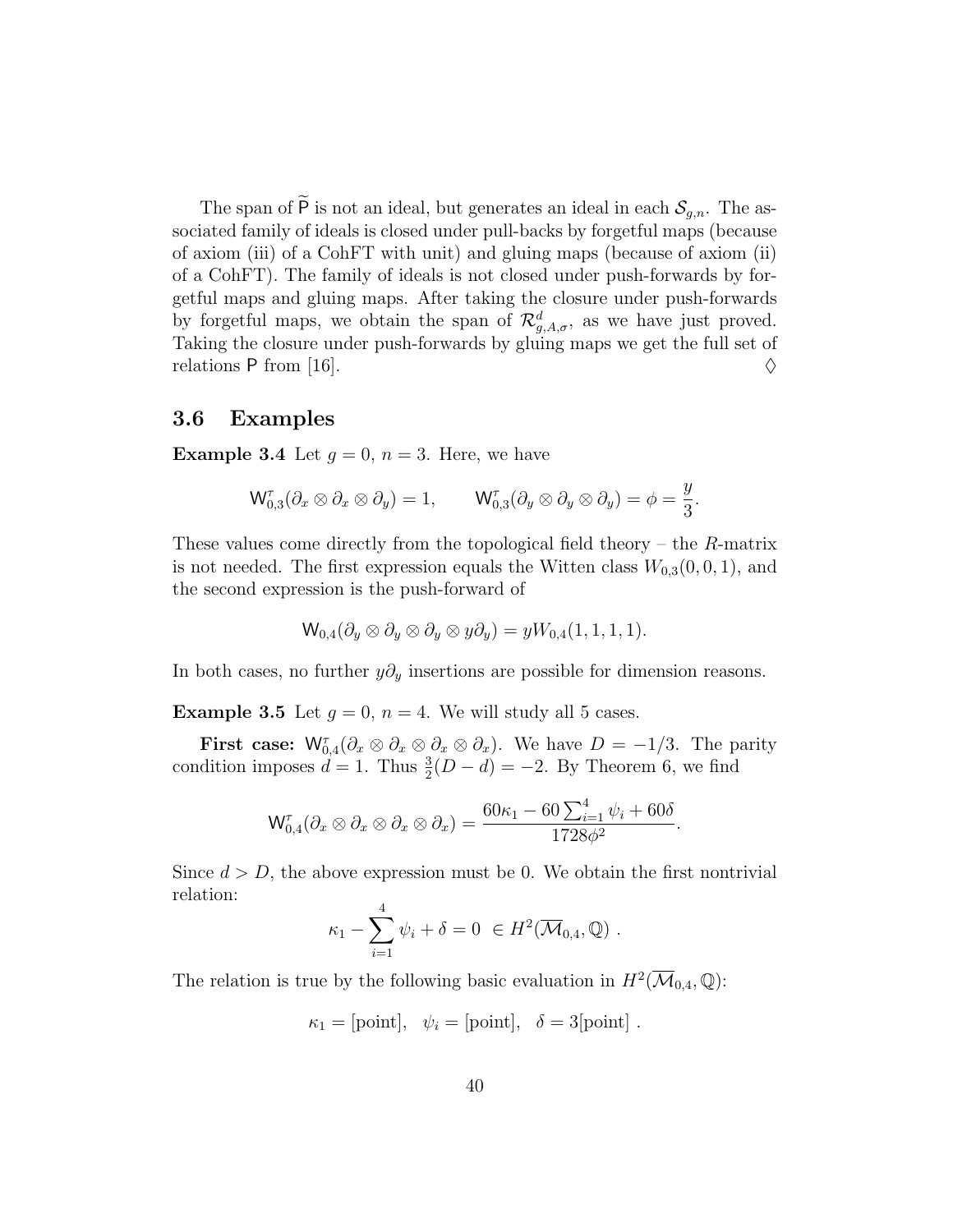Alternatively, we see that this expression coincides up to a factor with Mumford's formula for  $\lambda_1$ , and  $\lambda_1 = 0$  in genus 0.

**Second case:**  $\mathsf{W}_{0,4}^{\tau}(\partial_x \otimes \partial_x \otimes \partial_x \otimes \partial_y)$ . We have  $D = 0$ . The parity condition imposes  $d = 0$ . Thus  $\frac{3}{2}(D - d) = 0$ . From Theorem 6, we obtain

$$
\mathsf{W}^{\tau}_{0,4}(\partial_x \otimes \partial_x \otimes \partial_x \otimes \partial_y) = 1.
$$

Since  $d = D$  we know that this expression should be equal to Witten's class, which is indeed the case:  $W_{0,4}(0, 0, 0, 1) = 1$ .

**Third case:**  $\mathsf{W}_{0,4}^{\tau}(\partial_x \otimes \partial_x \otimes \partial_y \otimes \partial_y)$ . We have  $D = 1/3$ . The parity condition imposes  $d = 1$ . Thus  $\frac{3}{2}(D - d) = -1$ . We obtain

$$
W_{0,4}^{\tau}(\partial_x \otimes \partial_x \otimes \partial_y \otimes \partial_y) =
$$
  

$$
\frac{60\kappa_1 - 60(\psi_1 + \psi_2) + 84(\psi_3 + \psi_4) + 60\delta_{[1,2]3,4]} - 84(\delta_{[1,3]2,4]} + \delta_{[1,4]2,3]})}{1728\phi}.
$$

Since  $d > D$ , the expression must vanish (as is easly checked).

Fourth case:  $\mathsf{W}^{\tau}_{0,4}(\partial_x \otimes \partial_y \otimes \partial_y \otimes \partial_y)$ . We have  $D = 2/3$ . The parity condition imposes  $d = 0$ . Thus  $\frac{3}{2}(D - d) = 1$ . We obtain

$$
\mathsf{W}^{\tau}_{0,4}(\partial_x \otimes \partial_y \otimes \partial_y \otimes \partial_y) = \phi
$$

which is the push-forward of

$$
W_{0,5}(\partial_x \otimes \partial_y \otimes \partial_y \otimes \partial_y \otimes y\partial_y) = yW_{0,5}(0,1,1,1,1)
$$

under the forgetful map forgetting the last marked point.

**Fifth case:**  $\mathsf{W}_{0,4}^{\tau}(\partial_y \otimes \partial_y \otimes \partial_y \otimes \partial_y)$ . We have  $D = 1$ . The parity condition imposes  $d = 1$ . Thus  $\frac{3}{2}(D - d) = 0$ . We obtain

$$
W_{0,4}^{\tau}(\partial_y \otimes \partial_y \otimes \partial_y \otimes \partial_y) = \frac{60\kappa_1 + 84\sum_{i=1}^4 \psi_i + 60\delta}{1728}
$$
  
= 
$$
\frac{(60 + 84 \cdot 4 + 60 \cdot 3)[pt]}{1728}
$$
  
= 
$$
\frac{1}{3}[\text{point}]
$$

which is the correct value of Witten's class

$$
W_{0,4}(1,1,1,1) = \frac{1}{3}[\text{point}].
$$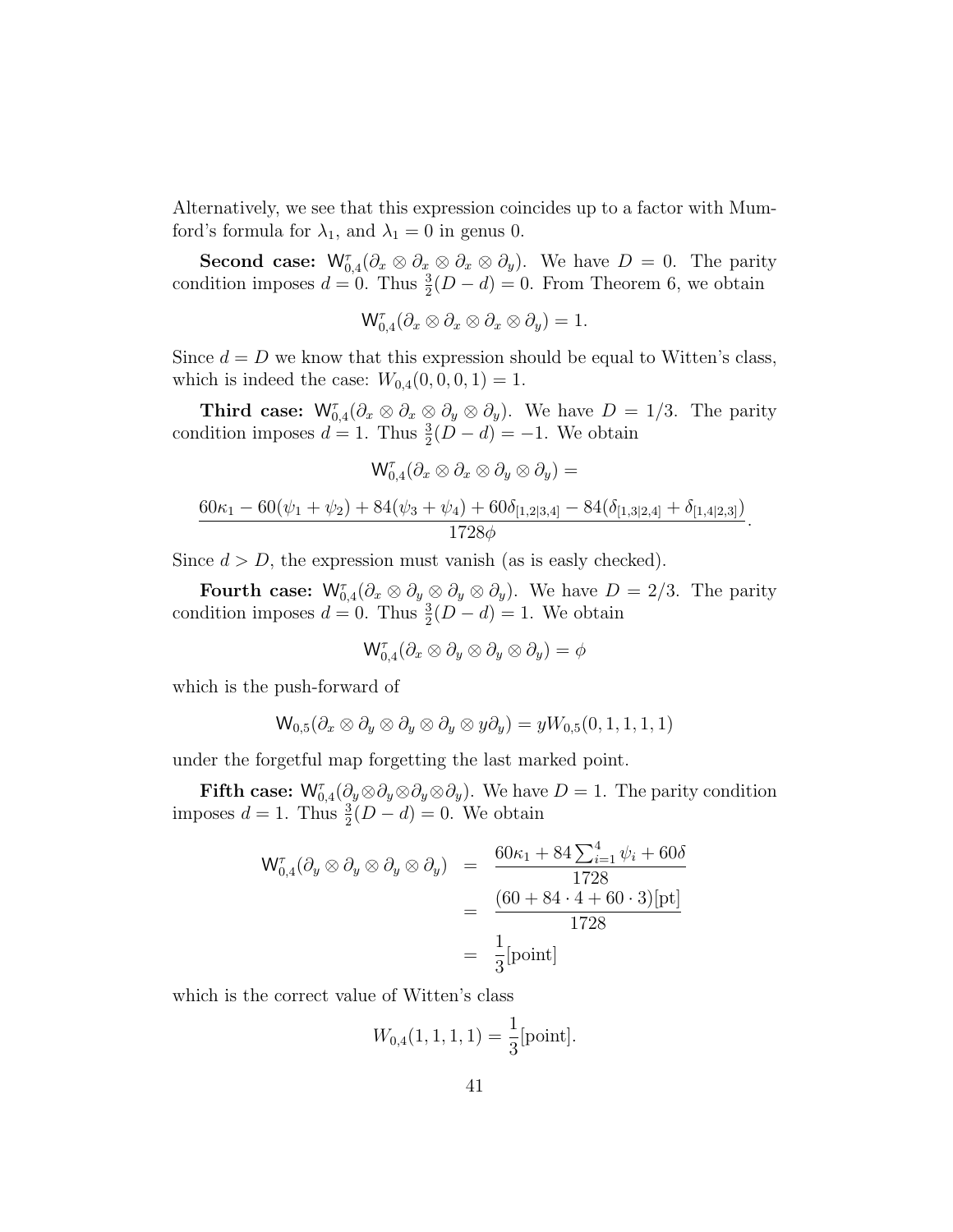The relations obtained through these computations in  $d = 1$  (after dividing by 12 or by 60) are listed below:

$$
\kappa_1 - \psi_1 - \psi_2 - \psi_3 - \psi_4 + \delta_{[1,2|3,4]} + \delta_{[1,3|2,4]} + \delta_{[1,4|2,3]} = 0,
$$
  
\n
$$
5\kappa_1 - 5\psi_1 - 5\psi_2 + 7\psi_3 + 7\psi_4 + 5\delta_{[1,2|3,4]} - 7\delta_{[1,3|2,4]} - 7\delta_{[1,4|2,3]} = 0,
$$
  
\n
$$
5\kappa_1 + 7\psi_1 + 7\psi_2 - 5\psi_3 - 5\psi_4 + 5\delta_{[1,2|3,4]} - 7\delta_{[1,3|2,4]} - 7\delta_{[1,4|2,3]} = 0,
$$
  
\n
$$
5\kappa_1 - 5\psi_1 + 7\psi_2 - 5\psi_3 + 7\psi_4 - 7\delta_{[1,2|3,4]} + 5\delta_{[1,3|2,4]} - 7\delta_{[1,4|2,3]} = 0,
$$
  
\n
$$
5\kappa_1 + 7\psi_1 - 5\psi_2 + 7\psi_3 - 5\psi_4 - 7\delta_{[1,2|3,4]} + 5\delta_{[1,3|2,4]} - 7\delta_{[1,4|2,3]} = 0,
$$
  
\n
$$
5\kappa_1 - 5\psi_1 + 7\psi_2 + 7\psi_3 - 5\psi_4 - 7\delta_{[1,2|3,4]} - 7\delta_{[1,3|2,4]} + 5\delta_{[1,4|2,3]} = 0,
$$
  
\n
$$
5\kappa_1 + 7\psi_1 - 5\psi_2 - 5\psi_3 + 7\psi_4 - 7\delta_{[1,2|3,4]} - 7\delta_{[1,3|2,4]} + 5\delta_{[1,4|2,3]} = 0.
$$

After some linear algebra, the system is equivalent to:

$$
\kappa_1 = \psi_1 = \psi_2 = \psi_3 = \psi_4 = \delta_{[1,2|3,4]} = \delta_{[1,3|2,4]} = \delta_{[1,4|2,3]}.
$$

We have obtained a complete set of relations in  $RH^2(\overline{\mathcal{M}}_{0,4})$ .

**Example 3.6** The Getzler relation [5] is a degree 2 relation in  $S_{1,4}$  which can not be obtained by the pull-back of any simpler relations. Since

$$
2 > \frac{1 - 1 + 1 + 1 + 1 + 1}{3} = \frac{4}{3} ,
$$

the relation  $\mathcal{R}_{1,(1,1,1,1)}^2$  lies in the set P. In fact,  $\mathcal{R}_{1,(1,1,1,1)}^2$  is the Getzler relation (modulo more elementary genus 0 and 1 relations).

The Belorousski-Pandharipande relation [1] is a degree 2 relation in  $\mathcal{S}_{2,3}$ which can not be obtained by the pull-back of any simpler relations. The relation  $\mathcal{R}_{2,(1,1,1)}^2$  lies in  $\overline{P}$  since

$$
2 > \frac{2 - 1 + 1 + 1 + 1}{3} = \frac{4}{3}
$$

and is an equivalent form of the BP equation.

The outcome of several such investigations is reported in [16]. All known relations have been explained by Theorem 6.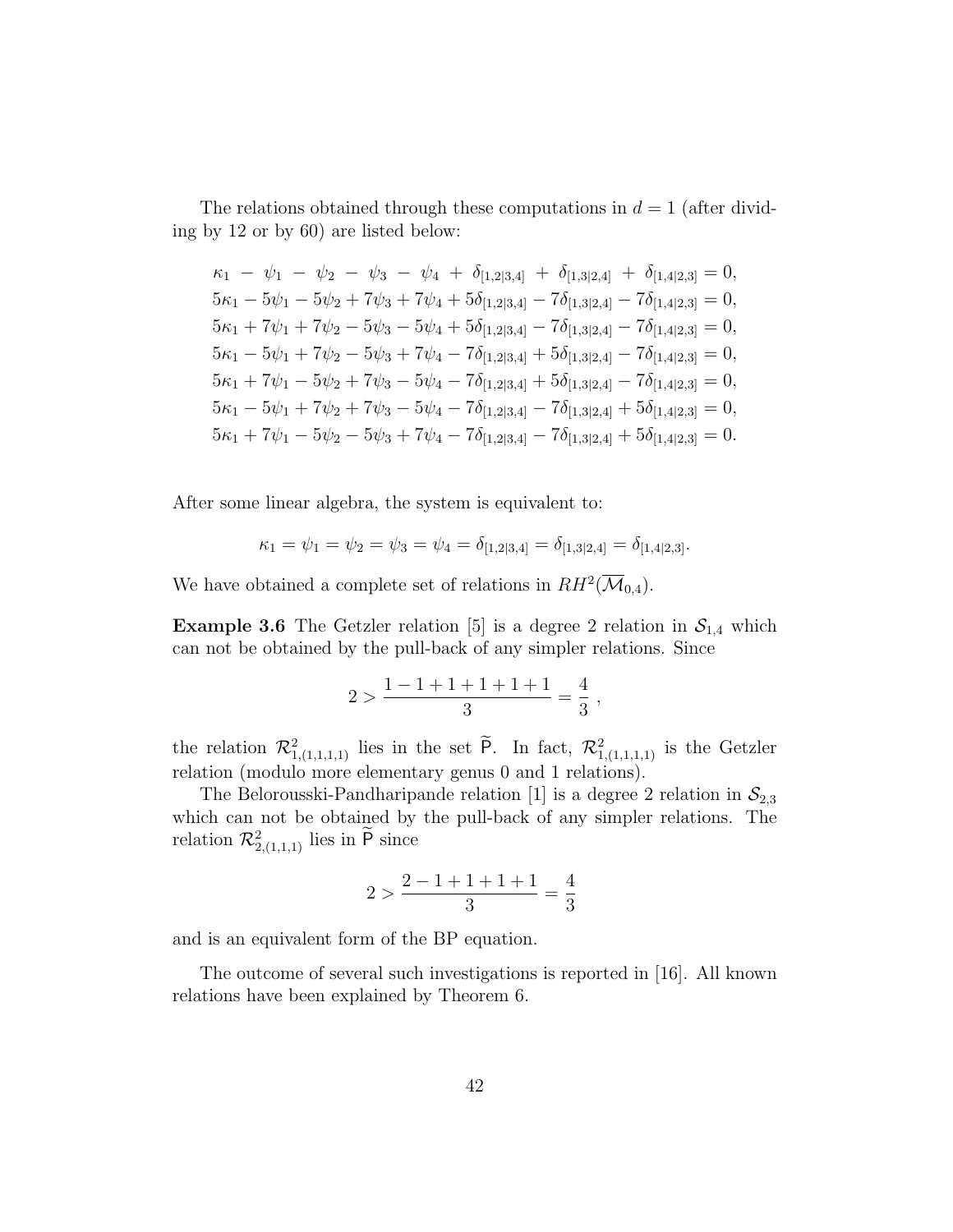## 3.7 Some concluding remarks

Our computations provide an instructive example of what happens to a Coh-FT as we move towards a non-semisimple point of a Frobenius manifold. Let us examine more closely the limit of our expressions for the shifted Witten 3-spin class as  $y \to 0$  or, in other words,  $\phi \to 0$ . The coefficients of the R-matrix involve negative powers of  $\phi$ , therefore the R-matrix diverges. The topological field theory  $\omega$  to which we apply the R-matrix involves positive powers of  $\phi$ . As a result, each term of our expression for the shifted Witten class comes with a factor

$$
\phi^{\frac{2}{3}(D-d)},
$$

where  $D = D_{q,n}(a_1, \ldots, a_n)$  is the degree of Witten's class and d is the degree of the term in question. As  $\phi \rightarrow 0$ , the terms of degree less then D tend to 0, the terms of degree equal to  $D$  are invariant, and the terms of degree greater than D diverge. At first sight the expression appears to diverge, but because the terms of degree greater than D combine into tautological relations the expression actually has a finite limit equal to Witten's 3-spin class.

A natural question is whether our formulas for Witten's class lift from  $\overline{\mathcal{M}}_{g,n}$  to formulas on the space  $\overline{\mathcal{M}}_{g,a}^{1/r}$  $g_i^{(1)}(a_1,...,a_n)$  of r-spin structures. The answer is no: the divisibility condition

$$
\frac{(g-1)(r-2)+\sum_i a_i}{r} \in \mathbb{Z}
$$

does not necessarily hold for each vertex of the dual graph. Hence, there is no natural boundary stratum in  $\overline{\mathcal{M}}_{g; a_1,...,a_n}^{1/r}$  where the terms of our formula can be lifted. Moreover, in the simplest case  $r = 2$ , we have

$$
\mathsf{W}_{g,n}(0,\ldots,0) = \begin{vmatrix} 1 & \text{if the spin structure is even,} \\ -1 & \text{if the spin structure is odd.} \end{vmatrix}
$$

Such an answer cannot be expressed in terms of dual graphs at all. Some more structure is required.

## References

[1] P. Belorousski and R. Pandharipande, A descendent relation in genus 2, Ann. Scuola Norm. Sup. Pisa Cl. Sci. 29 (2000), 171-191.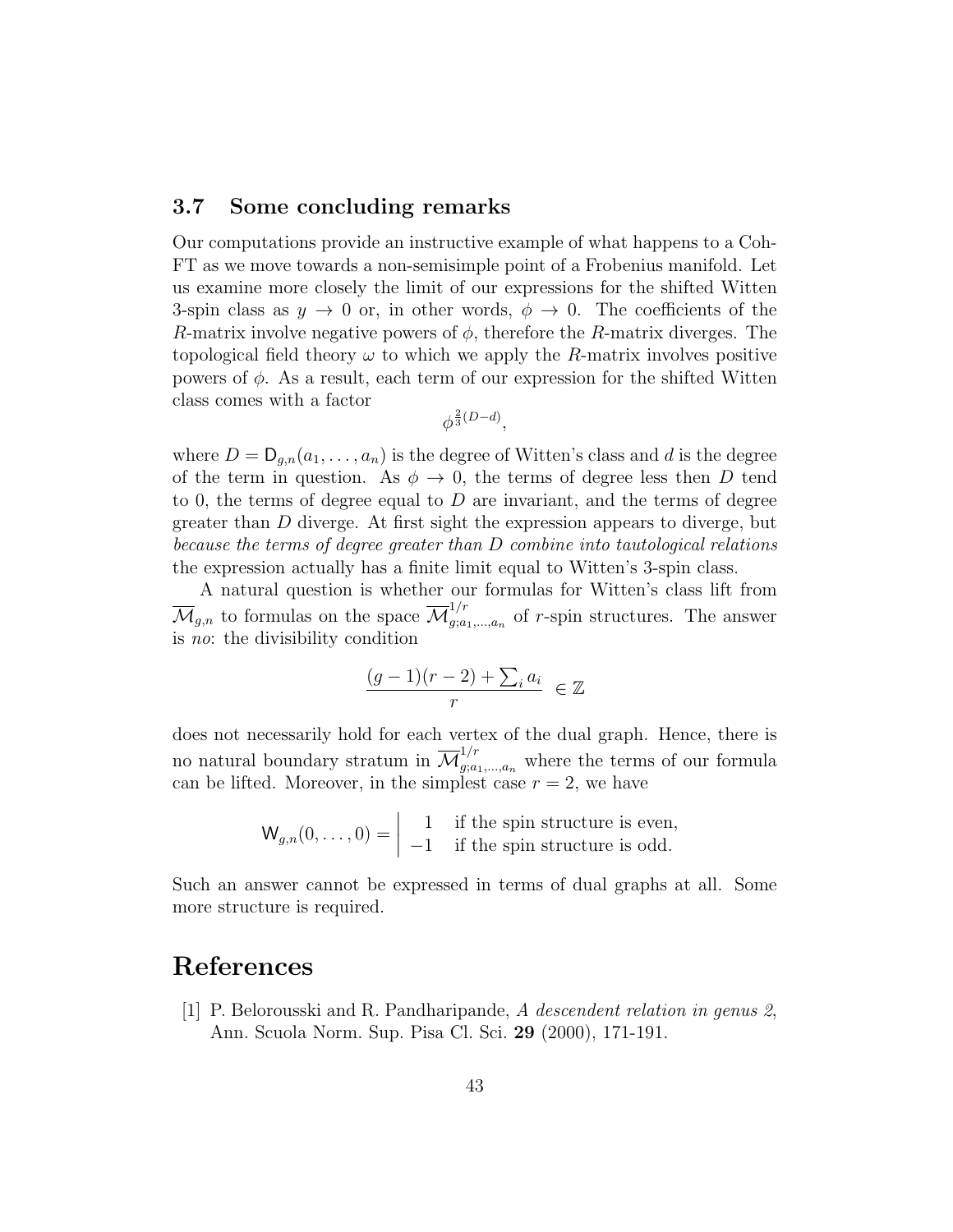- [2] A. Chiodo, *The Witten top Chern class via K-theory*, J. Algebraic Geom. 15 (2006), no. 4, 681-707. arXiv:math/0210398
- [3] B. Dubrovin, Geometry of 2d topological field theories, arXiv:hep-th/9407018
- [4] B. Dubrovin, On almost duality for Frobenius manifolds, In: Geometry, topology, and mathematical physics, AMS Transl. Ser. 2, Vol. 212, Amer. Math. Soc., Providence, RI 2004, 75-132. arXiv:math/0307374
- [5] E. Getzler, Intersection theory on  $\overline{M}_{1,4}$  and elliptic Gromov-Witten invariants, JAMS **10** (1997), 973-998.
- [6] A. Givental, Gromov-Witten invariants and quantization of quadratic Hamiltonians, Mosc. Math. J. 1 (2001), no. 4, 551-568, 645. arXiv:math/0108100
- [7] A. Givental, Semisimple Frobenius structures at higher genus, Internat. Math. Res. Notices (2001), no. 23, 1265-1286. arXiv:math/0008067
- [8] T. Graber and R. Pandharipande, Constructions of nontautological classes on moduli spaces of curves, Michigan Math. J. 51 (2003), no. 1, 93-109. arXiv:math/0104057
- [9] H. Fan, T. Jarvis, and Y. Ruan, The Witten equation, mirror symmetry and quantum singularity theory, arXiv:0712.4025.
- [10] E.-N. Ionel, *Relations in the tautological ring of*  $M_q$ , Duke Math. J. 129 (2005), no. 1, 157-186.
- [11] M. Kontsevich and Yu. Manin, Gromov-Witten classes, quantum cohomology, and enumerative geometry, Mirror symmetry, II, 607-653, AMS/IP Stud. Adv. Math., 1, Amer. Math. Soc., Providence, RI, 1997. arXiv:hep-th/9402147
- [12] T. Mochizuki, The virtual class of the moduli stack of stable r-spin curves, Comm. Math. Phys. 264 (2006), no. 1, 1-40.
- [13] D. Mumford, Towards an enumerative geometry of the moduli space of curves, in Arithmetic and Geometry (M. Artin and J. Tate, eds.), Part II, Birkhäuser, 1983, 271–328.